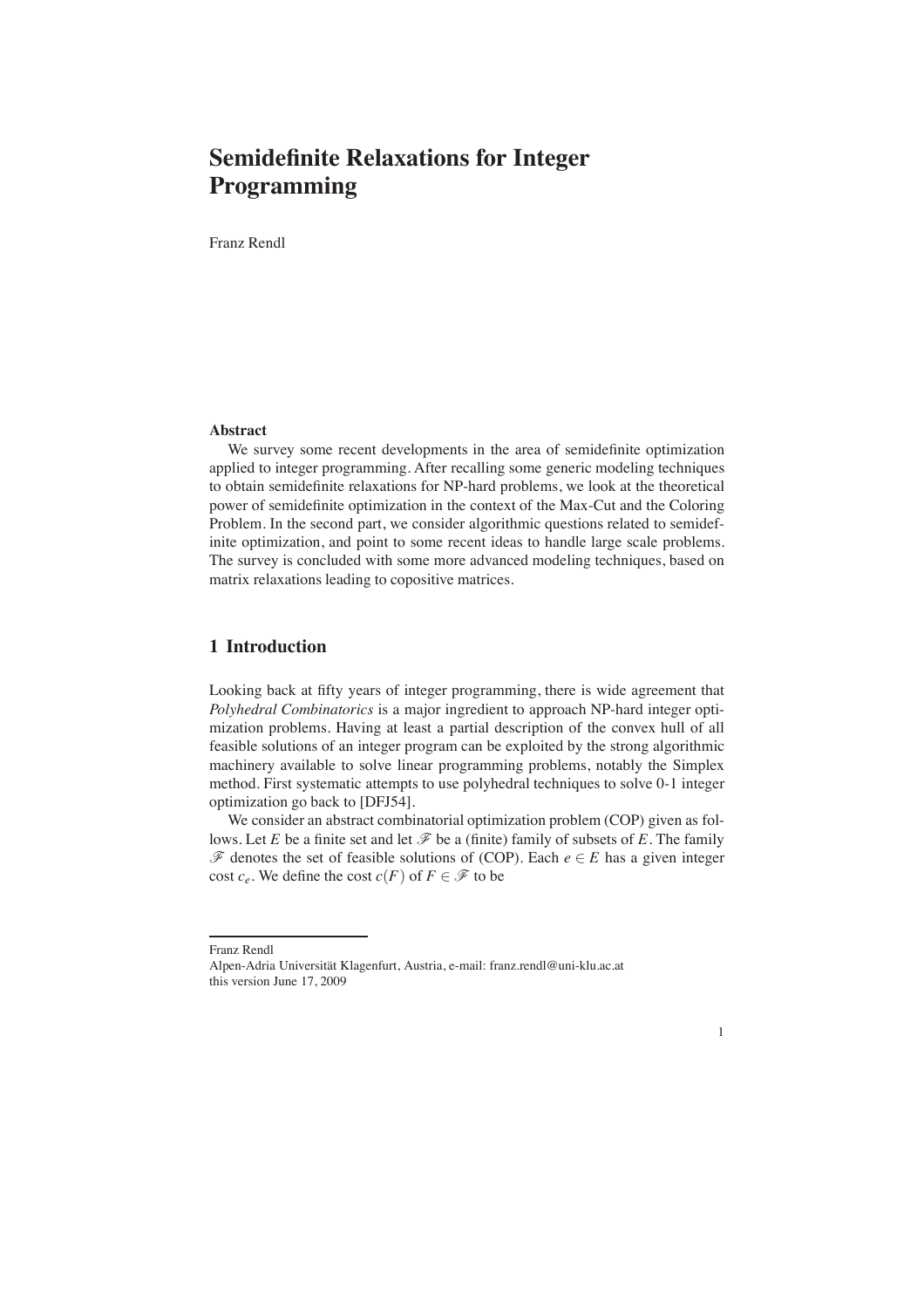$$
c(F) := \sum_{e \in F} c_e.
$$

The problem (COP) now consists in finding a feasible solution  $F$  of minimum cost:

(COP) 
$$
z^* = \min\{c(F) : F \in \mathcal{F}\}.
$$

The traveling salesman problem (TSP) for instance could be modeled with *E* being the edge set of the underlying graph *G*. An edge set *F* is in  $\mathscr F$  exactly if it is the edge set of a Hamiltonian cycle in *G*.

By assigning to each  $F \in \mathcal{F}$  a characteristic vector  $x_F \in \{0,1\}^n$  with  $(x_F)_e =$ 1 if and only if  $e \in F$ , we can write (COP) as a linear program as follows. Let  $P := conv\{x_F : F \in \mathcal{F}\}\$  denote the convex hull of the incidence vectors of feasible solutions. Then it is clear that

$$
z^* = \min\{c^T x_F : F \in \mathcal{F}\} = \min\{c^T x : x \in P\}.
$$

This is the basic principle underlying the polyhedral approach to solve combinatorial optimization problems.

As an example, consider  $\mathscr F$  to be the set of all permutation matrices. Birkhoff's theorem states that the convex hull of permutation matrices is the polyhedron of doubly stochastic matrices:

$$
conv\{X:\, X\in\Pi\}=\Omega.
$$

For notation, see the end of this section. Hence the combinatorial problem of finding a permutation  $\phi$  minimizing  $\sum_i c_{i,\phi(i)}$  can be solved through the linear program

$$
\min\{\langle C,X\rangle:\, X\in\Omega\}.
$$

The practical difficulty lies in the fact that in general the polyhedron *P* is not easily available. The use of a computationally tractable partial description of *P* in combination with systematic enumeration, like Branch and Bound, has led to quite successful solution methods for a variety of combinatorial optimization problems like the TSP, see for instance [LLRKS85]. It turned out however, that for some prominent NP-hard problems like Stable-Set or Max-Cut, this polyhedral approach was not as successful as one might have hoped in view of the results for TSP, see for instance [BJR89].

This motivated the study of more powerful approximation techniques for (COP). One such possibility consists in studying matrix liftings of the form

$$
\mathcal{M} := \text{conv}\{x_F x_F^T : F \in \mathcal{F}\},\tag{1}
$$

see for instance [LS91, SA90, SA94]. Any relaxation based on  $\mathcal M$  lies in the space  $\mathscr{S}_n$  of symmetric matrices, rather than  $\mathbb{R}^n$ , the 'natural' space of (COP). The modeling power of using  $M$  comes from the fact that any quadratic constraint on  $x \in P$ ,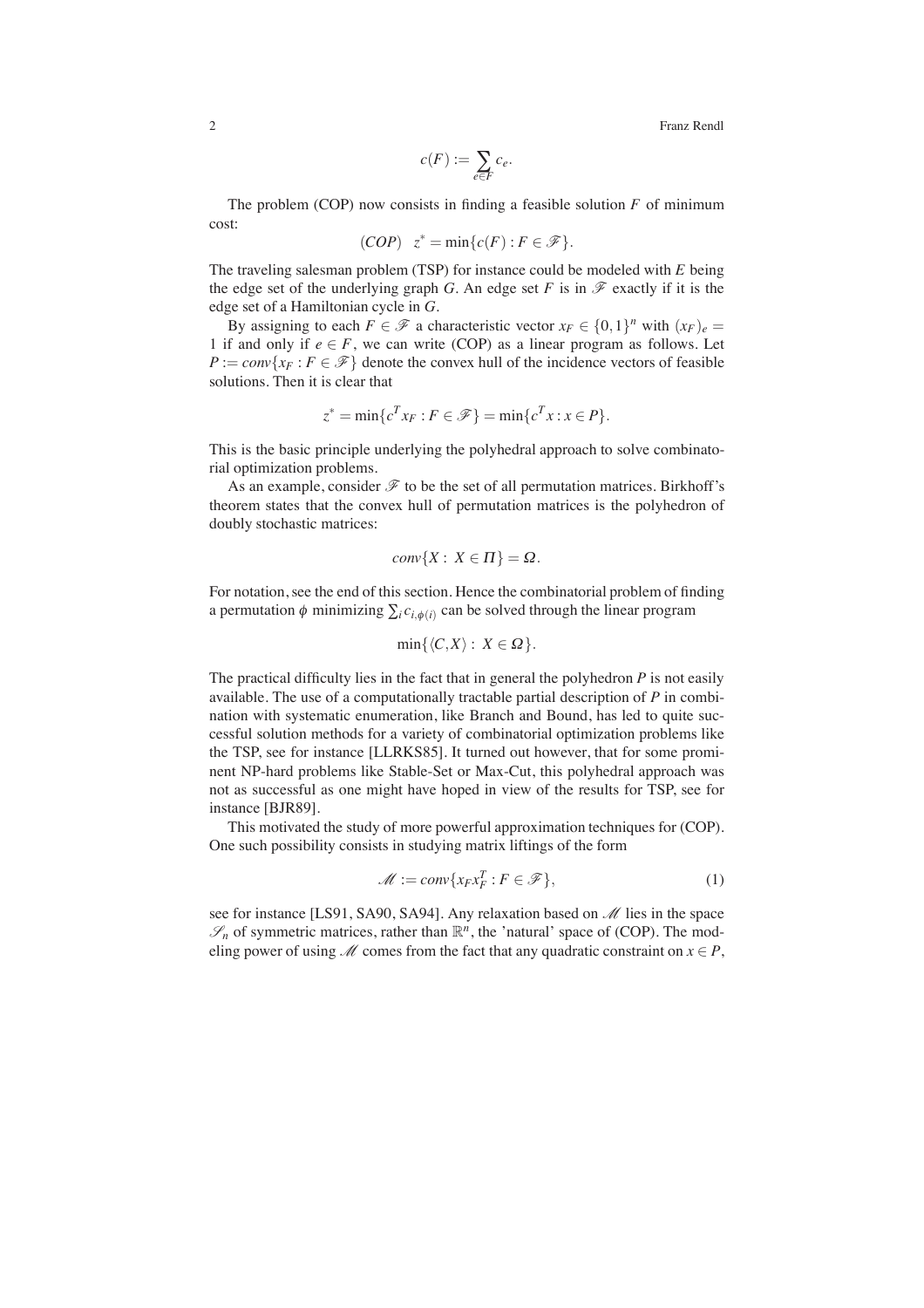such as  $x_i x_j = 0$ , translates into a linear constraint on  $X \in \mathcal{M}$ , such as  $x_{ij} = 0$ . Moreover, any  $X \in \mathcal{M}$  is positive semidefinite.

Polyhedral implications of working with  $M$  instead of  $P$  are investigated for instance in [LS91, BCC93, SA90] under the key words 'lift and project'. Using the condition that  $M$  is contained in the cone

$$
\mathcal{S}_n^+ := \{ X \in \mathcal{S}_n : X \succeq 0 \}
$$

of positive semidefinite matrices leads to semidefinite relaxations which are a generalization of linear programs. Formally, a semidefinite program, SDP for short, is defined by the data  $C, A_1, \ldots, A_m \in \mathcal{S}_n$  and  $b \in \mathbb{R}^m$  and consists of the following

$$
(SDP) zp = inf{ $\langle C, X \rangle : \langle A_i, X \rangle = b_i, i = 1, ..., m, X \ge 0$ }.
$$
 (2)

In this chapter we will consider relaxations of integer programs which are based on SDP, rather than purely polyhedral combinatorics. We first recall some basics about SDP in Section 2. In Section 3 various modeling ideas are described which all lead to SDP relaxations. SDP as generalization of LP often provides tighter approximations, at increased computational cost. The theoretical power of SDP to approximate some NP-hard optimization problems is presented in Section 4. The hyperplane rounding idea of Goemans and Williamson [GW95] turns out to be a generic method to generate provably good feasible solutions for a variety of problems. In Section 5 we turn to algorithms for solving SDP. While interior-point based algorithms are still the method of choice, it turns out that large scale problems are beyond the scope of these algorithms and alternatives, capable of handling an arbitrary number of constraints at least approximately, are necessary. Several of these are discussed in 5. Finally, we touch some more recent modeling techniques which go beyond SDP in Section 6.

This article lines up with several survey papers devoted to the connection between semidefinite optimization and integer programming. The interested reader is referred to [LR05] for an extensive summary on the topic covering the development until 2003. The surveys by Lovasz [Lov03], Goemans [GOE97] and Helmberg [Hel02] all focus on the same topic, but also reflect the scientific interests and preferences of the respective authors. The present paper is no exception to this principle. The material selected, and also omitted, reflects the author's subjective view on the subject. Since the scientific area covered here is still under rapid development, the present survey is far from complete. Some discussion and pointers to material not covered will be given at the end of each chapter.

**Notation:** We use the following notation. The vector of all ones is denoted *e*, and  $J = ee^T$  is the all-ones matrix. The identity matrix is denoted by  $I = (e_1, \ldots, e_n)$ . Thus the  $e_i$  represent the standard unit vectors. For  $i \neq j$  we define  $E_{ij} = e_i e_j^T + e_j e_i^T$ .

The set of symmetric matrices is denoted by  $\mathscr{S}$ .  $\mathscr{S}^+$  denotes the closed convex cone of semidefinite matrices. Its interior is the set of definite matrices, denoted  $\mathscr{S}^{++}$ . We also use the cone  $\mathscr{C}$  of copositive matrices, given by  $\mathscr{C} = \{X :$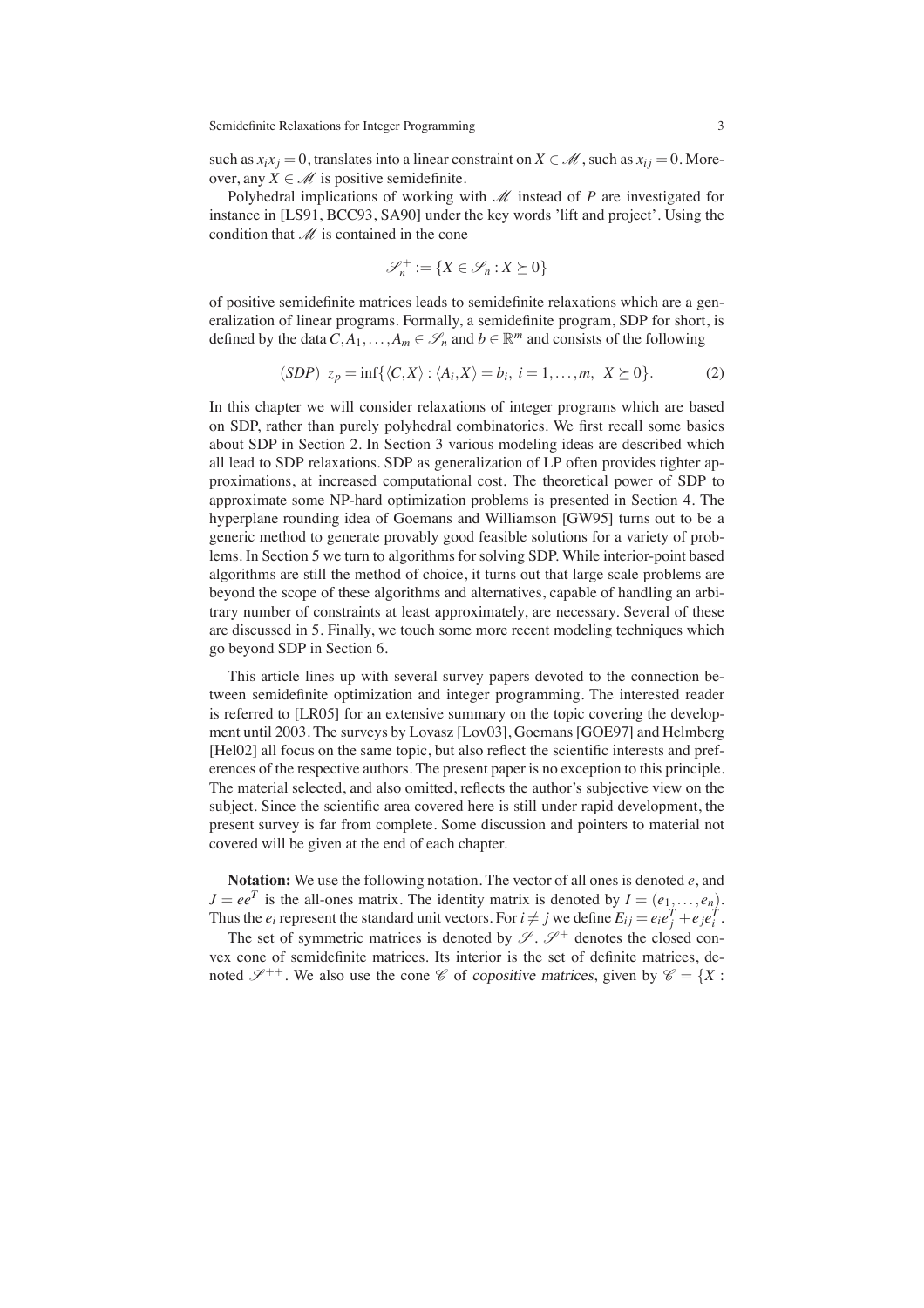$v^T X v \geq 0$   $\forall$  vectors  $v \geq 0$ . Its dual cone  $\mathscr{C}^*$  consists of the set of completely positive matrices,  $\mathcal{C}^* = \{X : X = VV^T, V \ge 0 \text{ is } n \times k\}$ . The standard simplex is  $\Delta = \{x : x \ge 0, e^T x = 1\}$ . The convex hull of a set *S* is denoted by conv(*S*). We denote by  $\Pi$  the set of permutation matrices and by  $\Omega$  the set of doubly stochastic matrices,  $\Omega = \{X : Xe = X^Te = e, X \ge 0\}$ . For  $a, b \in \mathbb{R}^n, \langle a, b \rangle_+$  denotes maximal scalar product of *a* and *b*, if the entries in *a* and *b* can be permuted arbitrarily. It is given for instance by sorting the entries in both *a* and *b* in nondecreasing order. The minimal scalar product  $\langle a,b \rangle$ <sub>−</sub> is defined analogously.

If *A* and *B* are matrices of the same order, then the Hadamard or elementwise product is  $C = A \circ B$  with  $c_{ij} = a_{ij}b_{ij}$ . The Kronecker product (or tensor product), *A* ⊗ *B*, of two matrices *A* and *B* consists of the matrix of all pairwise products of elements from *A* and *B*. Formally, if  $A = (a_{ij})$  is  $m \times n$  and *B* is  $p \times q$ , then

$$
A \times B = \begin{pmatrix} a_{11}B & \dots & a_{1n}B \\ \vdots & \vdots & \vdots \\ a_{m1}B & \dots & a_{mn}B \end{pmatrix}.
$$

The operator Diag :  $\mathbb{R}^n \mapsto \mathscr{S}_n$  maps a vector *y* to the diagonal matrix Diag(*y*), its adjoint mapping diag $(X)$  extracts the main diagonal from the matrix  $X$ .

If *G* is a graph, and  $S \subseteq V(G)$  is a subset of its vertices, we denote by  $\delta(S)$  the set of all edges *i* j such that  $i \in S$ ,  $j \notin S$ . The neighbourhood  $N(i)$  of vertex  $i \in V(G)$  is the set of all vertices, adjacent to  $i, N(i) = \{j : i j \in E(G)\}\$ . The complement graph  $\overline{G}$  of a graph *G* has edges  $i j \in E(\overline{G})$  whenever  $i \neq j$  and  $i j \notin E(G)$ .

# **2 Basics on Semidefinite Optimization**

Problem (2) is a convex optimization problem, because a linear function is optimized over the convex set

$$
F_p := \{ X : A(X) = b, X \succeq 0 \}.
$$

The linear operator  $A(X)$  maps matrices into  $\mathbb{R}^m$  and has  $A(X)_i = \langle A_i, X \rangle$ . Its adjoint  $A<sup>T</sup>$ , defined through the adjoint identity

$$
y^T A(X) = \langle A^T(y), X \rangle
$$

is given by  $A^T(y) = \sum_i y_i A_i$ . The problem (SDP) as a convex problem possesses a dual, which is most conveniently derived through the Lagrangian

$$
L(X, y) = \langle C, X \rangle + y^T (b - A(X)) = b^T y + \langle C - A^T(y), X \rangle
$$
 (3)

and the Minimax inequality

$$
\inf_{u \in U} \sup_{v \in V} f(u,v) \ge \sup_{v \in V} \inf_{u \in U} f(u,v),
$$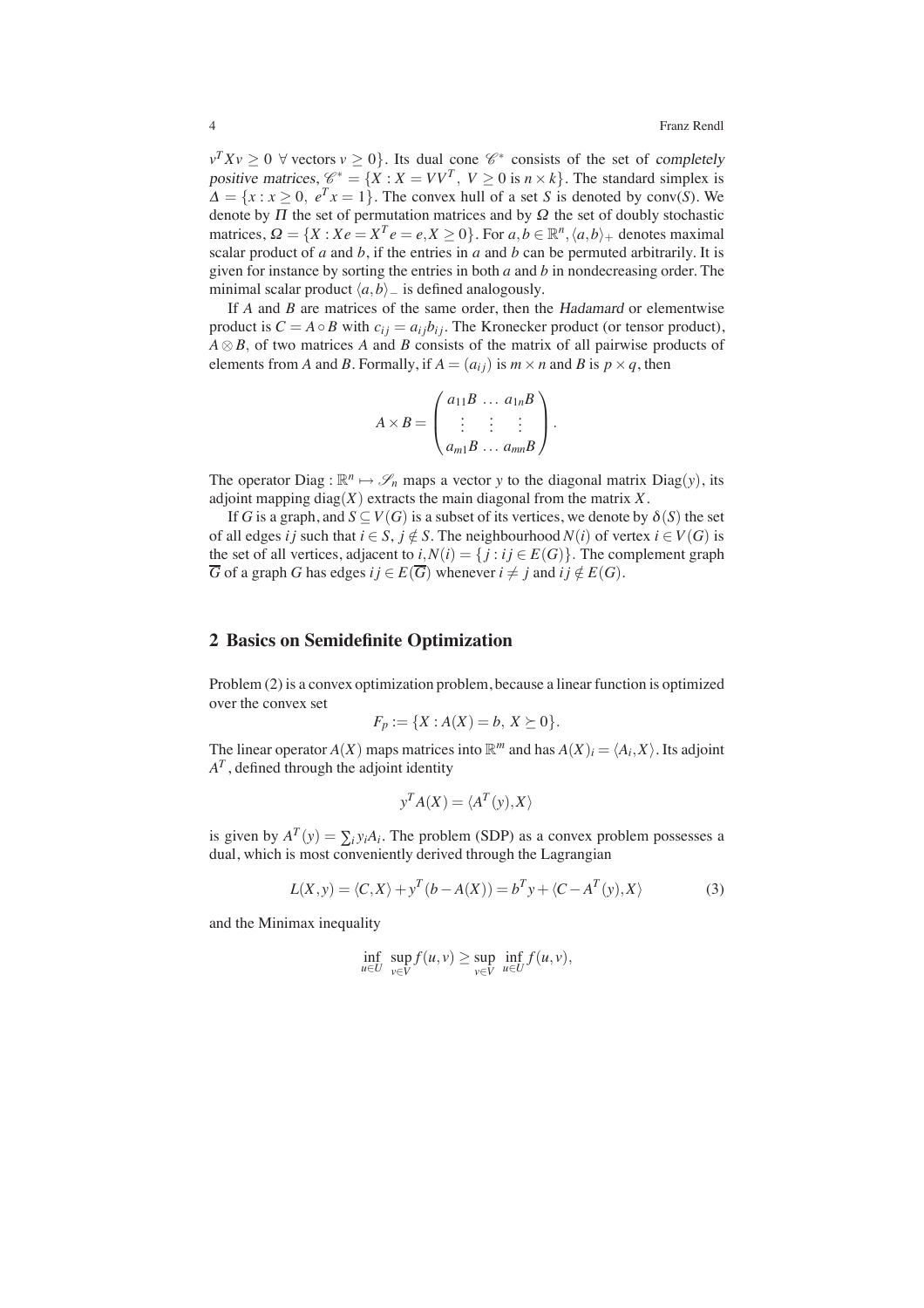which holds for any function  $f: U \times V \mapsto \mathbb{R}$ . To get the dual, we first observe

$$
\sup_{y} L(X, y) = \begin{cases} \langle C, X \rangle & \text{if } A(X) = b \\ +\infty & \text{otherwise.} \end{cases}
$$

To see what happens to  $\inf_{X \succ 0} L(X, y)$  we recall Fejer's theorem.

**Theorem 1.** *The matrix*  $M \in \mathcal{S}^+$  *if and only if*  $\langle M, X \rangle \geq 0 \ \forall X \in \mathcal{S}^+$ .

In the language of convex analysis, this translates into the fact that the cone dual to the semidefinite matrices is again the cone of semidefinite matrices. Recall that the dual cone  $K^*$  of the cone  $K \subseteq \mathbb{R}^d$  is by definition

$$
K^* := \{ y \in \mathbb{R}^d : \langle y, x \rangle \ge 0 \,\forall x \in K \}.
$$

Now if  $C - A^T(y) \succeq 0$ , then by Fejer's theorem inf<sub>*X*≻0</sub>  $\langle C - A^T(y), X \rangle = 0$ . On the other hand, if  $C - A^T(y) \notin \mathcal{S}^+$ , then there must exist some  $X \succeq 0$  such that  $\langle C - A^T(v), X \rangle < 0$ . We conclude

$$
\inf_{X \succeq 0} L(X, y) = \begin{cases} b^T y & \text{if } C - A^T(y) \succeq 0 \\ -\infty & \text{otherwise.} \end{cases}
$$
\n(4)

Therefore (2) is equivalent to  $z_p = \inf_{X \succeq 0} \sup_y L(X, y)$  and the Minimax inequality implies

$$
z_p \ge \sup_{y} \inf_{X \succeq 0} L(X, y) =: z_d.
$$

The problem defining  $z_d$  can be rewritten using (4) to yield

$$
z_d = \sup b^T y \text{ such that } C - A^T(y) \succeq 0. \tag{5}
$$

The last problem is again a semidefinite program, which is usually called the dual of (2). In contrast to linear programming, strong duality  $(z_p = z_d)$  does not hold in general. Moreover, attainment of sup and inf only holds under some additional conditions. The following condition, often called Slater's constraint qualification, insures  $z_p = z_d$ . Problem (2) satisfies the *Slater constraint qualification* if there exists a positive definite matrix  $X \succ 0$  such that  $A(X) = b$ . Such matrices are often called strictly feasible.

**Theorem 2.** *(see for instance Duffin [Duf56]) If (2) satisfies the Slater condition and zp is finite, then the dual problem is feasible, the dual supremum is attained, and*  $z_p = z_d$ .

In most of the semidefinite relaxations considered in this chapter, both the primal and the dual problem satisfy the Slater condition, therefore we have the following situation. Suppose

$$
\exists X \succ 0 \text{ such that } A(X) = b, \text{ and } \exists y \text{ with } C - A^T(y) \succ 0. \tag{6}
$$

Then  $(X, y, Z)$  is optimal for (2) and (5) if and only if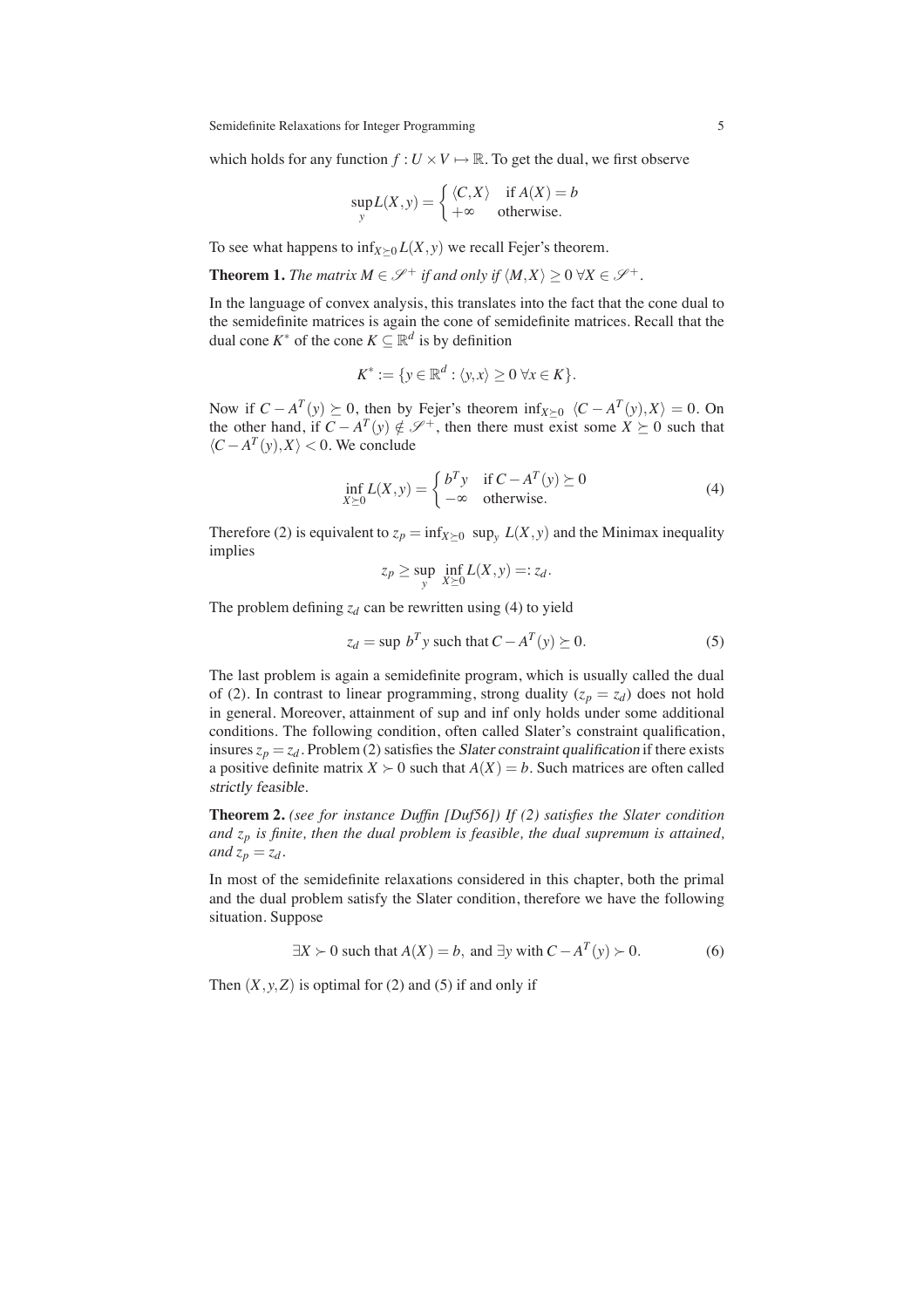$$
A(X) = b, X \succeq 0, C - A^T(y) = Z \succeq 0, \langle Z, X \rangle = 0.
$$
 (7)

Note that in the dual problem, we have introduced for notational and algorithmic convenience the slack matrix *Z* in the formulation. The condition  $\langle Z, X \rangle = 0$  is a consequence of  $0 = z_p - z_d = \langle C, X \rangle - b^T y = \langle C - A^T(y), X \rangle$ .

# **3 Modeling with Semidefinite Programs**

The basic idea to come to semidefinite relaxations of (COP), and more generally integer programs, consists in working with  $\mathcal M$  from (1), instead of P. Going from  $\mathbb{R}^n$  to the space of symmetric matrices  $\mathscr{S}_n$  allows to replace quadratic constraints and cost functions by linear ones. As a first example we consider a semidefinite relaxation of quadratic 0,1 optimization.

# *3.1 Quadratic 0,1 optimization*

For given  $Q \in \mathscr{S}_n$  we consider

$$
(QP) \quad \min_{x \in \{0,1\}^n} x^T Q x. \tag{8}
$$

This problem is equivalent to Max-Cut, see for instance [Ham65, BJR89], and therefore NP-hard. We may assume without loss of generality that there is no additional linear term  $c^T x$  in the objective function (8), because  $x_i^2 = x_i$  allows us to add *c* to the main diagonal of *Q*. The cost function can be rewritten as

$$
x^T Q x = \langle Q, xx^T \rangle.
$$

Following the linearization idea we introduce a matrix variable *X* taking the role of  $xx^T$ . Since  $x_i^2 = x_i$ , the main diagonal of *X* is equal to *x*. The nonconvex constraint *X* − *xx*<sup>*T*</sup> = 0 is relaxed to *X* − *xx*<sup>*T*</sup>  $\geq$  0. The Schur-complement lemma shows that this set is convex.

**Lemma 1.** Let  $M = \begin{pmatrix} A & B \\ D & C \end{pmatrix}$ *B<sup>T</sup> C be symmetric and A invertible. Then*  $M \succeq 0$  *if and only if*  $A \succeq 0$  *and*  $C - B^T A^{-1} B \succeq 0$ *.* 

*Proof.* This well known fact follows from the similarity transformation

$$
\begin{pmatrix} I & 0 \ -B^T A^{-1} & I \end{pmatrix} \begin{pmatrix} A & B \ B^T & C \end{pmatrix} \begin{pmatrix} I & 0 \ -B^T A^{-1} & I \end{pmatrix}^T = \begin{pmatrix} A & 0 \ 0 & C - B^T A^{-1} B \end{pmatrix}.
$$

 $\Box$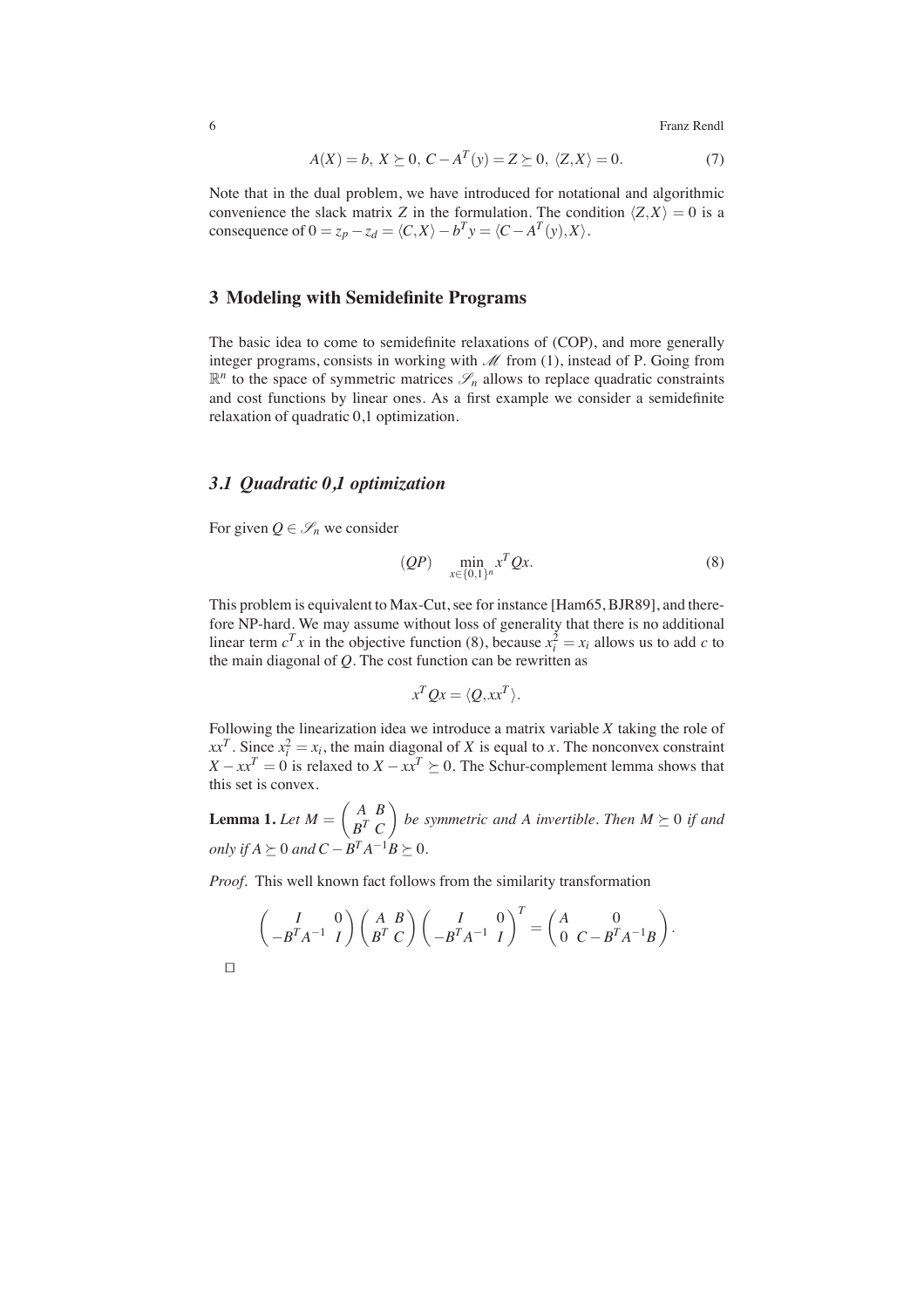Hence we get the following SDP relaxation of (QP):

$$
\min \langle Q, X \rangle \text{ such that } X - xx^T \succeq 0, \text{ diag}(X) = x. \tag{9}
$$

We use the Schur-complement lemma to replace the quadratic condition  $X - xx^T \succeq 0$ by  $\begin{pmatrix} 1 & x^T \\ x & X \end{pmatrix} \succeq 0.$ 

# *3.2 Max-Cut and graph bisection*

Let *A* be the (weighted) adjacency matrix of a graph *G* on *n* vertices. A basic graph optimization problem consists in separating the vertex set *V* of *G* into two sets  $S, V \setminus S$ such that

$$
\sum_{ij \in \delta(S)} a_{ij}
$$

is optimized. In case of Max-Cut one has

$$
(MC) \t z_{mc} = \max_{S \subseteq V} \sum_{ij \in \delta(S)} a_{ij}.
$$
\n(10)

The bisection problem has an additional input parameter *s*, specifying  $|S| = s$ , and is defined as follows.

$$
(BS) \t zbs = \min_{S \subseteq V, |S|=s} \sum_{ij \in \delta(S)} a_{ij}
$$
\n(11)

The special case  $s = \frac{n}{2}$  is often called Equicut. Kernighan and Lin [KL70] investigated various local improvement heuristics for this problem, see also [JAMS89]. All these bisection problems are well known to be NP-hard. A simple integer program for these problems can be obtained as follows. Subsets  $S \subseteq V$  are modeled by vectors  $x \in \{-1,1\}^n$  with  $x_i = 1$  exactly if  $i \in S$ . Then  $e = ij \in \delta(S)$  precisely if  $x_i x_j = -1$ . A convenient way to model the objective function makes use of the Laplacian, associated to *A*, which is defined as follows.

$$
L = L_A = \text{Diag}(Ae) - A \tag{12}
$$

A simple calculation shows that

$$
\sum_{ij \in \delta(S)} a_{ij} = \sum_{ij \in E} a_{ij} \frac{1 - x_i x_j}{2} = \frac{1}{4} x^T L x,\tag{13}
$$

if *x* ∈ {−1,1}<sup>*n*</sup> represents *S*. Hence we have

$$
z_{mc} = \max_{x \in \{-1,1\}^n} \frac{1}{4} x^T L x,
$$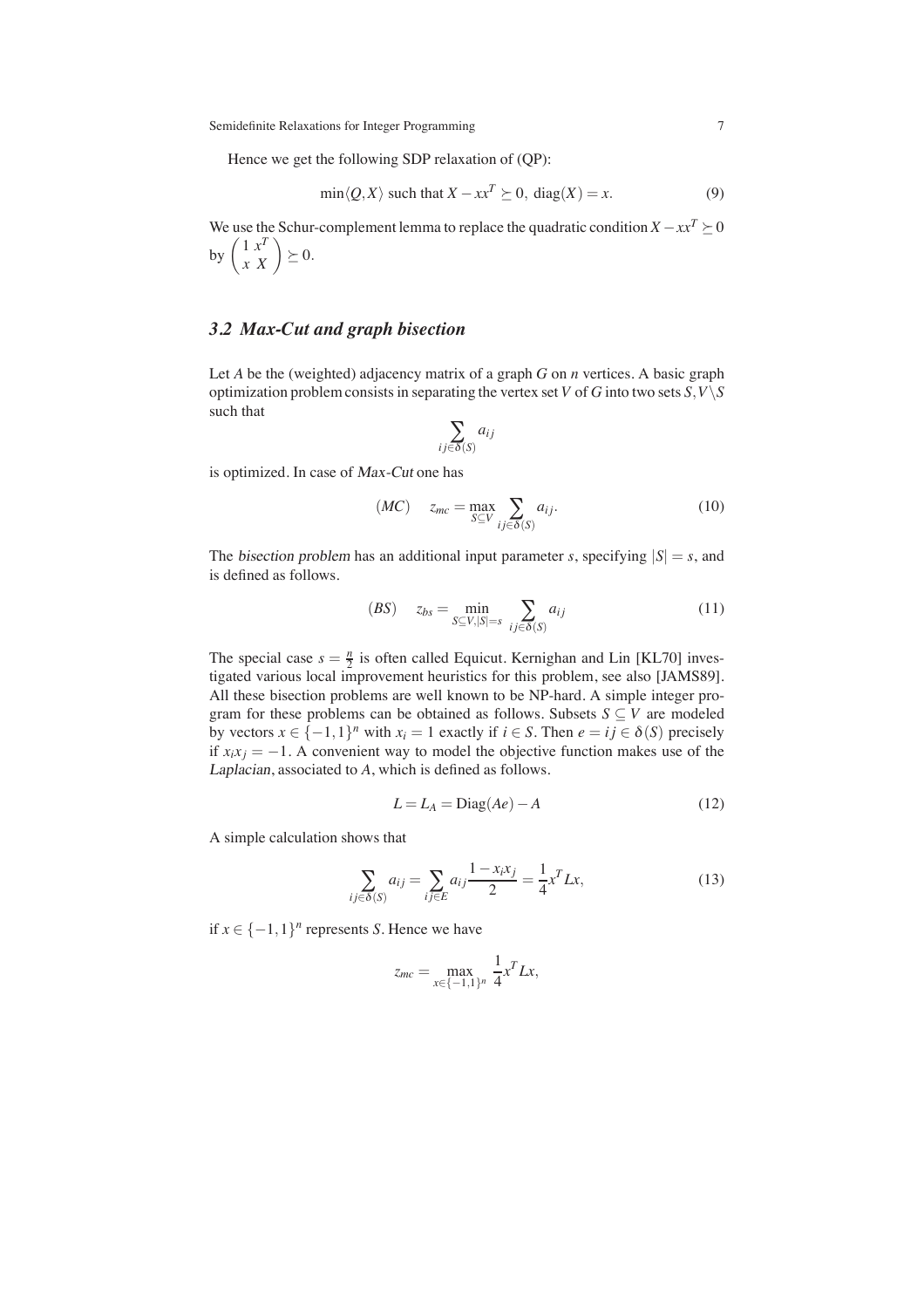$$
z_{bs} = \min_{x \in \{-1, 1\}^n, e^T x = n - 2s} \frac{1}{4} x^T L x.
$$

The linearization idea gives again  $x^T Lx = \langle L, xx^T \rangle$ , and we introduce  $X = xx^T$  and now have diag( $X$ ) =  $e$ . The cardinality constraint is easily incorporated using

$$
|e^T x| = n - 2s
$$
 if and only if  $\langle J, xx^T \rangle = (n - 2s)^2$ .

Hence we get the SDP relaxation of Max-Cut as

$$
z_{mc,sdp} = \max \frac{1}{4} \langle L, X \rangle \text{ such that } \text{diag}(X) = e, \ X \succeq 0,
$$
 (14)

and for bisection as

$$
z_{bs, sdp} = \min \frac{1}{4} \langle L, X \rangle \text{ such that } \text{diag}(X) = e, \ \langle J, X \rangle = (n - 2s)^2, \ X \succeq 0.
$$

Quadratic 0,1 optimization can linearly (and bijectively) be mapped to optimization in -1,1 variables, showing the claimed equivalence between Max-Cut and quadratic 0,1 optimization. One may therefore wonder whether there is also some relation between the two relaxations (9) and (14). It is not too difficult to verify that these relaxations are in fact also equivalent, see for instance [HPRW95, LPR97]. Helmberg [Hel00] provides an explicit transformation between these problems, which preserves structure, like sparsity. The equivalence of Max-Cut and quadratic 0,1 optimization was already pointed out by Hammer, see [Ham65].

# *3.3 Stable sets, cliques and the Lovasz theta function*

Perhaps the earliest use of SDP to get relaxations of NP-hard problems goes back to a fundamental paper by Lovasz in 1979, see [Lov79]. Consider the stable set problem in an unweighted graph *G*. We recall that a set  $S \subseteq V(G)$  is stable if the vertices in *S* are pairwise nonadjacent. Consequently, *S* forms a complete subgraph in the complement graph  $\overline{G}$  of *G*. The stable set problem asks to find a stable set of maximum cardinality in *G*. The cardinality of a largest stable set in *G*, denoted  $\alpha(G)$ , is called the *stability number of G*. Modeling stable sets by their characteristic vectors, we get

$$
(STAB) \quad \alpha(G) = \max\{e^T x : x_i x_j = 0 \,\forall i j \in E(G), \, x \in \{0,1\}^n\}. \tag{15}
$$

Following our linearization idea for 0,1 optimization, we obtain the following SDP relaxation, which was studied in some detail in [LS91].

$$
\alpha(G) \le \vartheta_1(G) = \max\{e^T x : X - x x^T \ge 0, \text{ diag}(X) = x, x_{ij} = 0 \,\forall ij \in E\}. \tag{16}
$$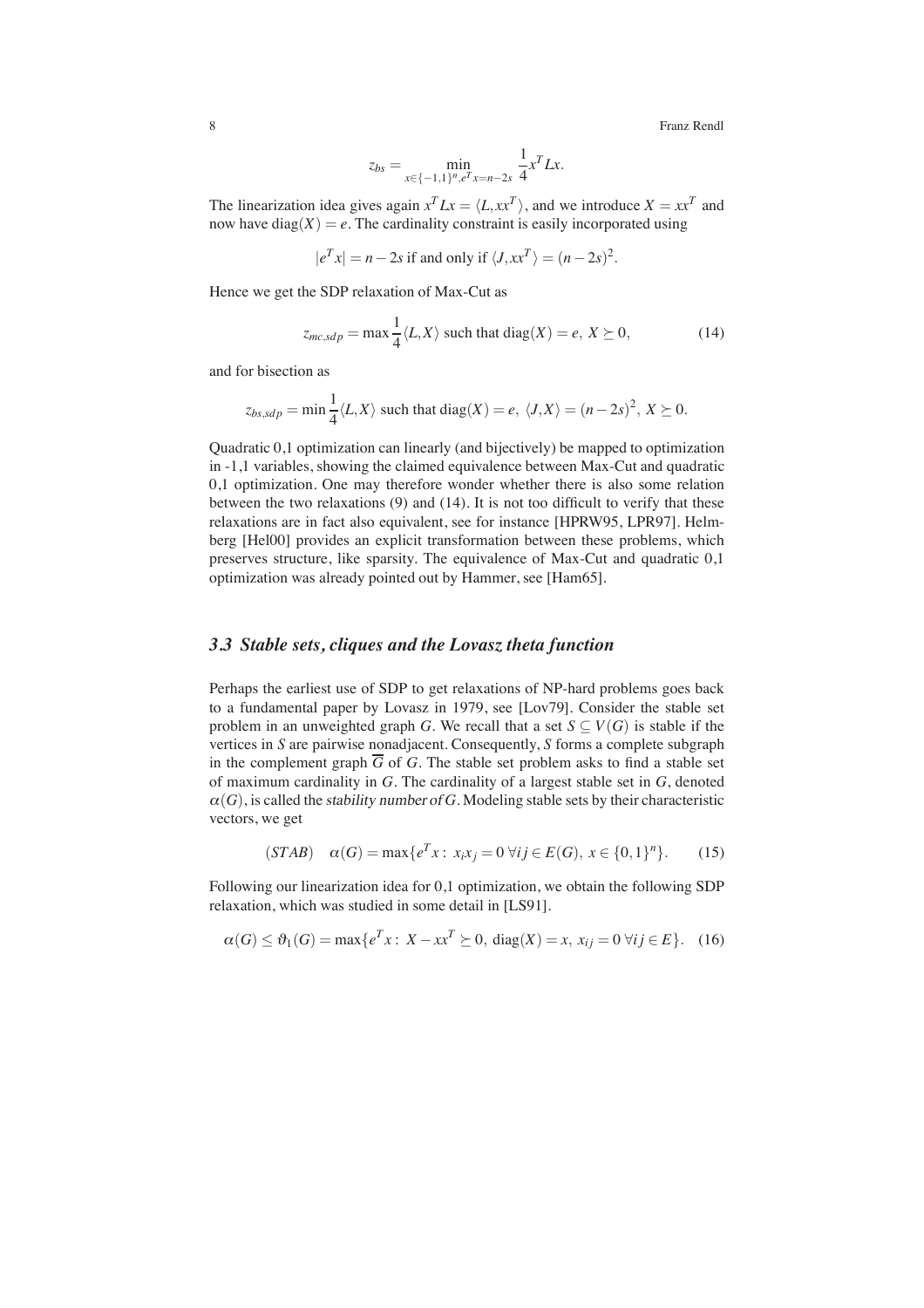Note in particular that the quadratic equations in *x* are now linear in *X*. This model can in fact be simplified by eliminating  $x$ . Supppose  $x$  is the characteristic vector of a (nonempty) stable set. Then

$$
X = \frac{1}{x^T x} x x^T
$$

satisfies the following conditions:

$$
X \succeq 0, \operatorname{tr}(X) = 1, x_{ij} = 0 \,\forall ij \in E, \operatorname{rank}(X) = 1.
$$

Moreover

$$
\langle J, X \rangle = \frac{1}{x^T x} (e^T x)^2 = e^T x,
$$

because  $e^T x = x^T x$ . The following result is well known.

**Lemma 2.**

$$
\alpha(G) = \max\{\langle J, X \rangle : X \succeq 0, \operatorname{tr}(X) = 1, x_{ij} = 0 \,\forall ij \in E, \operatorname{rank}(X) = 1\}. \tag{17}
$$

*Proof.* Feasibility of *X* implies  $X = aa^T$  where the vector *a* is nonzero only on some stable set *S*, because  $x_{ij} = a_i a_j = 0 \,\forall ij \in E$ . Looking at the nonzero submatrix  $a_S a_S^T$ stable set *S*, because  $x_{ij} = a_i a_j = 0$  vi  $j \in E$ . Looking at the holizero submatrix  $a_S a_S$  is indexed by *S*, the cost function becomes  $(e^T a_S)^2$ , which is maximal exactly if  $a_S$  is parallel to the all ones vector *e*. Hence *a* is (a multiple of) the characteristic vector of *S* and the maximization forces *S* to be a maximum stable set.  $\square$ 

Leaving out the (nonconvex) rank condition, we obtain another SDP relaxation for  $\alpha(G)$ :

$$
\alpha(G) \leq \vartheta_2(G) = \max\{\langle J,X\rangle: \operatorname{tr}(X) = 1, x_{ij} = 0 \,\forall ij \in E, X \succeq 0\}.
$$

This is in fact the relaxation proposed by Lovasz in [Lov79]. Lovasz and Schrijver [LS91] show that  $\vartheta_1(G) = \vartheta_2(G)$  and this function is usually called the Lovasz theta function  $\vartheta(G)$ .

Let us introduce the linear operator  $A_G : \mathcal{S}_n \mapsto \mathbb{R}^E$  associated to the edge set *E* of *G*,

$$
A_G(X)_{ij} = \langle X, E_{ij} \rangle = x_{ij} + x_{ji} = 2x_{ij} \,\forall ij \in E
$$

and its adjoint

$$
A_G^T(y) = \sum_{ij \in E} y_{ij} E_{ij}.
$$

*AT*

Using these operators, we get the following primal-dual pair of semidefinite programs for  $\vartheta(G)$ .

$$
\vartheta(G) = \max\{\langle J, X \rangle : \text{tr}(X) = 1, A_G(X) = 0, X \succeq 0\}
$$
\n
$$
= \min\{t : tI + A_G^T(y) \succeq J\}.
$$
\n(18)

Strong duality is justified by the observation that  $\frac{1}{n}I$  is strictly feasible for the maximization, and setting  $y = 0$  and  $t = n + 1$  gives a strictly feasible point for the min-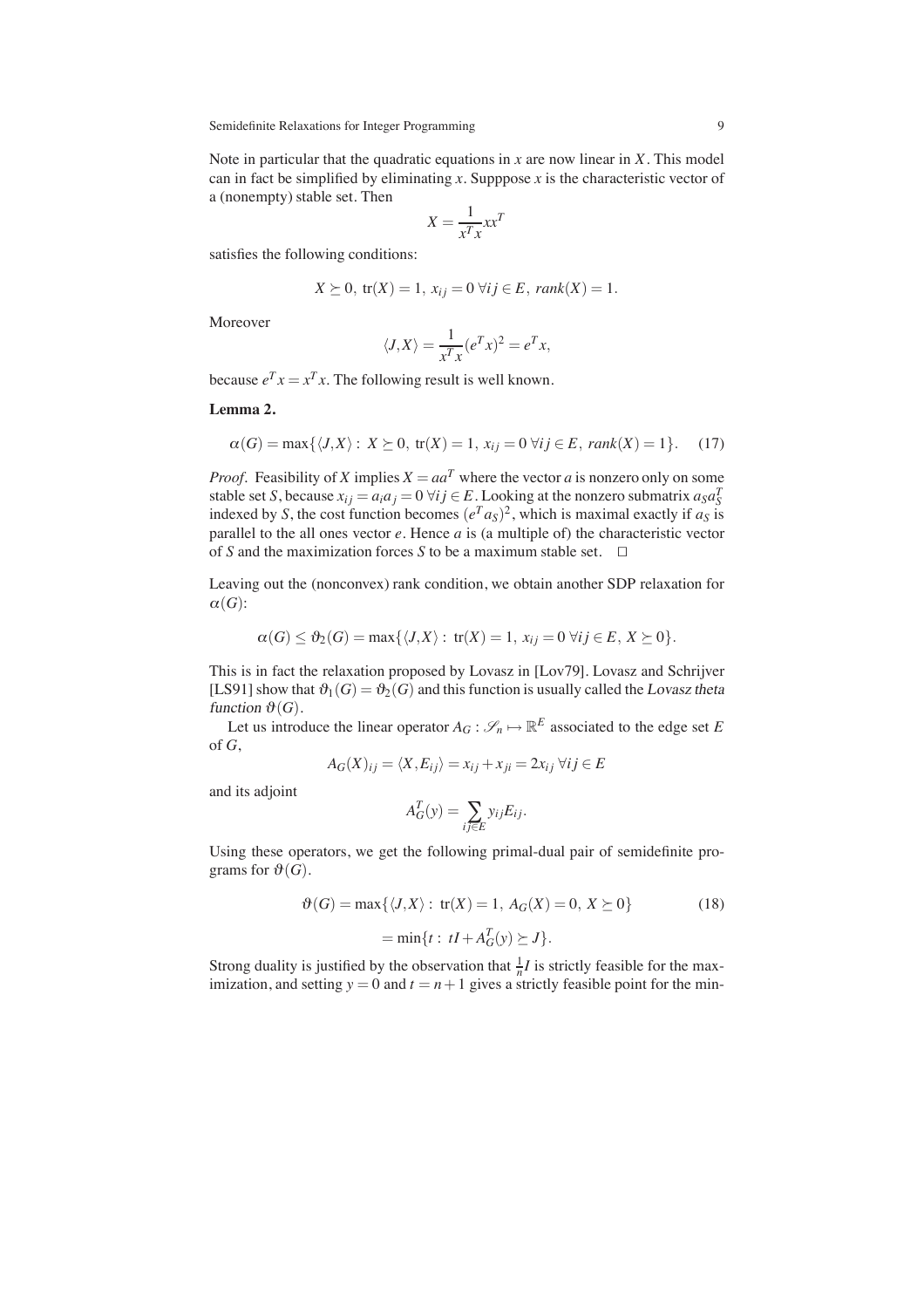imization problem. We will now use the adjoint  $A<sup>T</sup>$  to express symmetric matrices in the following way: Let  $Z \in \mathcal{S}_n$ . Then

$$
Z = \text{Diag}(y) + A_G^T(u) + A_{\overline{G}}^T(v),
$$

if we define

$$
y_i = z_{ii}, u_{ij} = z_{ij} \ \forall ij \in E(G), \ v_{ij} = z_{ij} \ \forall ij \in E(\overline{G}),
$$

Suppose that *X* is feasible for (18). Then

$$
X = \text{Diag}(x) + A_{\overline{G}}^{\overline{T}}(\xi),
$$

if we set  $x_i = x_{ii}$  and  $\xi_{ij} = x_{ij}$   $\forall ij \in E(\overline{G})$ . By construction  $x_{ij} = 0$   $\forall ij \in E(G)$ . We substitute for *X* and obtain

$$
\vartheta(G) = \max\{e^T x + 2e^T \xi : e^T x = 1, \text{Diag}(x) + A_{\overline{G}}^T(\xi) \ge 0\}.
$$
 (19)

Both models are mathematically equivalent, but from a computational point of view (18) is preferable in case |*E*| is small. If  $|E|$  is large (*G* is dense), then the second formulation (19) is more efficient, because in this case the number of variables  $|E(\overline{G})|$  is small. Computational experience with both models is given in [DR07]. It turns out that  $\vartheta(G)$  can be computed for graphs with  $n \leq 200$  in acceptable time using interior-point methods and the sparse or the dense model depending on  $|E(G)|$ . From [DR07] it is also clear that interior-point methods can not handle graphs with  $n \ge 200$  and  $|E(G)| \approx \frac{n^2}{4}$ , which is the worst case in terms of computational effort for both models, see also Table 5.1 below.

# *3.4 Chromatic number*

A *k*-coloring of a graph *G* is a *k*-partition  $(V_1, \ldots, V_k)$  of the vertex set  $V(G)$  such that each  $V_i$  is a stable set in *G*. The *chromatic number*  $\chi(G)$  is the smallest value *k*, such that *G* has a *k*-coloring. Let us encode *k*-partitions of  $V(G)$  by the characteristic vectors  $s_i$  for  $V_i$ , thus

$$
s_i \in \{0,1\}^n \text{ and } (s_i)_u = 1 \text{ if } u \in V_i \text{ and } 0 \text{ otherwise.}
$$
 (20)

The partition property implies that  $s_i \neq 0$  and that  $\sum_i s_i = e$ . Let  $n_i := |V_i|$  denote the cardinality of *Vi*. We call the matrix

$$
M = \sum_{i} s_i s_i^T \tag{21}
$$

the partition matrix associated to the *k*-partition  $(V_1, \ldots, V_k)$ . Note that *rank* $(M)$  = *k*. It is clear from the definition that for any *k*-partition matrix *M* there exists a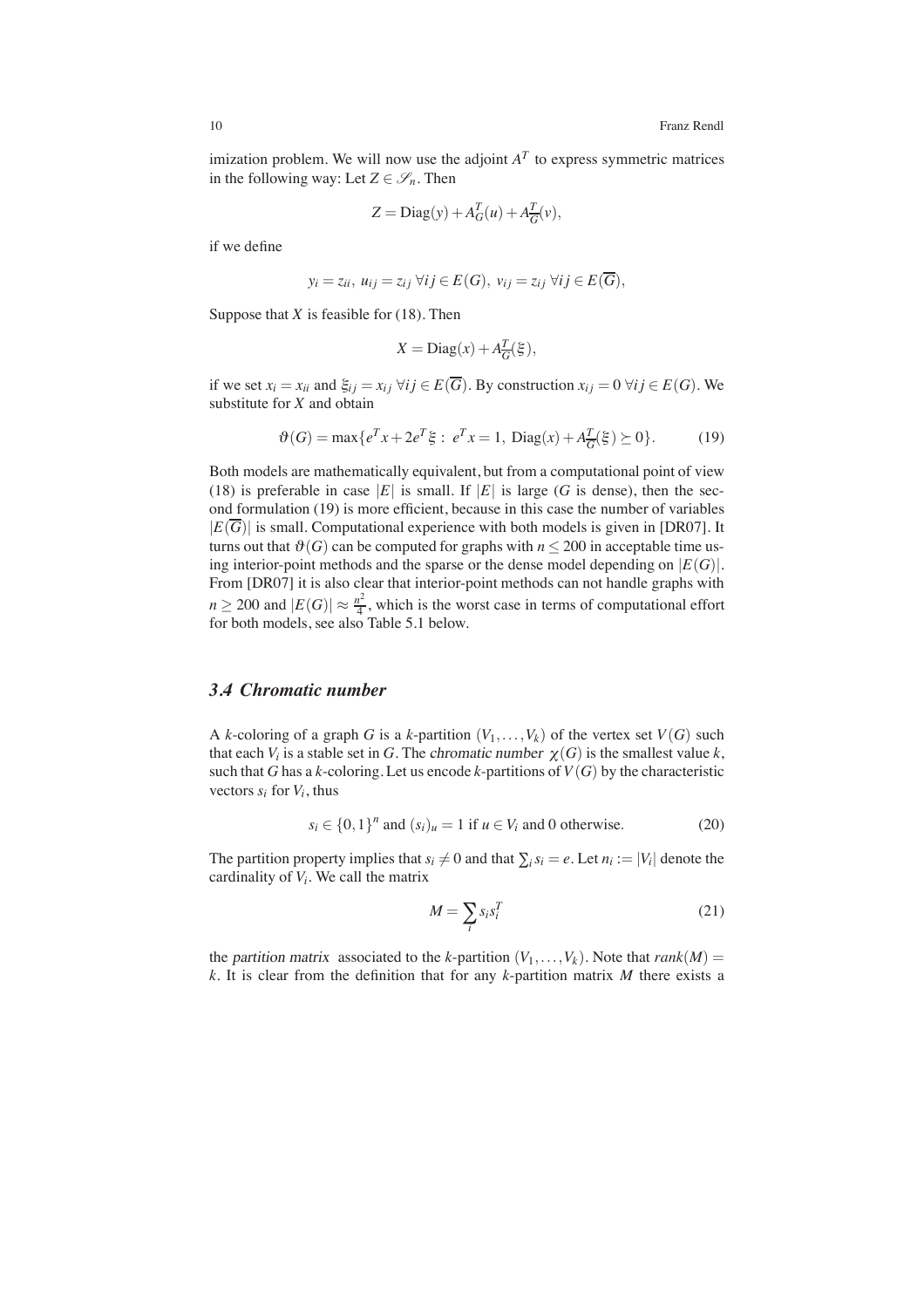permutation matrix  $P \in \Pi$  such that

$$
M = P \begin{pmatrix} J_{n_1} & 0 & \dots & 0 \\ 0 & J_{n_2} & \ddots & \vdots \\ \vdots & \ddots & \ddots & 0 \\ 0 & \dots & 0 & J_{n_k} \end{pmatrix} P^T.
$$

Partition matrices have the following characterization.

**Lemma 3.** *Let M be a symmetric 0,1 matrix. Then M is a k-partition matrix if and only if*

$$
diag(M) = e, rank(M) = k, M \succeq 0.
$$
 (22)

*Proof.* Suppose that *M* is a *k*-partition matrix. Then this matrix obviously satisfies (22). Conversely let *M* satisfy (22). We need to show that *M* is (after appropriate renumbering) a direct sum of all ones blocks. Thus we need to show that  $m_{ij} =$  $m_{ik} = 1$  implies  $m_{ik} = 1$ . If this is not the case then the submatrix of *M*, indexed by *i*, *j*,*k* is

$$
\left(\begin{array}{c}1\ 1\ 1 \\ 1\ 1\ 0 \\ 1\ 0\ 1\end{array}\right),
$$

which has negative determinant, contradicting  $M \geq 0$ . Therefore *M* is indeed a direct sum of all ones blocks, and the rank condition shows that there must be *k* such blocks.  $\square$ 

This leads to the following somewhat nonstandard way to define  $\chi(G)$ .

$$
\chi(G) = \min\{rank(M) : m_{ij} \in \{0, 1\}, \, \text{diag}(M) = e, \, m_{ij} = 0 \, \forall i j \in E, \, M \geq 0\}.
$$

It turns out that in fact we can get rid of both the rank and the semidefiniteness condition on *M* by introducing another semidefiniteness constraint.

**Lemma 4.** *Let M be a symmetric 0,1 matrix. Then M is a k-partition matrix if and only if*

$$
diag(M) = e, \ (tM - J \succeq 0 \iff t \ge k). \tag{23}
$$

This result is implicitly proved in many sources, see for instance [Lov79]. A simple argument can be found also in [DR07]. Here we only take a closer look at how the semidefiniteness condition comes about. Looking at principal submatrices of *tM* − *J*, we first observe that any minor with two rows from the same partition block is singular, because it contains two identical rows. Hence nonsingular principal submatrices can have at most one row from each partition block. Therefore these must be of the form

 $tI_s - J_s$ 

where  $s \leq k$  denotes the order of the submatrix. Clearly, this matrix is semidefinite if and only if  $t \geq s$ , and since *s* could be as large as *k* we get the desired condition.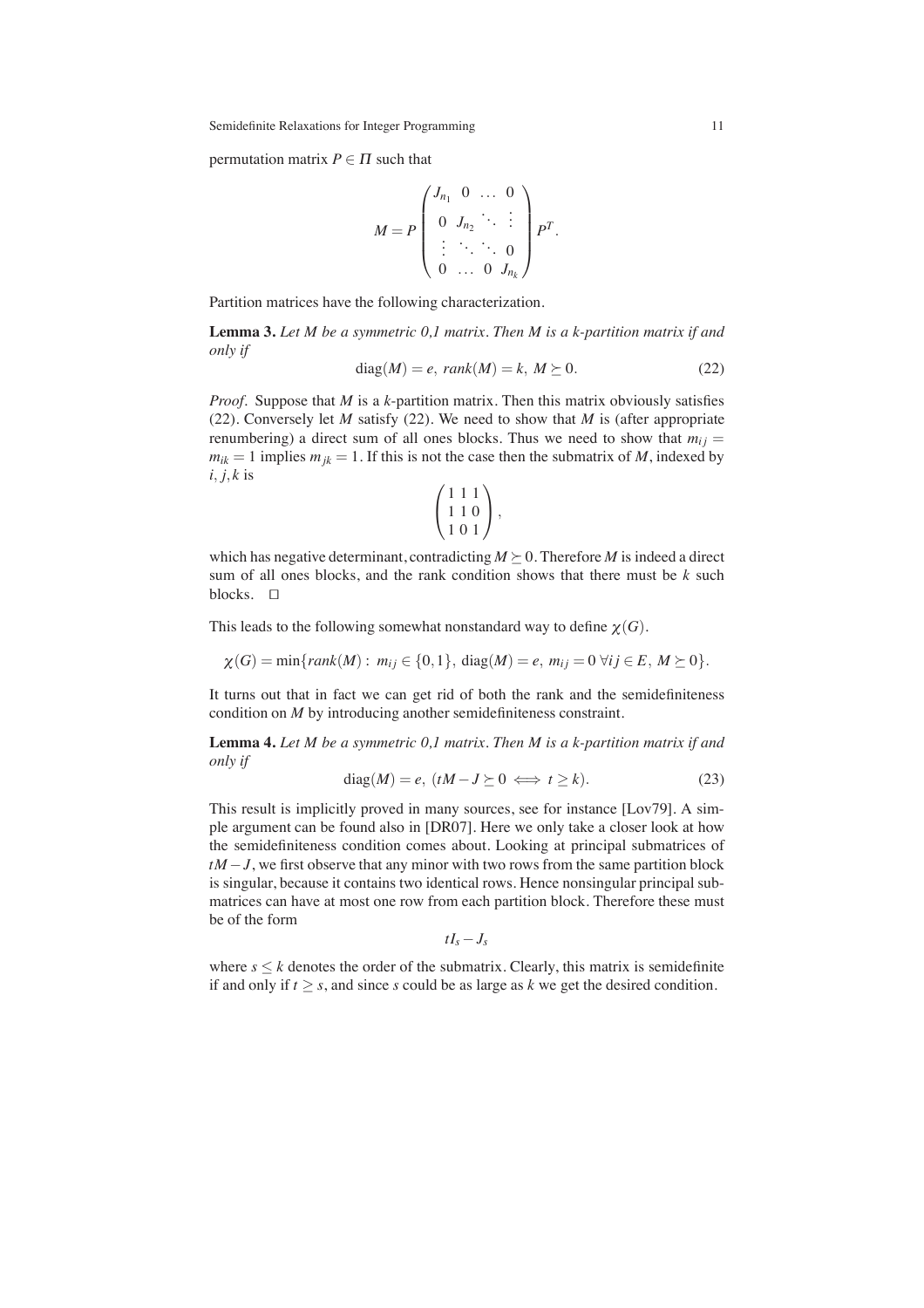Using this result we can express the chromatic number as the optimal solution of the following SDP in binary variables.

$$
\chi(G) = \min\{t : tM - J \succeq 0, \text{ diag}(M) = e, m_{ij} = 0 \,\forall ij \in E, m_{ij} \in \{0, 1\}\}. (24)
$$

To get a tractabable relaxation, we leave out the 0,1 condition and parametrize the matrix *tM* as  $tM = tI + A\frac{T}{G}(y)$ . We get the following SDP as lower bound on  $\chi(G)$ :

$$
\chi(G) \ge \vartheta(\overline{G}) = \min\{t : tI + A_{\overline{G}}^T(y) \ge J\}.
$$
 (25)

Comparing with the minimization problem in (18), we see that the above SDP is indeed the dual applied to the complement graph. Hence we have shown the sandwich theorem of Lovasz [Lov79].

#### **Theorem 3.**

$$
\alpha(\overline{G}) \le \vartheta(\overline{G}) \le \chi(G).
$$

The notation for  $\vartheta$  is not uniform in the literature. If one starts from the clique number of a graph *G*, it seems more natural to denote by  $\vartheta(G)$  what we denote by  $\vartheta(\overline{G})$ .

The problem  $(25)$  can be rephrased in the following way: Minimize  $z_{11}$  where the matrix  $Z = (z_{ij}) \succeq 0, z_{ii} = z_{11} \; \forall i, \; z_{ij} = -1 \; \forall ij \in E(G)$ . This follows simply from  $Z = tI + A\frac{T}{G}(y) - J$ . This problem in turn can be rewritten as

$$
\min\{\lambda : V \succeq 0, v_{ii} = 1 \,\forall i, \, v_{ij} = \lambda \,\forall ij \in E(G)\}.
$$
 (26)

The optimal value  $\vartheta$  in (25) gives  $\lambda = -\frac{1}{\vartheta - 1}$ . This last model will be used later on to analyze algorithms for graph coloring, see [KMS98].

# *3.5 General graph partition*

The concept of partition matrices from (23) in the context of coloring can also be recycled to model the following general partition problems. Given the weighted adjacency matrix *A* of a graph *G* on *n* nodes and an integer  $2 \le k \le n$ , the general *k*partition problem consists in finding a *k*-partition  $(S_1, \ldots, S_k)$  of  $V(G)$  with  $|S_i| \geq 1$ such that the total weight of edges joining different partition blocks is optimized. In case of maximization, this problem also runs under the name of Max-k-Cut. Max-Cut, see the previous sections, corresponds to the special case  $k = 2$ . We represent partitions again through the respective characteristic vectors  $s_i$ , see (20), which we collect in the matrix  $S = (s_1, \ldots, s_k)$ . The characteristic vector  $s_i \in \{0,1\}^n$  for the partition block  $S_i$  allows us to express the weight of the edges in  $\delta(S_i)$  using the Laplacian *L*, see (12) as follows,

$$
\sum_{rs\in\delta(S_i)}a_{rs}=s_i^T L s_i.
$$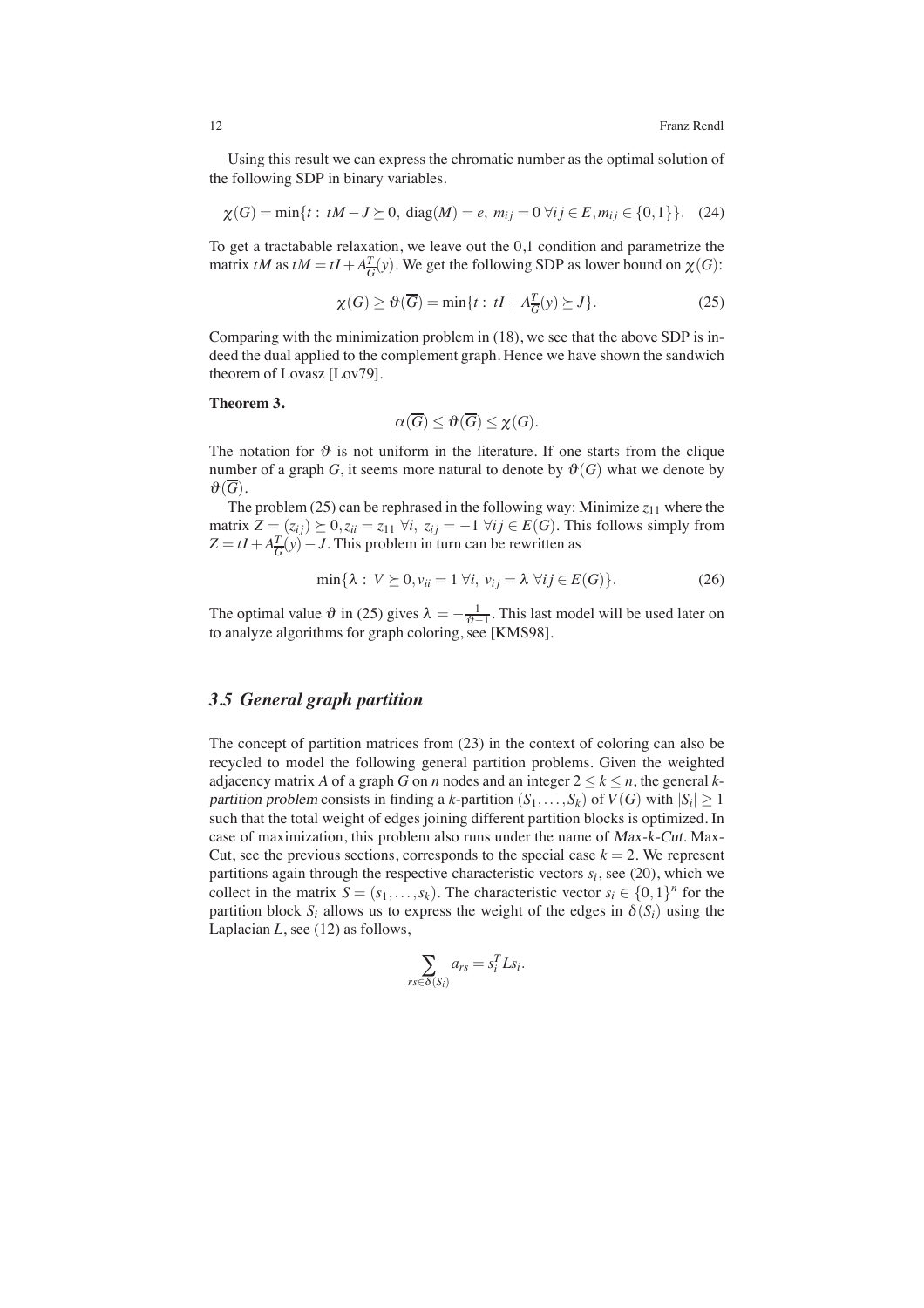Therefore

$$
\frac{1}{2}\langle S,LS\rangle=\frac{1}{2}\sum_{i}s_{i}^{T}Ls_{i}
$$

gives the total weight of all edges joining different partition blocks. We obtain a semidefinite relaxation of Max-k-Cut using (23), once  $\langle S, LS \rangle = \langle L, SS^T \rangle$  is used to replace  $SS<sup>T</sup>$  by a new matrix variable. For notational convenience we introduce the matrix variable  $Y = \frac{1}{k-1} (kSS^T - J)$ . (Note that  $SS^T$  takes the role of *M* in (23) and that  $Le = 0$  implies  $\langle L, J \rangle = 0$ .)

$$
\max\{\frac{k-1}{2k}\langle L, Y \rangle : \text{ diag}(Y) = e, Y \succeq 0, y_{ij} \ge -\frac{1}{k-1} \,\forall i \ne j\}.
$$
 (27)

The sign constraints follow from  $SS^T \geq 0$ . This model has been investigated theoretically by Frieze and Jerrum, see [FJ97] and also by DeKlerk et al [dKPW04].

A more restrictive version of *k*-partition, called k-Equicut, asks for *k*-partitions with  $|S_i| = \frac{n}{k} \forall i$ . In this case the objective is to minimize the total weight of edges cut. A feasible partition  $(S_1, \ldots, S_k)$  for this problem implies the following additional constraint

$$
S^T e = \frac{n}{k} e
$$

which together with  $Se = e$  (note the varying dimension of  $e$ ) gives

$$
SS^T e = \frac{n}{k} e,
$$

hence  $\frac{n}{k}$  is eigenvalue of *SS<sup>T</sup>* with eigenvector *e*, for any feasible partition matrix *S*. Setting  $X = SS^T$ , this gives the following relaxation of *k*-Equicut.

$$
\min\{\frac{1}{2}\langle L, X \rangle : \text{ diag}(X) = e, \ Xe = \frac{n}{k}e, \ X \succeq 0, \ X \ge 0\}. \tag{28}
$$

We note that this model does not contain the condition  $kX \succeq J \succeq 0$ , but only the weaker  $X \succeq 0$ . The following simple observation explains why.

**Lemma 5.** Let  $A \in \mathcal{S}_n^+$  and suppose  $Av = \lambda v$  holds with  $||v|| = 1$ . Then

$$
A - \lambda vv^T \succeq 0.
$$

*Proof.* The spectral decomposition theorem for *A* yields  $A = \lambda vv^{T} + \sum_{i} \lambda_{i}v_{i}v_{i}^{T}$ where we identified one of the eigenvalues of *A* as  $\lambda$ .  $A \succeq 0$  implies  $\lambda_i \geq 0$  hence  $A - \lambda vv^T = \sum_i \lambda_i v_i v_i^T \succeq 0.$  □

This justifies the semidefiniteness constraint  $X \geq 0$  in (28). It is also interesting to note that the sign constraint *X*  $\geq$  0 together with the eigenvector condition *X e* =  $\frac{n}{k}e$ implies that

$$
\frac{n}{k}I - X \succeq 0
$$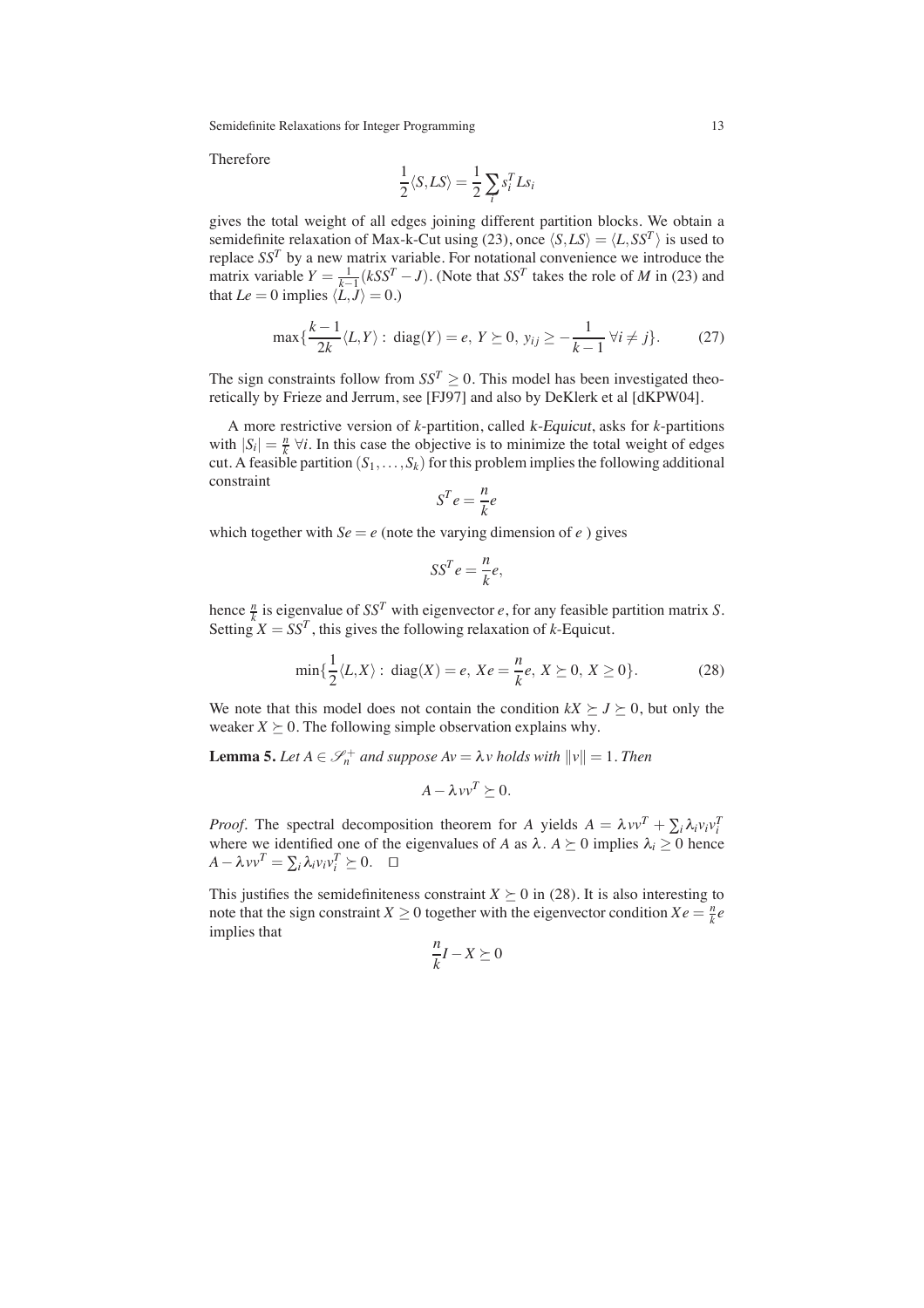because in this case  $||X||_1 = \frac{n}{k}$ . Therefore, any eigenvalue  $\lambda$  of *X* satisfies  $|\lambda| \leq \frac{n}{k}$ . In summary, the constraints in (28) imply

$$
\frac{n}{k}I \succeq X \succeq \frac{1}{k}J.
$$

It should be observed that both SDP relaxations for partitioning are formulated in the space of symmetric  $n \times n$  matrices, but the models include roughly  $\frac{n^2}{2}$  sign constraints, which we will later see to be a computational challenge. Further details in this direction can be found for instance in [KR98] and [LR02].

We close this section with a bound on general *k*−partition, proposed by Donath and Hoffman in 1973, see [DH73]. In view of the results from the subsequent Section 3.7 on connections between eigenvalue optimization and semidefinite programming, this result may well be the first SDP bound of a combinatorial optimization problem, but in disguised form, see below.

We consider  $k$ −partition, where the cardinalities  $m_i$  of  $S_i$  are also specified through integers

$$
m_1 \geq \ldots m_k \geq 1
$$
 and  $\sum_i m_i = n$ .

Minimizing the weight cut by *S* is equivalent to maximizing the weight not cut by *S*, which is equal to  $\frac{1}{2}\langle S, AS \rangle$ .

The starting point in [DH73] is the observation that any feasible partition matrix *S* satisfies

$$
S^T S = \text{diag}(m_1, \ldots, m_k) =: M.
$$

In words, the columns of *S* are pairwise orthogonal. An upper bound on the total weight not cut is therefore given by

$$
\max_{S^T S = M} \langle S, AS \rangle = \max_{Y^T Y = I_k} \langle Y, A Y M \rangle = \sum_{i=1}^k m_i \lambda_i(A), \tag{29}
$$

where  $\lambda_1(A) \geq \ldots \geq \lambda_n(A)$  are the eigenvalues of *A* in nonincreasing order.

The first equality follows from the substitution  $S = YM^{\frac{1}{2}}$  and the second from Theorem 4 below. The last problem can in fact be expressed as the optimal solution of a semidefinite program, see Section 3.7. Further details and extensions on using this approach are contained for instance in [RW95, KR98].

#### *3.6 Generic cutting planes*

In the previous sections we saw SDP relaxations of a variety of graph optimization problems. The matrix dimension typically was  $n = |V(G)|$  and the number of (primal) constraints was *n* in case of (14) and (9). The SDP model of  $\vartheta(G)$  can have up to  $\frac{n^2}{4}$  equations, depending on  $|E(G)|$ , and which of the two computational models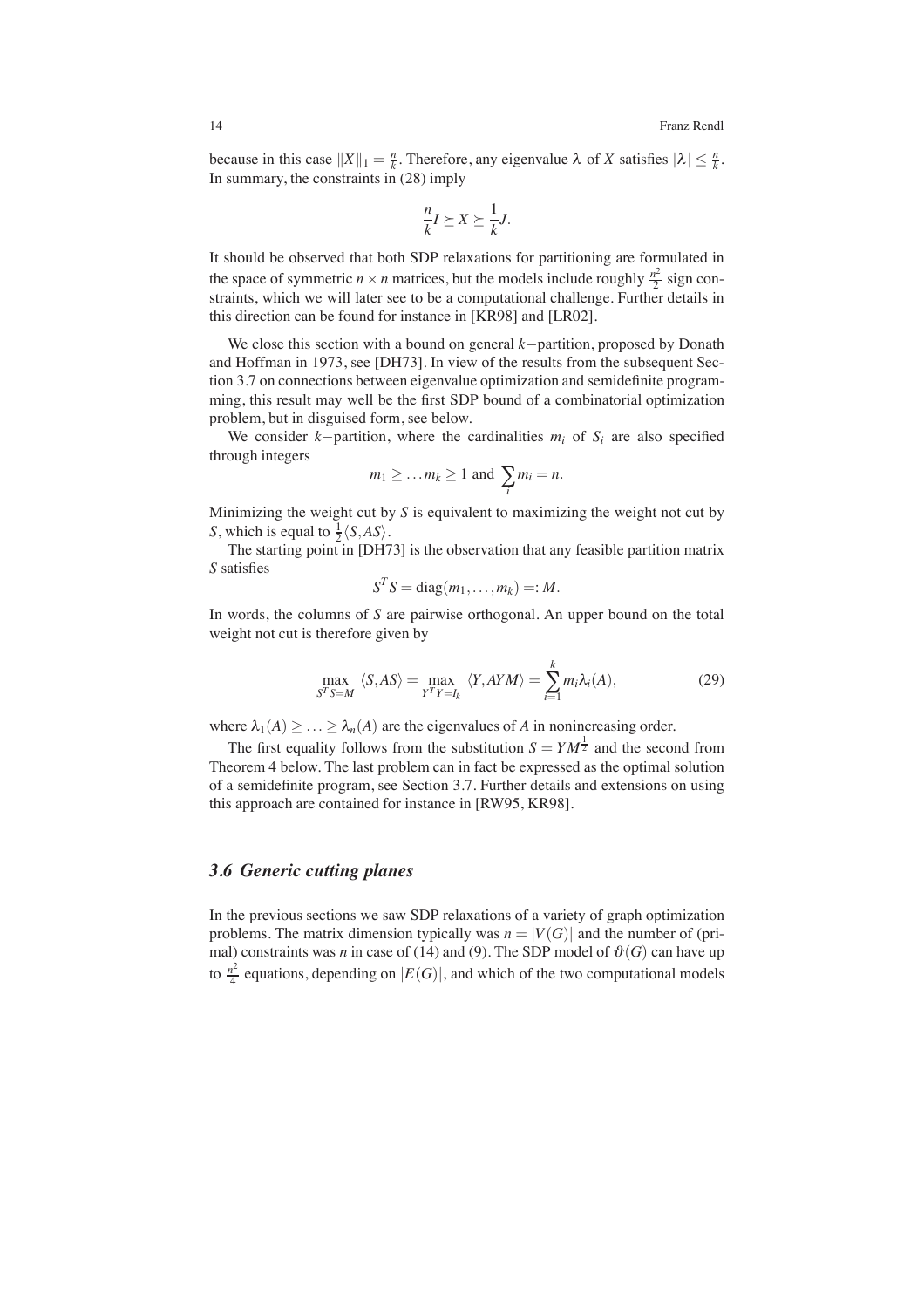(18) and (19) is used. The graph partition models (27) and (28) both have roughly  $\frac{n^2}{2}$  sign constraints. All these models can of course be tightened by adding further constraints valid for all points in  $\mathcal M$ .

In the following we explain a generic way to tighten these semidefinite relaxations by adding further valid constraints. The class of hypermetric inequalities provides a huge source of additional cutting planes, some of which also have an explicit combinatorial interpretation. To explain this class we concentrate first on the -1,1 model and the related relaxation (14).

Suppose *b* is an integer vector and  $b^T e = 1$ . This implies that  $b^T x$  is odd  $∀x ∈ {-1,1}^n$ , because any  $x ∈ {-1,1}^n$  can be obtained from *e* by successively changing the sign of some component *i*, which changes the inner product with *b* by  $2b_i$ , hence the parity is unchanged. Let  $\mathscr B$  denote the set of all such vectors  $b$ ,

$$
\mathscr{B} := \{b \text{ integer} : e^T b = 1\}.
$$

As a consequence,  $b \in \mathcal{B}$  implies  $|b^T x| > 1 \forall x \in \{-1,1\}^n$ , and therefore

$$
\langle bb^T, xx^T \rangle \ge 1.
$$

Let us consider the (convex) set

$$
HYP := \{ X : \langle bb^T, X \rangle \ge 1 \,\forall b \in \mathscr{B} \},
$$

which is the intersection of infinitely many halfspaces. Deza et al [DGL93] show that this set is in fact polyhedral, but it is currently open whether the separation problem  $X \in HYP$  can be decided efficiently. The inequalities defining HYP are called hypermetric inequalities. Further information can be found for instance in [AU03].

The following subclass of hypermetric inequalities is generated by  $b \in \mathcal{B}$  with  $b_i \in \{-1,0,1\}$  and only three nonzero entries, say  $b_i, b_j, b_k$ . Elements in this class are called triangle inequalities. The resulting polytope is sometimes called the metric polytope MET,

$$
MET = \{X: x_{ij} + x_{ik} + x_{jk} \ge -1, x_{ij} - x_{ik} - x_{jk} \ge -1 \ \forall \ \text{distinct } i, j, k\}.
$$

These conditions follow from  $b^T X b = x_{ii} + x_{jj} + x_{kk} + 2(x_{ij} + x_{ik} + x_{jk}) \ge 1$  in case  $b_i = b_j = b_k = 1$  and the implicit assumption diag(*X*) = *e*. The other inequalities follow by changing one of the signs in *b*.

Polynomial time separation for  $X \in MET$  can be done trivially by enumerating all  $4\binom{n}{3}$  constraints defining MET. This idea can be generalized to cliques of odd size  $k > 3$ .

Including all the constraints from MET in (14) results in the following SDP

$$
\max\{\frac{1}{4}\langle L, X \rangle : \text{ diag}(X) = e, X \in MET, X \succeq 0\}
$$
 (30)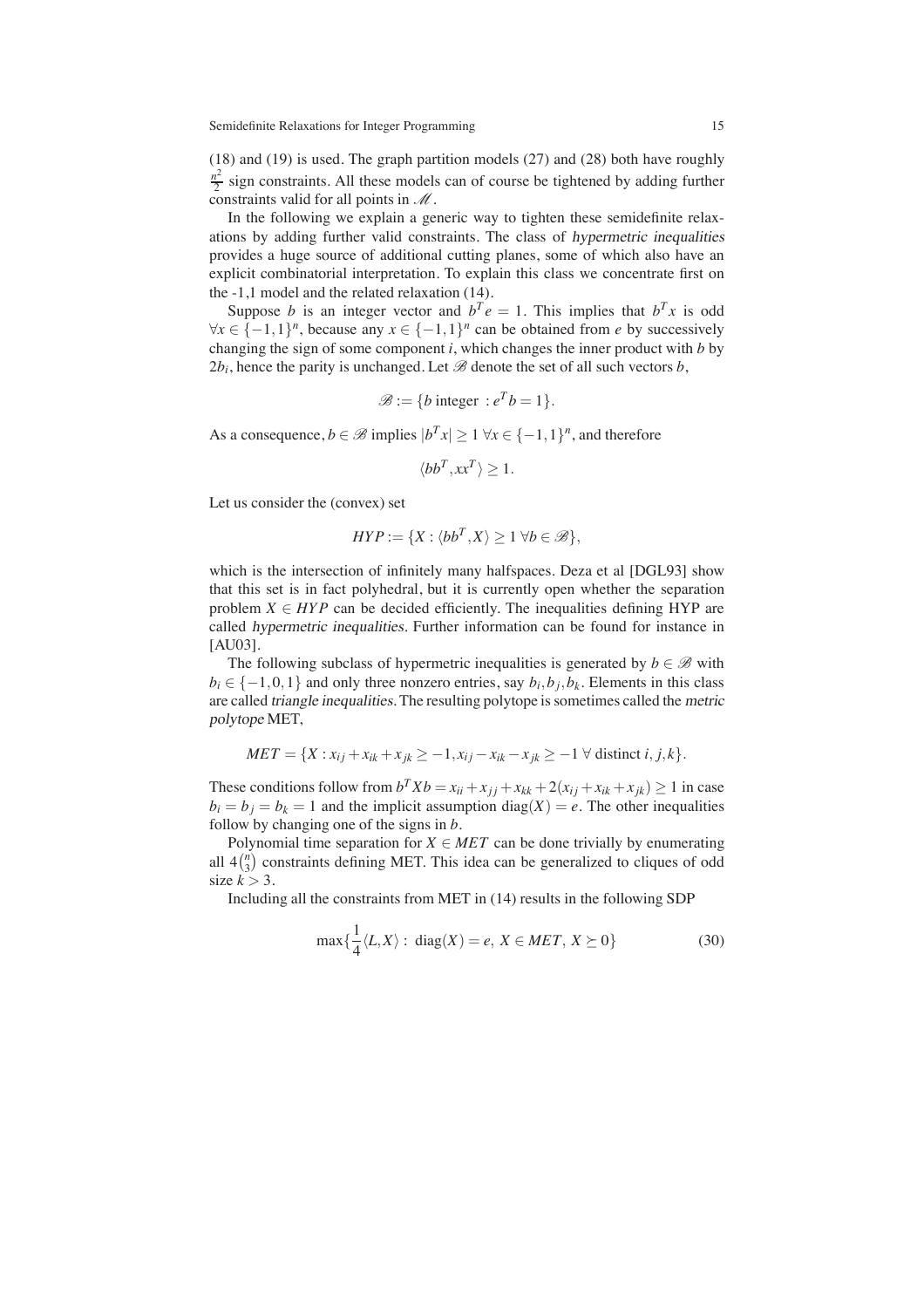with  $O(n^3)$  constraints, which is a computational challenge for current state of the art software to solve SDP. Some computational experience with triangle inequalities and odd order clique constraints combined with (14) is given in [HR98].

Just as it was straightforward to transform 0,1 QP into MC, it is also possible to transform the triangle inequalities into the 0,1 setting. The resulting polyhedron was in fact studied independently under the name of quadric Boolean polytope, see for instance [Pad89, Sim90].

# *3.7 SDP, eigenvalues and the Hoffman-Wielandt inequality*

We are now going to take a closer look at connections between eigenvalues of symmetric matrices, optimization over (sets of pairwise) orthogonal vectors and semidefinite programming. To illustrate these connections, we recall the following well known facts. Let  $A \in \mathcal{S}_n$ . Then we can express the largest eigenvalue  $\lambda_{\max}(A)$ of *A* as

$$
\lambda_{\max}(A) = \max_{x^T x = 1} x^T A x. \tag{31}
$$

On the other hand, it is trivial to note that

 $\lambda_{\max}(A) = \min \lambda$  such that  $\lambda I - A \succeq 0$ ,

and this is a semidefinite program with dual

$$
\lambda_{\max}(A) = \max \langle A, X \rangle \text{ such that } \text{tr}(X) = 1, \ X \succeq 0. \tag{32}
$$

Both problems have strictly feasible solutions, hence strong duality holds. The relations (31) and (32) are the simplest connections relating eigenvalues to optimization over orthogonal vectors on one hand and SDP on the other. It turns out that the following theorem provides a generalization of (31) with many applications in combinatorial optimization.

**Theorem 4.** Let  $A \in \mathscr{S}_n$ ,  $B \in \mathscr{S}_k$  and  $1 \leq k \leq n$ . Let  $\tilde{B} = \begin{pmatrix} B & 0 \\ 0 & 0 \end{pmatrix} \in \mathscr{S}_n$ . Then

$$
\min_{X^T X = I_k} \langle X, AXB \rangle = \min_{\phi \text{ injection}} \sum_{i} \lambda_i(B) \lambda_{\phi(i)}(A) = \langle \lambda(\tilde{B}), \lambda(A) \rangle \tag{33}
$$

*Remark 1.* This theorem has a long history. John von Neumann [Neu37] looks at the more general problem  $\max Re(\text{tr}(AUBV))$ , where *A* and *B* are square complex matrices and the maximization is carried out over unitary  $U$  and  $V$ .  $Re(x)$  denotes the real part of the complex number  $x$ . The above result follows as a special case. Hoffman and Wielandt [HW53] study the question of the 'distance' of the eigenvalues of two normal matrices in terms of the matrix distance, and also prove the above result in disguised form for the case  $k = n$ . Berkowitz [Ber74] and Marcus [Mar75] investigate the problem  $\min_{X^T X = I_k} E_m(B + X^T A X)$  where *A* and *B* are as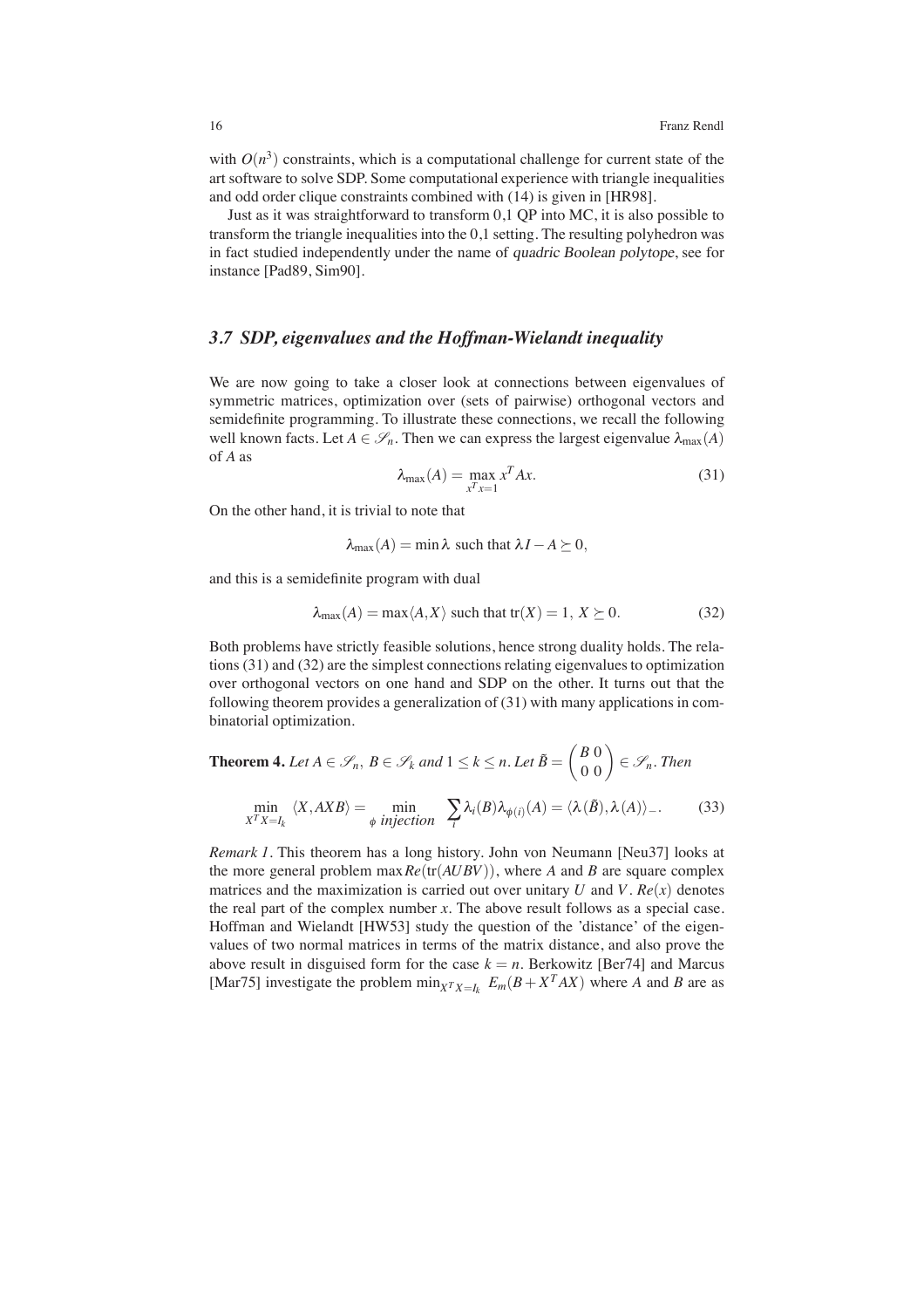in the theorem and  $E_m(Y)$  is the *m*-th elementary symmetric function of degree *m* of the eigenvalues of *Y*, hence  $E_1(Y) = \text{tr}(Y)$ . Therefore, their result proves the above theorem for the case that the smaller matrix is the identity.

Since we consider this a fundamental result, we include the following proof, which is inspired by [HW53] and which is in the spirit of combinatorial optimization. An argument based on first order optimality conditions in nonlinear optimization is given in [RW92].

*Proof.* First we observe that for  $k < n$  we can extend X to an orthogonal matrix  $Z = (XY)$  through an appropriate choice of *Y*. Therefore

$$
\langle Z, AZ\tilde{B} \rangle = \langle X, A(XY) \begin{pmatrix} B \\ 0 \end{pmatrix} \rangle + \langle Y, AZ0 \rangle = \langle X, AXB \rangle.
$$

We also note for later use that  $I = ZZ^T = XX^T + YY^T$ , therefore

$$
I - XX^T \succeq 0. \tag{34}
$$

Hence we may consider  $k = n$ . A and B are symmetric, therefore they have an orthogonal diagonalization:

$$
A = PD_A P^T, B = QD_B Q^T,
$$
\n(35)

with  $D_A = \text{Diag}(\lambda(A))$  and  $D_B = \text{Diag}(\lambda(B))$ . Let us assume that *P* and *Q* are chosen in such a way that the scalar product of the eigenvalues  $\langle \lambda(A), \lambda(B) \rangle$  is minimal. This holds for instance if the elements in  $\lambda(A)$  are in nondecreasing order, and those of  $\lambda(B)$  in nonincreasing order. Therefore we have

$$
\min_{X^T X = I} \langle X, AXB \rangle \le \langle PQ^T, A(PQ^T)B \rangle = \langle \lambda(A), \lambda(B) \rangle.
$$

On the other hand, for any orthogonal *X* we have

$$
\langle X, AXB \rangle = tr D_A (P^T X Q) D_B (P^T X Q)^T = \langle \lambda(A) \lambda(B)^T, (P^T X Q) \circ (P^T X Q) \rangle.
$$

Now we observe that for the orthogonal matrix  $Y = P^T X Q$  we have  $Y \circ Y \in \Omega$ . Therefore we get

$$
\langle \lambda(A)\lambda(B)^T, Y\circ Y\rangle \geq \min_{Z\in\Omega} \sum_{ij} \lambda_i(A)\lambda_j(B)z_{ij} = \langle \lambda(A), \lambda(B)\rangle_{-}.
$$

If  $k < n$ , it is a simple exercise to show that

$$
\min_{\phi \text{ injection}} \sum_{i} \lambda_i(B) \lambda_{\phi(i)}(A) = \langle \lambda(\tilde{B}), \lambda(A) \rangle_{-}.
$$

 $\Box$ 

The semidefinite counterpart of this theorem, generalizing (32) has only recently been shown by Anstreicher and Wolkowicz [AW00] for the case  $k = n$ .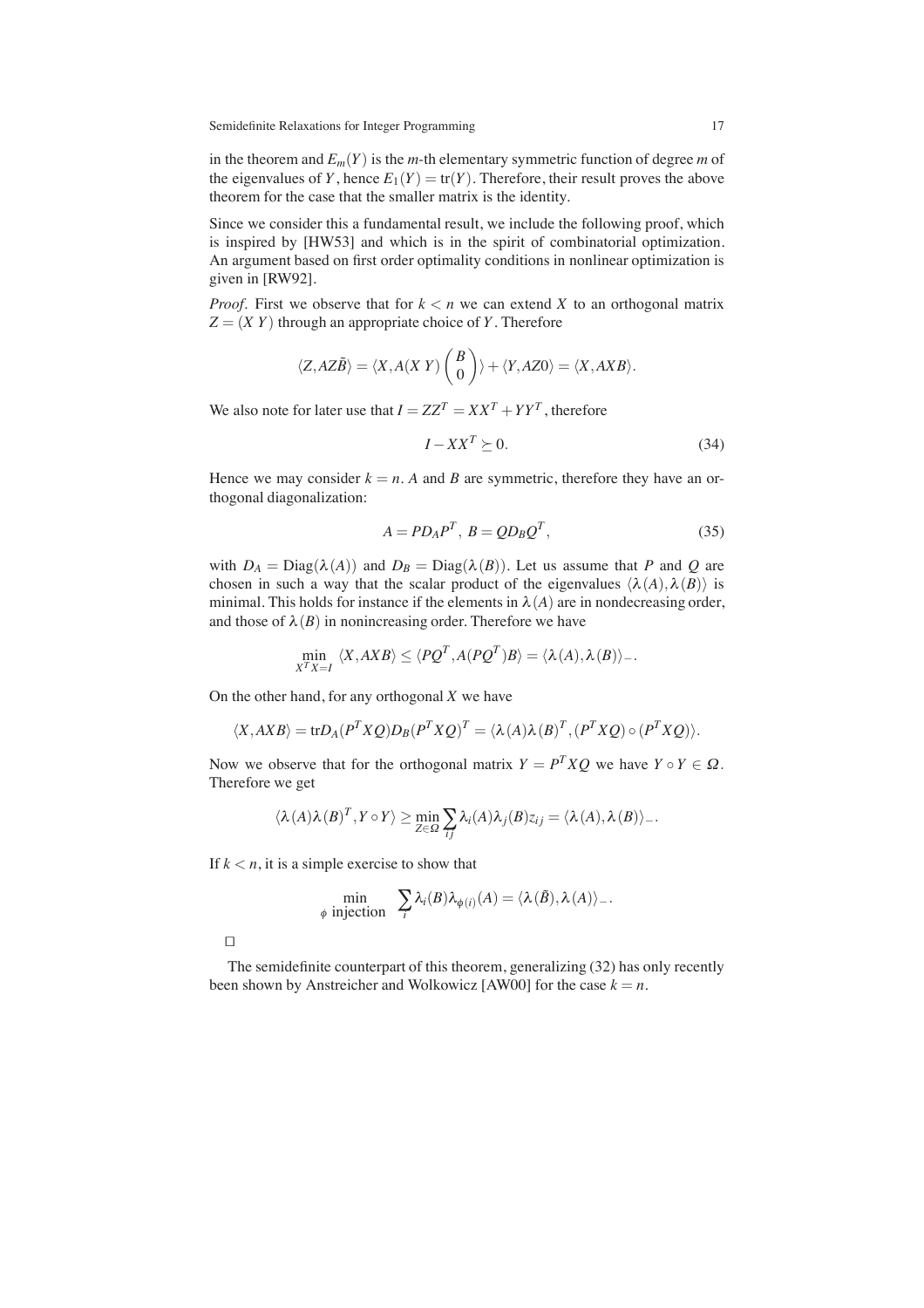**Theorem 5.** *Let*  $A, B \in \mathcal{S}_n$ *. Then* 

$$
\min_{X^T X = I} \langle X, AXB \rangle = \max \{ \operatorname{tr} S + \operatorname{tr} T : B \otimes A - I \otimes S - T \otimes I \succeq 0 \}.
$$

This result is obtained by taking the Lagrangian dual of the first term with respect to the constraints  $X^T X = I$ ,  $X X^T = I$ . Hence there are two matrices S and T in the SDP. Moreover this is an SDP in the matrix space  $\mathscr{S}_n^2$ . The general case  $k \leq n$  needs some slight modifications.

**Theorem 6.** *Let*  $A \in \mathcal{S}_n$ ,  $B \in \mathcal{S}_k$  *and*  $1 \leq k \leq n$ *. Then* 

$$
\min_{X^T X = I_k} \langle X, AXB \rangle = \max \{ \text{tr}S - \text{tr}T : B \otimes A - S \otimes I_n + I_k \otimes T \succeq 0, T \succeq 0 \}.
$$

*Remark 2.* It is not hard to see that the case  $k = n$ , considered in [AW00] can be recovered from this result. We refer to [PR08] for further details.

*Proof.* We first recall that

$$
z^* := \min_{\phi \text{ injection}} \sum_i \lambda_i(B) \lambda_{\phi(i)}(A)
$$
  
= min{ $\sum_{ij} \lambda_i(B) \lambda_j(A) z_{ij} : Z = (z_{ij}) \ k \times n, Ze = e, Z^T e \le e, Z \ge 0}.$ 

Linear programming duality shows that the last term is equal to

$$
\max\{\sum_{i} s_i - \sum_{i} t_i : s_i - t_j \leq \lambda_i(B)\lambda_j(A), t \geq 0\}.
$$
 (36)

On the other hand, we also have

$$
z^* = \min\{\langle X, AXB \rangle : X^T X = I_k, I_n - X X^T \succeq 0\}
$$

after adding the redundant constraint  $I - XX^T \succeq 0$ , see (34). The factorization (35) suggests the transformation of variables  $Y = P^T X Q$  and we get

$$
z^* = \min\{\langle Y, D_A Y D_B \rangle : Y^T Y = I_k, I - Y Y^T \succeq 0\}.
$$

Duality for semidefinite programs shows that the last term is equal to

$$
\max\{\operatorname{tr}(S)-\operatorname{tr}(T):D_B\otimes D_A-S\otimes I_n+I_k\otimes T\geq 0,T\geq 0\}.
$$

Here we introduced the multiplier  $S \in \mathcal{S}_k$  for the equation  $Y^T Y = I_k$  and  $T \in \mathcal{S}_n^+$ for  $I - YY^T$   $\succeq$  0. By restricting *S* and *T* to diagonal matrices we get

$$
z^* \leq \{\max_i \sum_i s_i - \sum_i t_i : \lambda_i(B)\lambda_j(A) - s_i + t_j \geq 0, t_i \geq 0\}.
$$

But this is again equal to (36), hence there is equality throughout.  $\square$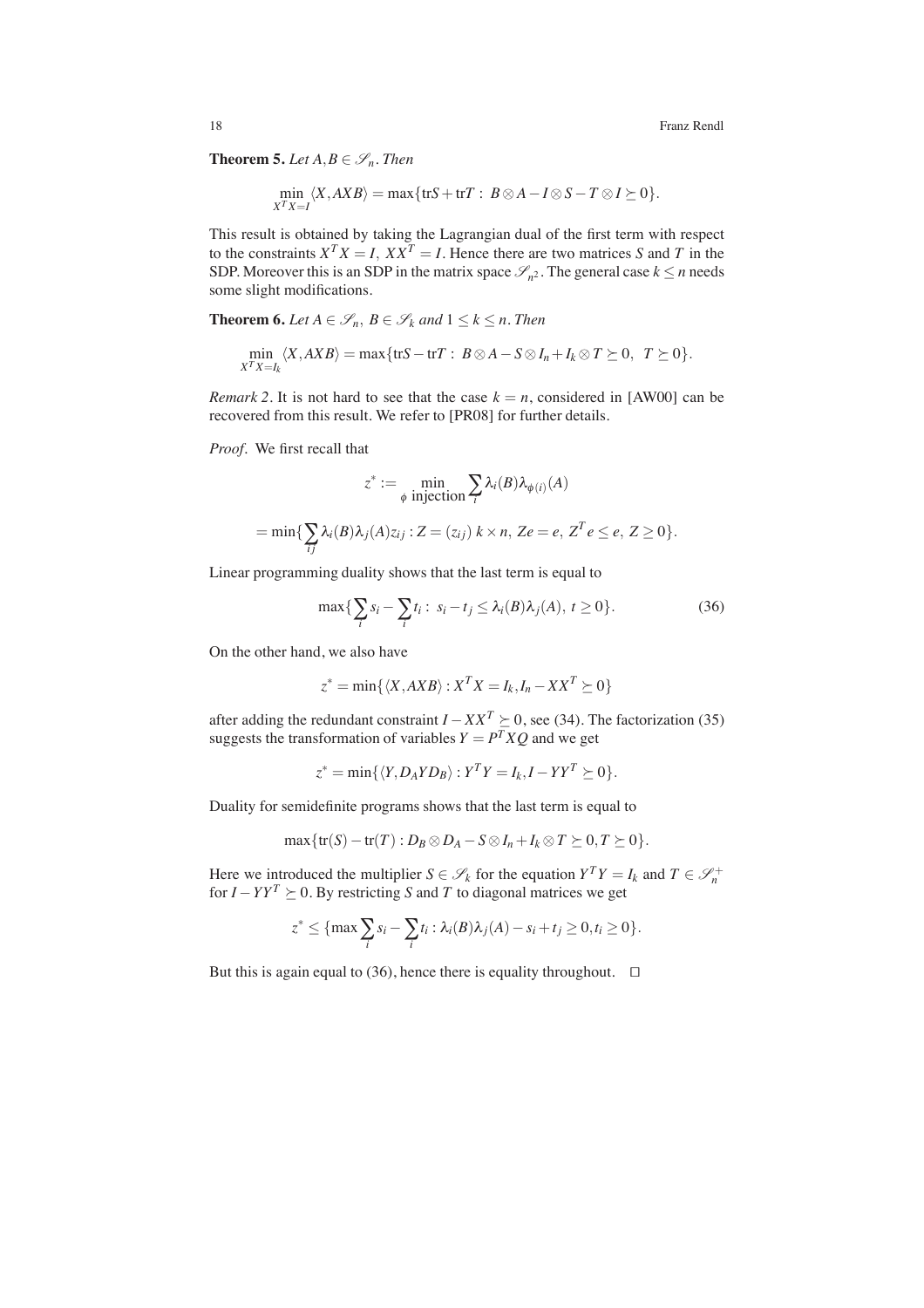The Hoffman-Wielandt theorem was used in [HRW92] to get eigenvalue based bounds for the Quadratic Assignment Problem

$$
\min_{X \in \Pi} \text{tr}\langle X, AXB \rangle.
$$

Donath and Hoffman [DH73] use it to formulate the eigenvalue bound (29) for general *k*-partition.

**Further reading:** The previous sections have shown the rich structure of semidefinite optimization models applied to integer programming. The idea of using 'matrix liftings' such as (1), has immediate generalizations. Since the extreme points of (1) have again 0-1 coordinates, one could apply another lifting based on this set. This iterated lifting raises interesting research questions. In [LS91] it is shown for instance, that *n* such liftings suffice to get to the integer optimum for a problem in *n* binary variables, see also [BCC93, SA90].

Optimization with polynomials has recently also turned out to be another fruitful area for the use of semidefinite optimization. The key observation here is that a polynomial  $p(x)$  in *n* variables  $x = (x_1, \ldots, x_n)$  is certainly nonnegative for all  $x \in$  $\mathbb{R}^n$ , if  $p(x)$  can be written as a sum of squares of other polynomials in *x*. Such a sum of square representation can be found by solving a related SDP. Recent results on this can be found for instance in [JL05, Las06].

# **4 The theoretical power of SDP**

Up to now we looked at semidefinite programs as a modeling tool for combinatorial optimization problems having some inherent 'quadratic structure' in their integer formulations. The seminal work of Goemans and Williamson [GW95] from the early 1990's shows that SDP can also be used to generate provably good integer solutions. This approach now runs under the keyword 'hyperplane rounding' and exploits the Gram representation of semidefinite matrices. It was applied quite successfully to various graph partition problems, the most prominent being Max-Cut. In this section we consider the hyperplane rounding idea applied to Max-Cut and graph coloring.

# *4.1 Hyperplane rounding for Max-Cut*

Let us recall the cost function (13) of Max-Cut and its basic semidefinite relaxation (14). Given any matrix  $X \succeq 0$  with diag( $X$ ) = e, Goemans and Williamson suggest to use it in the following way to generate a random bisection, given by  $\xi \in \{-1,1\}^n$ .

Goemans and Williamson observe the remarkable fact that the expectation value of the solution  $\xi$  has a simple form.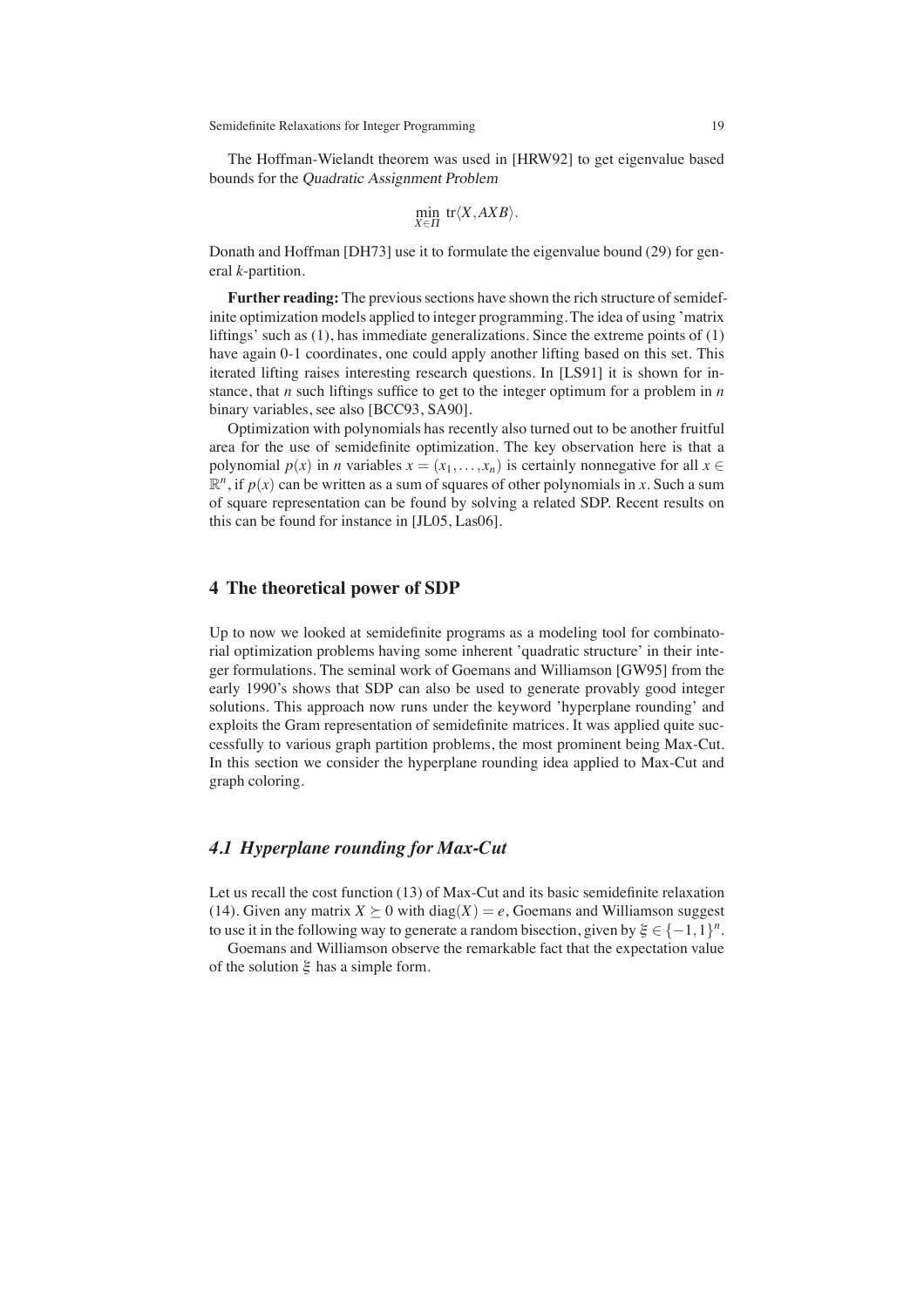#### Goemans-Williamson Hyperplane Rounding Algorithm

**Input:**  $X \succeq 0$  with diag( $X$ ) = *e*, given by  $X = V^T V$  with  $n \times n$  matrix  $V = (v_1, \ldots, v_n)$ . **Output:** Bisection  $\xi \in \{-1,1\}^n$ .

Select random vector  $r \in \mathbb{R}^n$ , uniformly distributed on the unit sphere.  $\xi_i = 1 \iff r^T v_i > 0.$ 

**Theorem 7.** *The expectation value of the solution* ξ *from the hyperplane rounding routine has value*

$$
E\left(\sum_{ij\in E} a_{ij} \frac{1 - \xi_i \xi_j}{2}\right) = \sum_{ij\in E} a_{ij} \frac{\arccos(v_i^T v_j)}{\pi}.
$$
 (37)

The proof of this result uses the following geometric fact. The probability that *vi* and  $v_j$  are separated by the random vector  $r$ , drawn uniformly on the sphere, is proportional to the angle between the two vectors.

$$
Prob(r \text{ separates } v_i \text{ and } v_j) = \frac{\arccos(v_i^T v_j)}{\pi}.
$$
 (38)

This together with the linearity of the expectation value gives the final result.

The idea now is to use the optimal solution  $X$  of the semidefinite relaxation (14) for hyperplane rounding. In order to estimate the quality of the resulting partition  $\xi$ , we need to relate the expectation value (37) somehow to the optimal solution value of (14). Goemans and Williamson observe the following lower bound on  $arccos(x)$ .

**Lemma 6.** *For all*  $-1 ≤ x ≤ 1$  *and* .87856 <  $α_{GW}$  < .87857 *it holds that* 

$$
\frac{\arccos(x)}{\pi} \ge \alpha_{GW} \frac{1}{2} (1 - x).
$$

They use it to show that a term by term lower estimate of the expectation value in theorem 7 in case  $a_{ij} \ge 0$  leads to

$$
\sum_{ij \in E} a_{ij} \frac{1}{\pi} \arccos x_{ij} \ge \alpha_{GW} \sum_{ij} a_{ij} \frac{1 - x_{ij}}{2} = \alpha_{GW} z_{sdp}.
$$

This is summarized as follows.

**Theorem 8.** *[GW95] Let A*  $\geq$  0*. Then* 

$$
z_{mc} > 0.87856 z_{sdp}.
$$

Nesterov [Nes97] proposes a different analysis. He uses the identity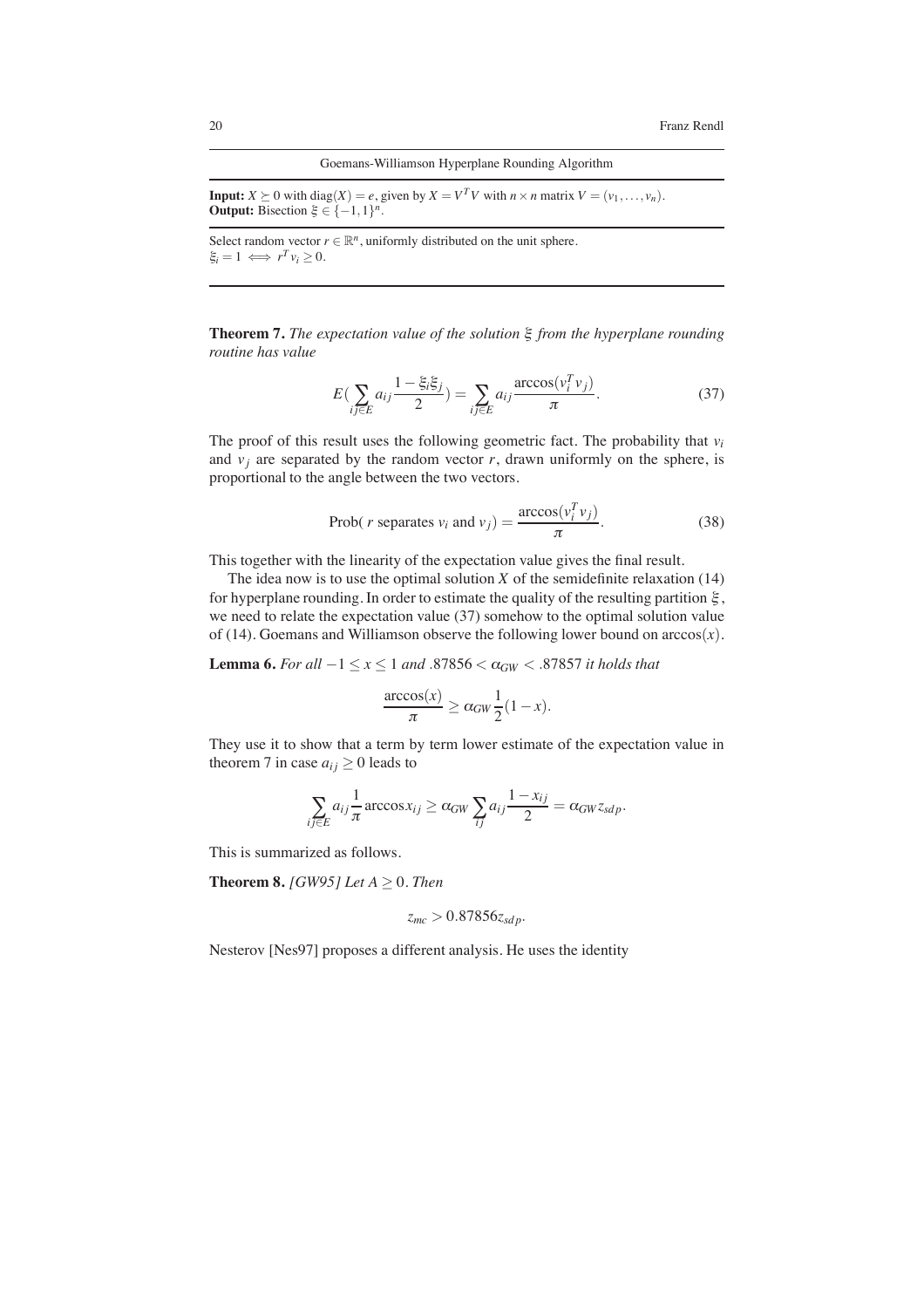$$
\sum_{i < j} a_{ij} \frac{\arccos(x_{ij})}{\pi} = \frac{1}{2\pi} \sum_{ij} l_{ij} \arcsin(x_{ij}),\tag{39}
$$

which follows easily from the definition of the Laplacian  $L = (l_{ij})$  and the fact that

$$
\arccos(x) + \arcsin(x) = \frac{\pi}{2}.
$$

Let us set  $Y = (y_{ij})$  with  $y_{ij} = \arcsin(x_{ij})$ . Then the right hand side in (39) becomes

$$
\frac{1}{2\pi}\langle L,Y\rangle.
$$

To compare this to the optimal solution  $\frac{1}{4} \langle L, X \rangle$  of (14), Nesterov shows that  $Y \succeq X$ . The proof of this result is based on the Schur-product theorem.

**Theorem 9.**

$$
A, B \in \mathscr{S}^+ \Longrightarrow A \circ B \in \mathscr{S}^+.
$$

*Proof.* The following very elegant one-line proof of this result can be found in [BTN01], see Lemma 4.3.1. We have the Gram representation  $a_{ij} = a_i^T a_j$  and  $b_{ij} = b_i^T b_j$  for appropriate choices of vectors  $a_i, b_i$ . Setting  $C = (c_{ij}) = (a_{ij}b_{ij}),$ we have

$$
c_{ij} = a_i^T a_j b_i^T b_j = \langle a_i b_i^T, a_j b_j^T \rangle,
$$

showing that *C* also has a Gram representation, and hence is semidefinite.  $\square$ 

**Lemma 7.** Let  $X \succeq 0$  *with* diag( $X$ ) = *e be given. Set*  $Y = (y_{ij})$  *with*  $y_{ij} = \arcsin(x_{ij})$ *. Then*  $Y - X \succeq 0$ *.* 

*Proof.* Since  $\arcsin(x) = x + \frac{1}{2 \cdot 3} x^3 + \frac{1 \cdot 3}{2 \cdot 4 \cdot 5} x^5 \dots$  we have

$$
Y - X = \frac{1}{6}X \circ X \circ X + \frac{3}{40}X \circ X \circ X \circ X \circ X \dots
$$

The Schur-product theorem shows that the right hand side is positive semidefinite.  $\Box$ 

This gives the following more general estimate.

**Theorem 10.** *Suppose that the Laplacian L*  $\succeq$  0*. Then* 

$$
z_{mc} \geq \frac{2}{\pi} z_{sdp}.
$$

Since  $\frac{2}{\pi} \approx 0.636$ , this result is weaker than the Goemans-Williamson analysis, but it is also more general, as  $A \ge 0$  implies  $L \succeq 0$ , but *L* can be semidefinite even if *A* has negative entries.

*Proof.* If  $L \succeq 0$ , then  $\langle L, Y - X \rangle \geq 0$ , using the previous lemma. Therefore the expectation value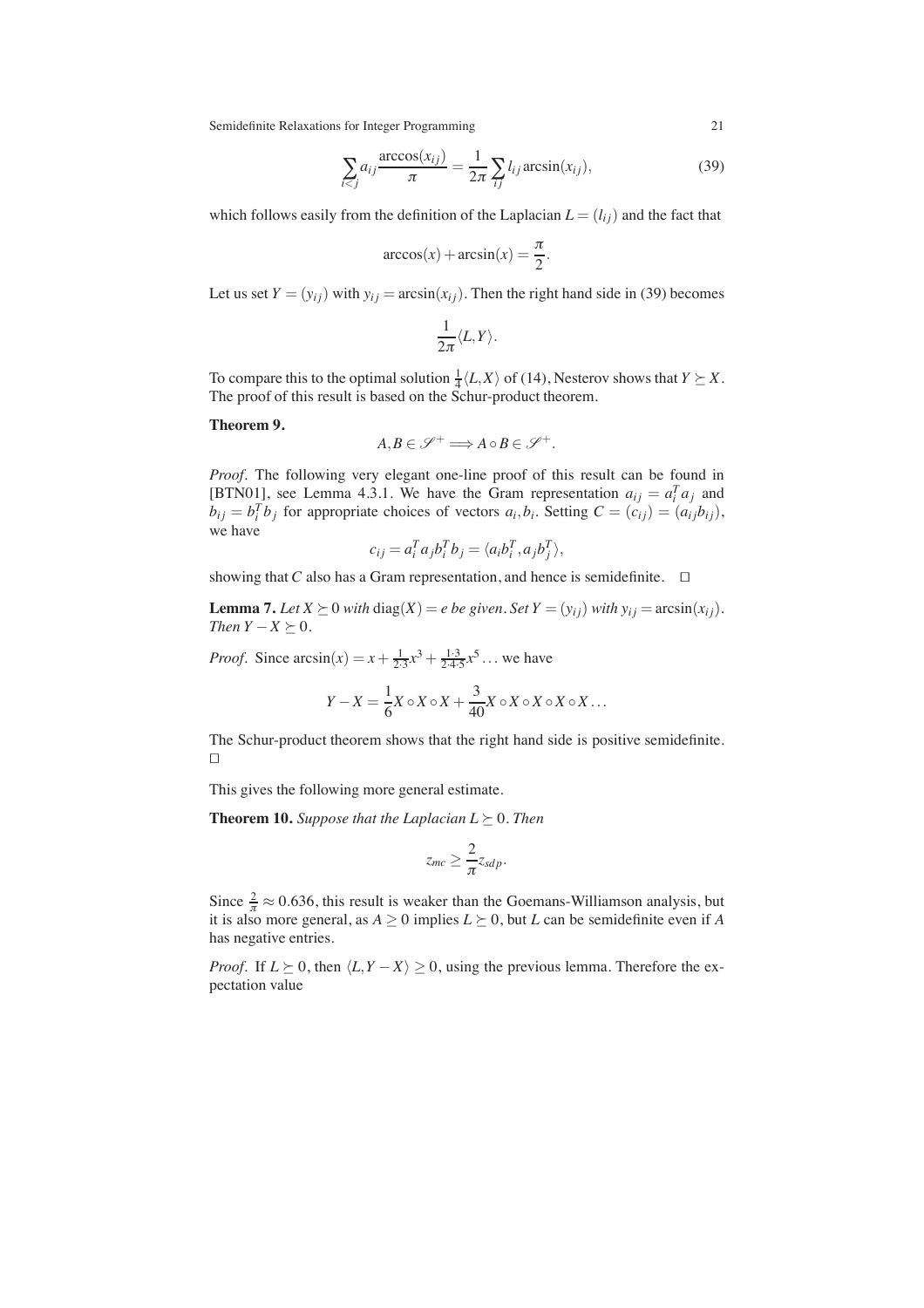$$
\frac{1}{2\pi}\langle L,Y\rangle \geq \frac{1}{2\pi}\langle L,X\rangle = \frac{2}{\pi}z_{sdp}.
$$

Subsequently, the hyperplane rounding idea has been extended by Frieze and Jerrum [FJ97] to the maximization version of bisection with  $s = \frac{n}{2}$ . Since the hyperplane rounding routine does not necessarily give a balanced bisection, the solution has to be modified to ensure  $s = \frac{n}{2}$ . Frieze and Jerrum [FJ97] propose a 0.651approximation algorithm. Later, Halperin and Zwick [HZ01] improve this performance ratio to 0.7016 by strengthening the underlying SDP with triangle inequalities, and also by employing a more refined rounding heuristic.

It seems also quite natural to extend the hyperplane rounding idea to Max-k-Cut, starting from the SDP (27). We first note that a random partition into *k* blocks has two vertices *i* and *j* with probability  $\frac{1}{k}$  in the same partition block. Therefore the expected weight of this partition is

$$
\sum_{i < j} a_{ij} (1 - \frac{1}{k}).
$$

This immediately gives an approximation ratio of  $1 - \frac{1}{k}$  for Max-k-Cut. Frieze and Jerrum [FJ97] provide better approximation ratios for all values of *k*. In particular, they have (not surprisingly)  $a_{GW}$  for  $k = 2, 0.8327$  for  $k = 3$  and 0.8503 for  $k = 4$ . The last two values have been improved later on by De Klerk et al [dKPW04] to 0.836 for  $k = 3$  and 0.8574 for  $k = 4$ . The minimization versions of these problems are much harder.

# *4.2 Coloring*

The hyperplane rounding idea underlying the theoretical estimate of theorem 8 can be applied to other types of graph problems. Karger, Motwani and Sudan [KMS98] extend this approach to graph coloring.

Determining  $\chi(G)$  is well known to be NP-hard. Lund and Yannakakis [LY93] show that, even worse, there exists a constant  $\varepsilon > 0$  for which no polynomial algorithm can color any graph with at most  $n^{\varepsilon} \chi(G)$  colors, unless P=NP. In particular, coloring a three-colorable graph with at most four colors is NP-complete, see [KLS00].

In view of these theoretical complexity results it is therefore a challenge to design polynomial algorithms to color three-colorable graphs with nontrivial upper bounds on the colors used. We first recall the following easy facts.

**Lemma 8.** *If*  $\chi(G) = 3$  *then*  $N(v)$  *is bipartite for any*  $v \in V(G)$ *.* 

**Lemma 9.** *Let G be a graph with maximum vertex degree* <sup>Δ</sup>*. Then G can be colored in polynomial time with*  $\Delta + 1$  *colors.* 

 $\Box$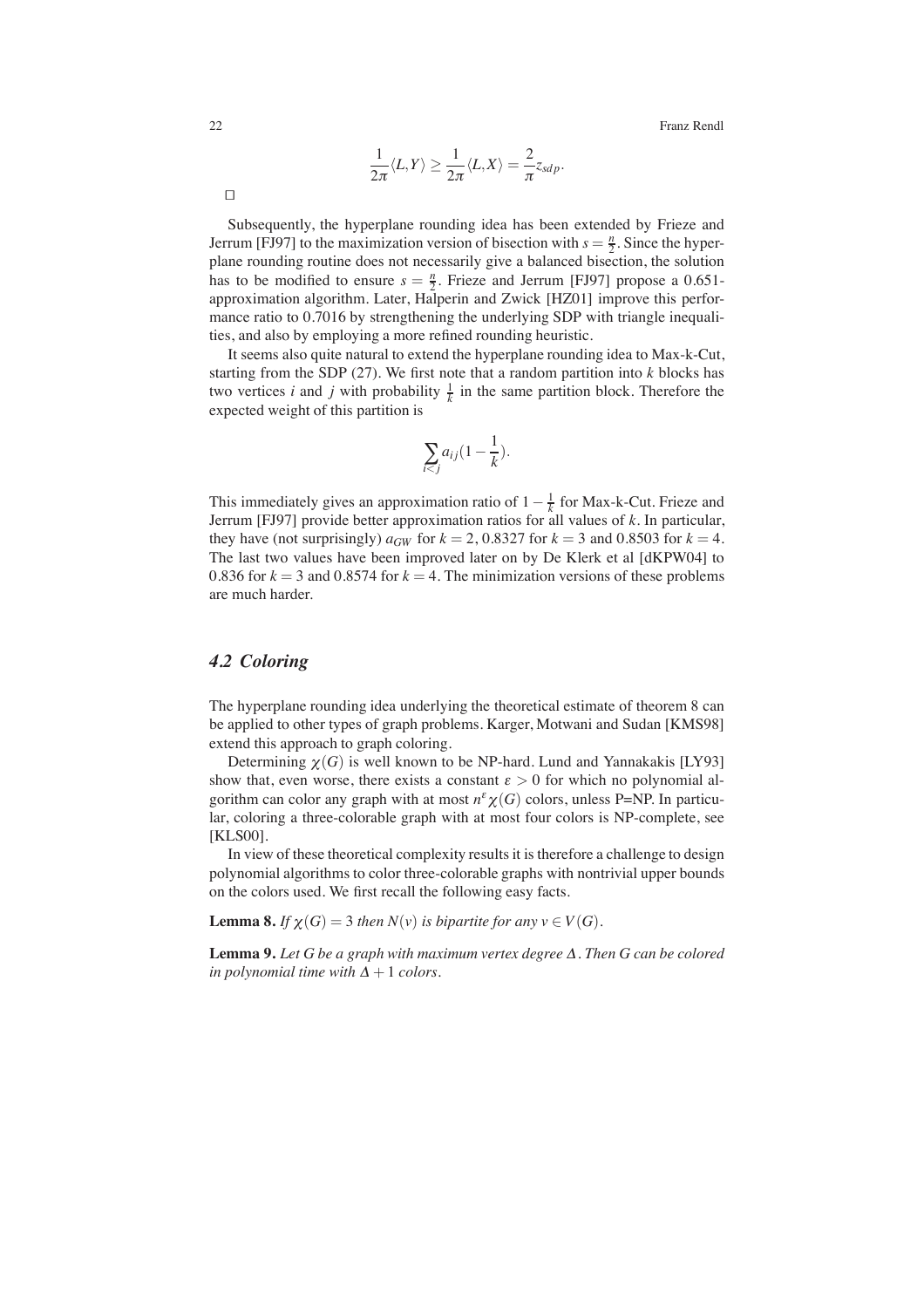Widgerson [Wid83] observes that if  $\Delta > \sqrt{n}$ , then 2 colors suffice to color the neighbourhood of the vertex with largest degree, thereby legally coloring at least  $\sqrt{n}$  vertices. If  $\Delta \leq \sqrt{n}$ , then the graph can be colored with  $\sqrt{n} + 1$  colors. Hence the following simple algorithm from Widgerson [Wid83] colors any three-colorable graph with at most  $3\sqrt{n}$  colors.

Widgerson Algorithm for three-colorable graphs

**Input:** A graph *G* on *n* vertices with  $\gamma(G) = 3$ . **Output:** A coloring of *G* with at most  $O(\sqrt{n})$  colors.

(1) While  $∃v ∈ V(G)$  with degree  $≥ √n$ Color *v* with color 1 and  $N(v)$  with (at most) two new colors. Remove *v* and  $N(v)$  from  $G$  and call the remaining graph  $G$ . (2) Color *G* with at most  $\Delta < \sqrt{n}$  colors.

It turns out that the semidefinite program, underlying the  $\vartheta$  function, can be used to improve Widgerson's algorithm. In fact,  $\vartheta(G)$  is one of the ingredients for the currently strongest algorithms for three-colorable graphs.

Here is a first analysis. Suppose we have computed the optimal solution  $V =$  $(v_1,...,v_n)$  of (26). Therefore  $||v_i|| = 1$  and  $v_i^T v_j = \lambda \le -\frac{1}{2}$  for  $ij \in E(G)$ , because  $\lambda \leq -\frac{1}{\chi(G)-1}$ . We associate the vectors  $v_i$  to the vertices of *G*, and use them to define the following vertex partition of  $V(G)$ .

We first select *t* random hyperplanes through the origin. *t* will be specified later. These hyperplanes partition  $\mathbb{R}^n$  into  $2^t$  regions and each  $v_i$  belongs to exactly one region. All vertices *i* with  $v_i$  in the same region  $R_j$  now are assigned to partition block *j*.

The main task now is to show that an appropriate choice of *t* will ensure that with high probability at least  $\frac{n}{2}$  vertices in this partition are legally colored (= adjacent vertices are in different partition blocks).

First note that the probability that two vertices *i* and *j* are in the same region is equal to the probability that none of the *t* hyperplanes separates  $v_i$  and  $v_j$ , which is equal to

$$
(1 - \frac{1}{\pi}\arccos(v_i^T v_j))^t,
$$

see (38). We have just seen that  $ij \in E$  implies  $v_i^T v_j = \lambda \le -\frac{1}{2} = \cos(\frac{2\pi}{3})$ . Therefore  $\arccos(v_i^T v_j) \geq \frac{2\pi}{3}$ , so

$$
(1 - \frac{1}{\pi}\arccos(v_i^T v_j))^t \le \frac{1}{3^t}.
$$

The expected value of edges with both endpoints in the same partition block (= monochromatic edges) is at most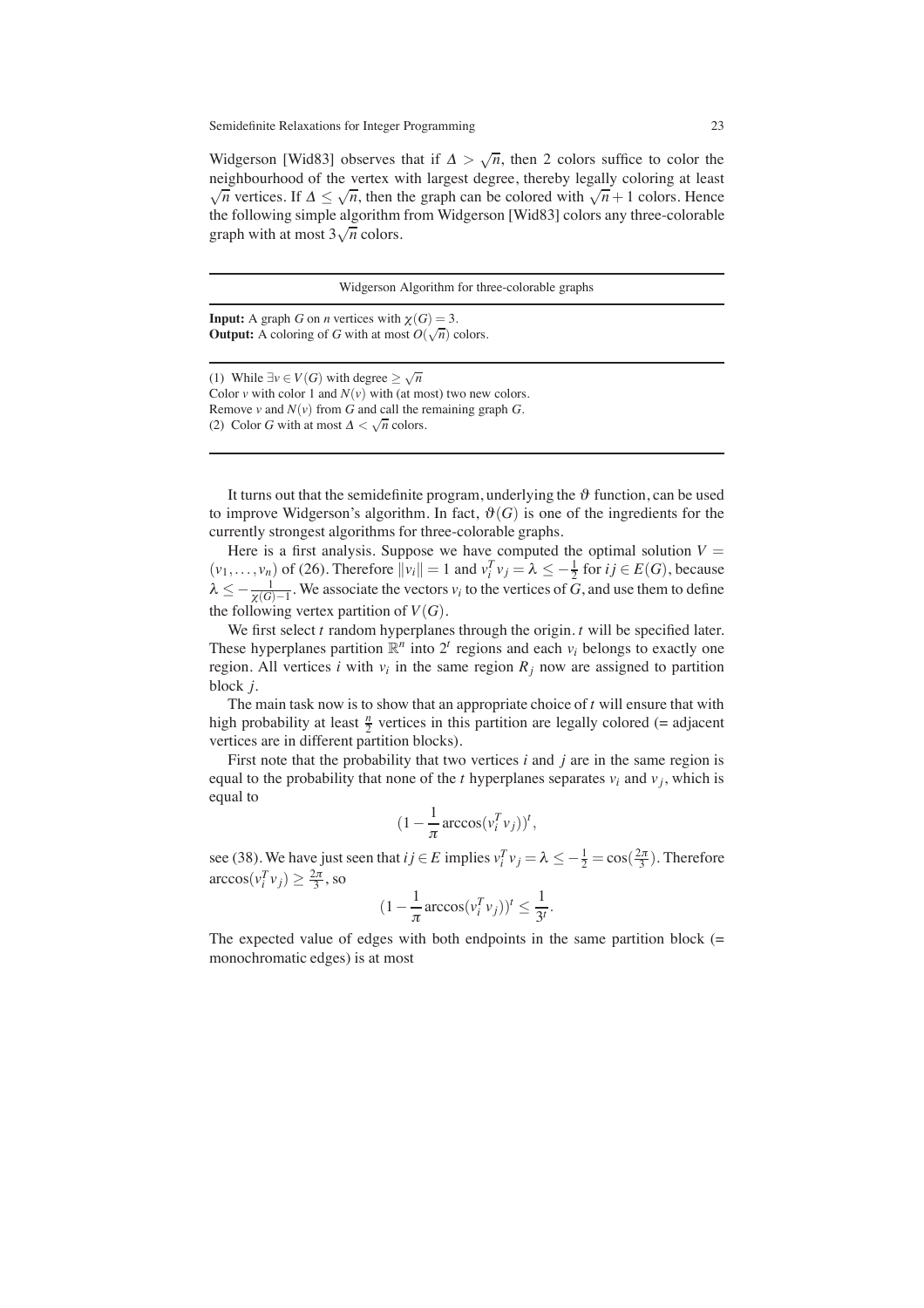$$
|E|\frac{1}{3^t} \le \frac{n\Delta}{2}3^{-t}.
$$

Markov's inequality now tells us that with probability less than  $\frac{1}{2}$  there are more than  $n\Delta3^{-t}$  monochromatic edges. After repeating this process several times, we have, with high probability, a coloring with  $2^t$  colors, where at most  $n\Delta 3^{-t}$  edges are monochromatic. Selecting  $t = 2 + \log_3(\Delta)$  gives at most  $\frac{n}{4}$  monochromatic edges. Therefore at most  $\frac{n}{2}$  vertices are not colored legally. In other words, with high probability at least  $\frac{n}{2}$  vertices are legally colored with at most  $2^t \leq 8\Delta^{\log_3(2)}$  colors.

As  $log_3(2) \approx 0.631$  and  $\Delta$  can be  $O(n)$ , this technique by itself does not improve Widgerson's result. In [KMS98] it is suggested to run the while-loop of Widgerson's algorithm as long as  $\Delta > n^{0.613}$ . This uses up  $O(n^{0.387})$  colors. Coloring the remaining graph, having  $\Delta < O(n^{0.613})$ , can now be done using  $O((n^{0.613})^{\log_3(2)})$  =  $O(n^{0.387})$  colors. This gives, with high probability, a coloring using at most  $O(n^{0.387})$ colors.

Karger, Motwani and Sudan provide another more refined analysis, which shows that in fact  $\tilde{O}(n^{0.25})$  colors suffice. We use the  $\tilde{O}$  notation to suppress polylogarithmic terms. We sketch this analysis, but follow the simplified presentation from [ACC06]. The first observation is that if we can find a stable set of size  $O(\frac{n}{s(n)})$  for some function  $s(n)$ , then we can use up one color for this stable set, and iterate at most  $s(n)$  times to get a coloring using at most  $\tilde{O}(s(n))$  colors. In [KMS98] it is shown that a stable set of size  $\tilde{O}(\frac{n}{\Lambda^{1/3}})$  can be found by hyperplane rounding, see below. This is used as follows. Apply the while loop of Widgerson's algorithm as long as  $\Delta \ge n^{0.75}$ . This uses up  $O(n^{0.25})$  colors and leaves a graph with  $\Delta < n^{0.75}$ . Now we apply the above stable set argument with  $\Delta^{1/3} = O(n^{0.25})$  to find a coloring in the remaining graph using  $\tilde{O}(n^{0.25})$  colors. In summary, we obtain a coloring using  $\tilde{O}(n^{0.25})$  colors, once we can find stable sets of size  $O(\frac{n}{\Lambda^{1/3}})$ .

We start with a solution of (26) of value  $\lambda = -\frac{1}{2}$ , which exists because  $\chi(G) = 3$ . We consider for a random vector *r* and  $\varepsilon > 0$  to be specified later the set

$$
V_r(\varepsilon) := \{i \in V : \langle r, v_i \rangle \geq \varepsilon\}.
$$

We assume that the entries  $r_i$  of  $r$  are drawn independently from the standard normal distribution. This implies that for any unit vector  $v$ ,  $v<sup>T</sup> r$  also has the standard normal distribution. Therefore

$$
Prob(i \in V_r(\varepsilon)) = \int_{\varepsilon}^{\infty} \frac{1}{\sqrt{2\pi}} e^{-\frac{t^2}{2}} dt =: N(\varepsilon).
$$

Let  $I \subseteq V_r(\varepsilon)$  be the set of isolated vertices in  $V_r(\varepsilon)$ . Next note that

$$
Prob(i \notin I | i \in V_r(\varepsilon)) = Prob(\exists j \in N(i) : \langle r, v_j \rangle \ge \varepsilon | \langle r, v_i \rangle \ge \varepsilon).
$$

Having  $j \in N(i)$  means that  $\langle v_i, v_j \rangle = -\frac{1}{2}$ . Therefore we can introduce  $\tilde{v}_j \perp v_i$  such that

$$
v_j = -\frac{1}{2}v_i + \frac{\sqrt{3}}{2}\tilde{v}_j.
$$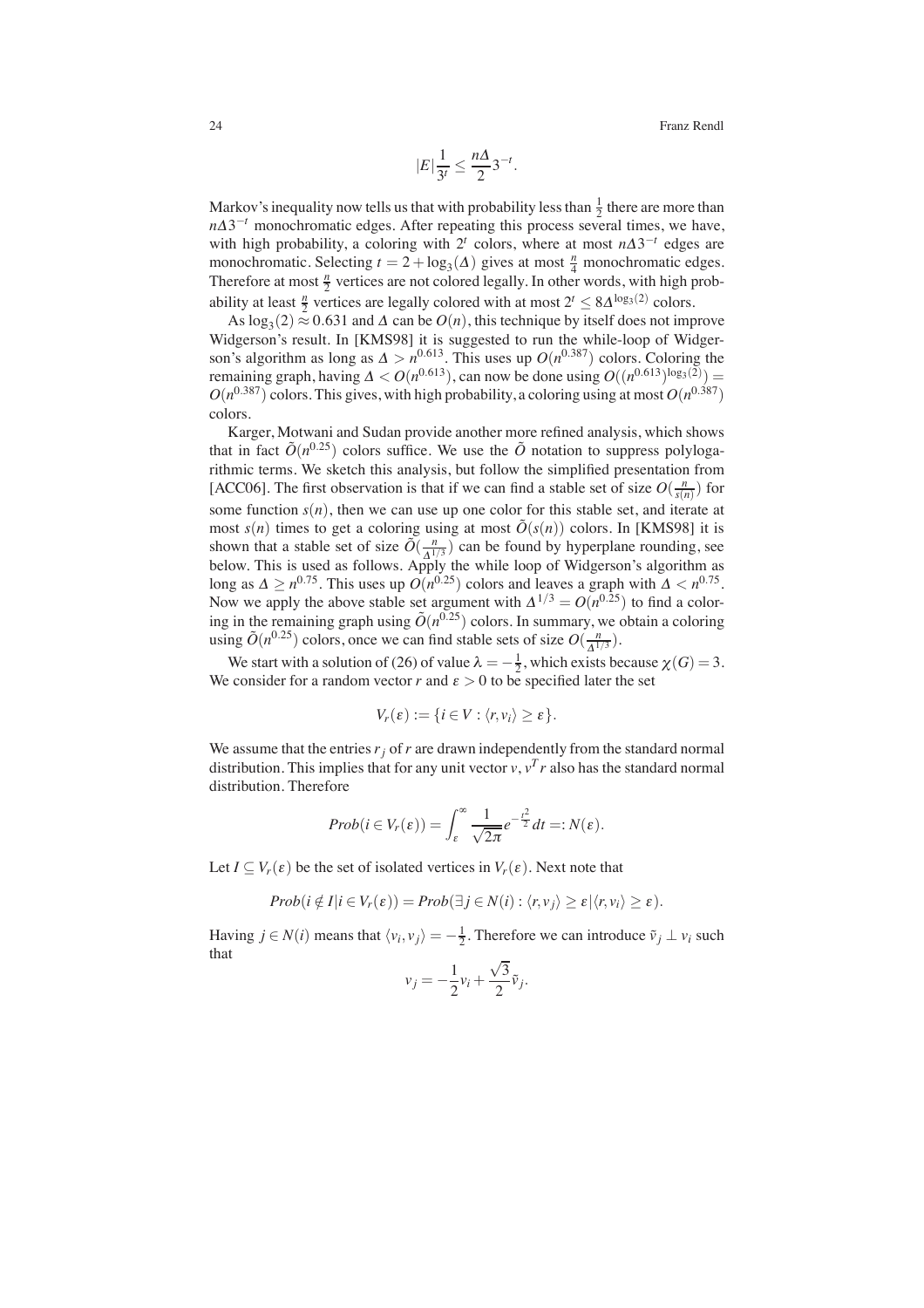Therefore  $\tilde{v}_j = \frac{2}{\sqrt{3}} v_j + \frac{1}{\sqrt{3}} v_i$ . If  $\langle r, v_j \rangle \ge \varepsilon$  and  $\langle r, v_i \rangle \ge \varepsilon$ , then  $\langle r, \tilde{v}_j \rangle \ge \sqrt{3}\varepsilon$ . Therefore  $Prob(i \notin I | i \in V_r(\varepsilon))$  <

$$
Prob(\exists j \in N(i) : \langle r, \tilde{v}_j \rangle \geq \sqrt{3}\varepsilon) \leq \sum_{j \in N(i)} Prob(\langle r, \tilde{v}_j \rangle \geq \sqrt{3}\varepsilon) \leq \Delta N(\sqrt{3}\varepsilon).
$$

Now  $\epsilon > 0$  is selected such that

$$
N(\sqrt{3}\varepsilon) < \frac{1}{2\Delta}.\tag{40}
$$

This implies that with probability less than  $\frac{1}{2}$ , a vertex is not in *I*, thus  $Prob(i \in$  $I \geq \frac{1}{2} Prob(i \in V_r(\varepsilon)) = \frac{1}{2}N(\varepsilon)$ . Hence the expected cardinality of the stable set *I* is  $\frac{n}{2}N(\varepsilon)$ . To get the final result, one needs to see how the choice of  $\varepsilon$  in (40) relates to  $\Delta$  and  $N(\varepsilon)$ . It can be shown that  $\Delta$  is less than  $\tilde{\Theta}(N(\varepsilon)^3)$ , see [ACC06], hence  $\frac{n}{2}N(\varepsilon) = \tilde{\Omega}(\Delta^{-1/3}n).$ 

In [ACC06], a further refinement of the analysis is proposed, which together with a strengthened version of (26) gives the an approximation of  $\tilde{O}(n^{0.2111})$  colorings for three-colorable graphs, see also the recent dissertation [Chl09].

# **5 Solving SDP in practice**

We have just seen the great variety of modeling ideas leading to SDP. Moreover, some of these models even lead to relaxations where the approximation error can be determined a priori. It is therefore natural to ask for efficient methods to solve SDP. In this section we are going to describe the algorithmic machinery currently available for SDP.

# *5.1 Interior Point algorithms*

The most elegant way to solve SDP, and more generally linear optimization over closed convex cones, is based on Newton's method applied to a slightly modified version of the problem. The theoretical background for this approach goes back to the seminal work of Nesterov and Nemirovski from the late 1980's, see [NN94]. They showed that a family of convex optimization problems can be solved in polynomial time using self-concordant barrier functions.

Practical experience indicates that Newton's method in combination with the barrier idea works most efficiently in the primal-dual path-following setting, which will be briefly explained now. We recall the primal problem (2) and its dual (5),

 $\min\langle C, X \rangle$  such that  $A(X) = b, X \succeq 0$ ,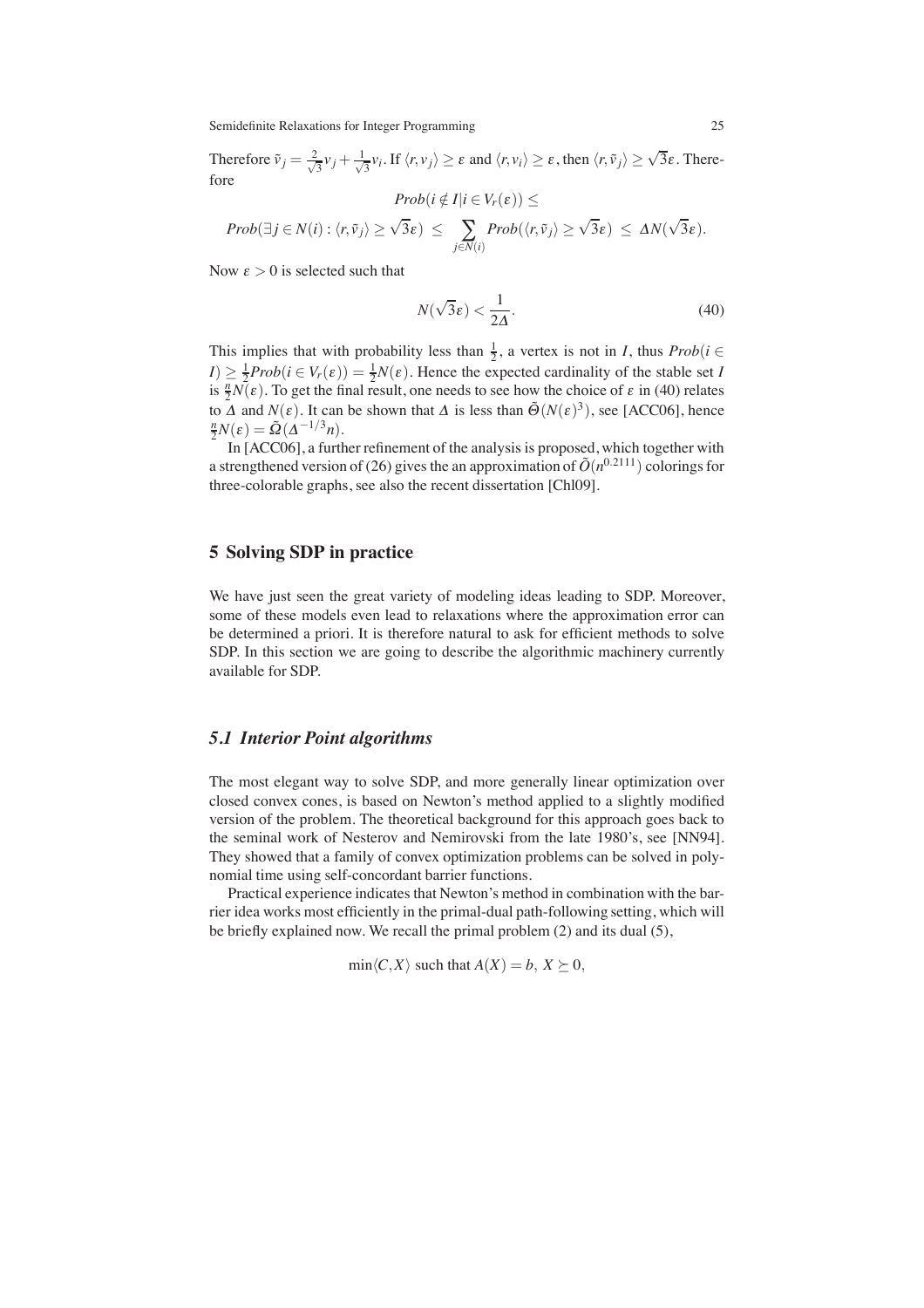$$
\max b^T y \text{ such that } Z = C - A^T(y) \succeq 0.
$$

In the following we assume that both problems satisfy the Slater constraint qualification (6). In this case  $(X, y, Z)$  is optimal if and only if (7) holds. This is a system of  $m + \binom{n+1}{2} + 1$  equations with the additional semidefiniteness constraints in  $m + 2\binom{n+1}{2}$  variables. It is perhaps surprising that the additional semidefinitenes conditions in fact lead to an overdetermined system. Indeed note that  $X \geq 0, Z \geq 0$ implies  $X = UU^T$ ,  $Z = VV^T$  for *U* and *V* of appropriate size. But then

$$
0 = \langle Z, X \rangle = \langle VV^T, UU^T \rangle = ||V^T U||^2
$$

implies  $V^T U = 0$  and therefore

$$
ZX = VV^T UU^T = 0.
$$

Thus the scalar equation

$$
\langle Z, X \rangle = 0
$$

together with  $X \succeq 0, Z \succeq 0$  implies the matrix equation

$$
ZX=0.
$$

Since *ZX* need not be symmetric, even if *X* and *Z* are symmetric, this equation has  $n^2$  components.

Primal-dual path-following interior-point methods are based on solutions  $X \geq 0$ ,  $Z \succeq 0$ , of the following slightly modified optimality conditions for parameter  $\mu > 0$ .

$$
A(X) - b = 0, \ C - Z - A^{T}(y) = 0, \ ZX - \mu I = 0.
$$
 (41)

Clearly, any solution of this system must satisfy  $X \succ 0$ ,  $Z \succ 0$ , as  $ZX = \mu I$  forces X and *Z* to be nonsingular. It turns out that strict feasibility in fact characterizes unique solvability of (41).

**Theorem 11.** *(see for instance Theorem 10.2.1 in [WSe00]) The following statements are equivalent:*

*(2) and (5) both have strictly feasible points.*

*(41) has a unique solution*  $(X_u, y_u, Z_u)$  *for all*  $\mu > 0$ .

The proof is based on the following observation. Let  $f: \mathcal{S}_n^{++} \mapsto \mathbb{R}$ ,  $f(X) =$ log det X. This function is strictly concave with  $\nabla f = X^{-1}$ ,

$$
f(X+h) = f(X) + \langle X^{-1}, h \rangle + o(||h||).
$$

Consider the auxiliary problem, for fixed parameter  $\mu > 0$ .

$$
(PB) \ \min\langle C, X \rangle - \mu f(X) \ \text{such that} \ A(X) = b, \ X \succ 0.
$$

This is a convex optimization problem with Lagrangian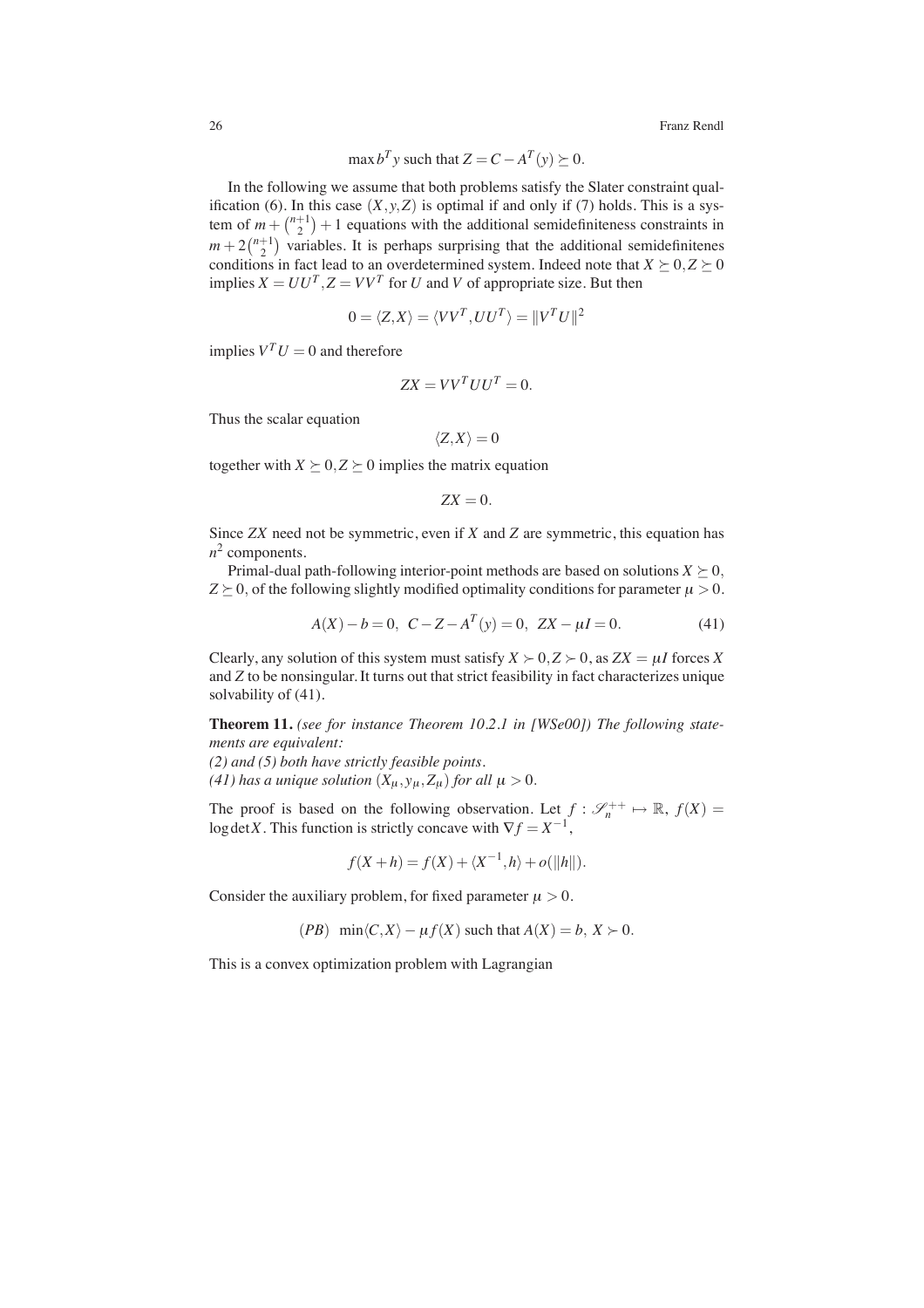$$
L(X, y) = \langle C, X \rangle - \mu \log \det X + y^T (b - A(X)).
$$

The necessary and sufficient optimality conditions therefore are

$$
\nabla_X L = C - \mu X^{-1} - A^T(y) = 0,
$$
  

$$
\nabla_y L = b - A(X) = 0,
$$

together with the open set constraint *X*  $\succ$  0. Setting *Z* =  $\mu X^{-1}$ , we recover (41). Problem (PB) is sometimes called the *primal barrier problem*. The term  $-\mu \log \det X$ goes to infinity as  $X \succ 0$  approaches the boundary of the cone of semidefinite matrices. The value of  $\mu$  controls the influence of this term. The conditions (41) can also be derived by setting up a barrier problem for the dual SDP. Strict convexity of the cost function from the primal barrier problem shows that a minimizer, if it exists, must be unique. To show the existence of a minimizer requires an additional compactness argument. We refer to [WSe00] for further details.

In summary, strict feasibility of (2) and (5) insures unique solutions  $(X_{\mu}, y_{\mu}, Z_{\mu})$ for all  $\mu > 0$ . To show that these solutions form a smooth curve, parametrized by  $\mu$ , we need to show that the system is differentiable with a nonsingular Jacobian. While differentiability is obvious, the Jacobian of (41) is certainly not invertible, as it is not even square. The remedy is to replace the nonsymmetric equation  $ZX - \mu I = 0$ by an equivalent symmetric one. A general setup for this goes as follows. Let *P* be nonsingular and define

$$
H_P(M) := \frac{1}{2}(PMP^{-1} + (PMP^{-1})^T).
$$

Replacing  $ZX - \mu I = 0$  by  $H_P(ZX) - \mu I = 0$  in (41) makes the Jacobian a square matrix, which can be shown to be nonsingular for any invertible *P* and for all points  $(X, y, Z)$  'close' to solutions  $(X_\mu, y_\mu, Z_\mu)$  of (41). Hence the solution set of (41) indeed defines a smooth curve which is often called (primal-dual) central path. Let us denote it by  $CP := \{P_{\mu} = (X_{\mu}, y_{\mu}, Z_{\mu}) : \mu > 0\}.$ 

Primal-dual interior-point path-following methods use the Newton method to follow the primal-dual central path, maintaining  $X \succ 0$ ,  $Z \succ 0$  (interior points) for  $\mu \rightarrow 0$ . To follow the central path (at least approximately), we first need to come close to it. We do this iteratively as follows. Having the current interior iterate  $(X, y, Z)$  and a target value for  $\mu$ , we try to reach a new interior point  $(X^+, y^+, Z^+)$ close to  $P_{\mu}$  for given  $\mu$ . Then the target value  $\mu$  is reduced and we iterate. The main work is done in determining the search direction  $(\Delta X, \Delta y, \Delta Z)$  which moves us from the current iterate to the new point. As mentioned before, there is a great variety to do so and here we show a very simple, popular and efficient variant. It was one of the first search directions proposed to solve SDP, see [HRVW96, KSH97, Mon97]. We linearize the equations in (41) and get

$$
A(\Delta X) = b - A(X) := r_p,\tag{42}
$$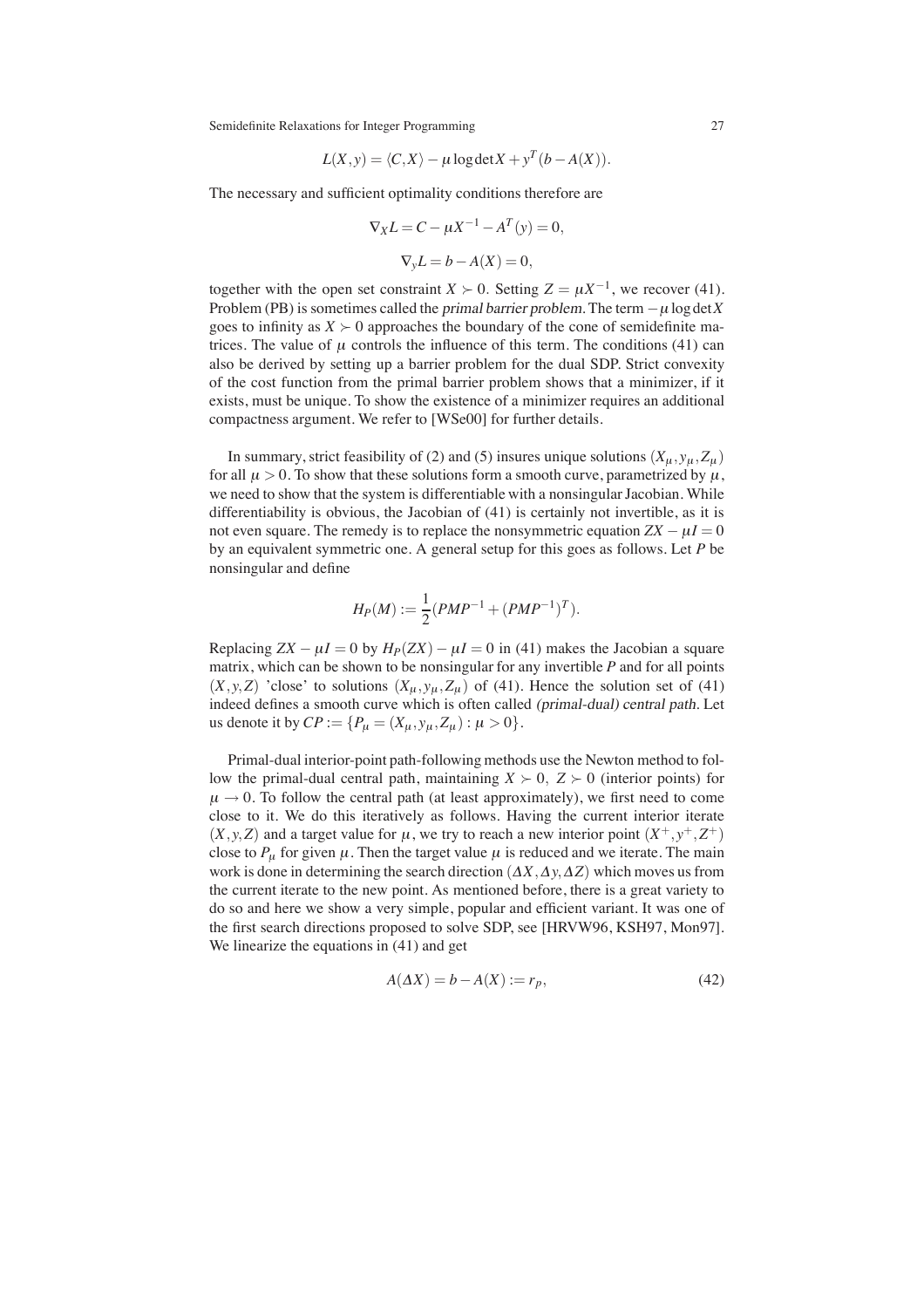$$
\Delta Z + A^T(\Delta y) = C - A^T(y) - Z := r_d,
$$
\n(43)

$$
Z\Delta X + \Delta ZX = \mu I - ZX.
$$
\n(44)

The vectors  $r_p$  and  $r_d$  express primal and dual infeasibility and would be 0 if feasible starting points were used. The last equation can be used to eliminate <sup>Δ</sup>*X*,

$$
\Delta X = \mu Z^{-1} - X - Z^{-1} \Delta Z X,
$$

the second one gives

$$
\Delta Z = r_d - A^T(\Delta y).
$$

Substitution into the first equation gives

$$
A(Z^{-1}A^{T}(\Delta y)X) = v \text{ with } v = r_p - A(\mu Z^{-1} - X) + A(Z^{-1}r_dX).
$$

The linear operator on the left hand side has the matrix representation

$$
M\Delta y = v,\tag{45}
$$

with  $m_{ij} = \text{tr}(A_i Z^{-1} A_j X)$ . This matrix can be shown to be positive definite (if  $X \succ 0$ ,  $Z \succ 0$  and the equations  $A(X) = b$  are linearly independent). To determine the search direction we therefore need to solve the equation  $M\Delta y = v$ . Having  $\Delta y$  we get  $\Delta Z$ and  $\Delta X$  from backsubstitution.  $\Delta X$  need not be symmetric, so the symmetric part of <sup>Δ</sup>*X* is taken.

This would give the new point  $X + \Delta X$ ,  $y + \Delta y$ ,  $Z + \Delta Z$  except that the new point need not have definite matrices. This is repaired by a backtracking strategy, where starting with  $t = 1$ ,  $t$  is reduced to a value  $t^* > 0$  such that  $X^+ = X + t^* \Delta X > 0$ ,  $Z^+ =$  $Z + t^* \Delta Z > 0$ . This gives a new trial point  $(X^+, y^+, Z^+)$ . The new target parameter for this point can be estimated to be

$$
\mu^+ = \frac{1}{n} \text{tr}(X^+ Z^+),
$$

and a new iteration is started with  $\mu^+$  reduced by a multiplicative factor.

It was shown by Monteiro [Mon97] that this rather simple and pragmatic approach in fact falls in the general class of search directions mentioned above.

To give some idea on the actual work involved, we consider the basic semidefinite relaxation for Max-Cut. Here  $A(X) = \text{diag}(X)$  and  $A^T(y) = \text{Diag}(y)$ . It is not too hard to verify that in this case the matrix *M* in (45) has the simple form

$$
M = X \circ Z^{-1}.
$$

Hence the work in each iteration involves computing  $Z^{-1}$ , solving the equation (45) and doing a few matrix multiplications to get  $\Delta X$ . An efficient way to do the backtracking to stay inside the cone of semidefinite matrices consists in checking whether the Cholesky decomposition of  $X + t\Delta X$  terminates successfully. This is a certificate that the matrix is semidefinite, hence an additional small reduction of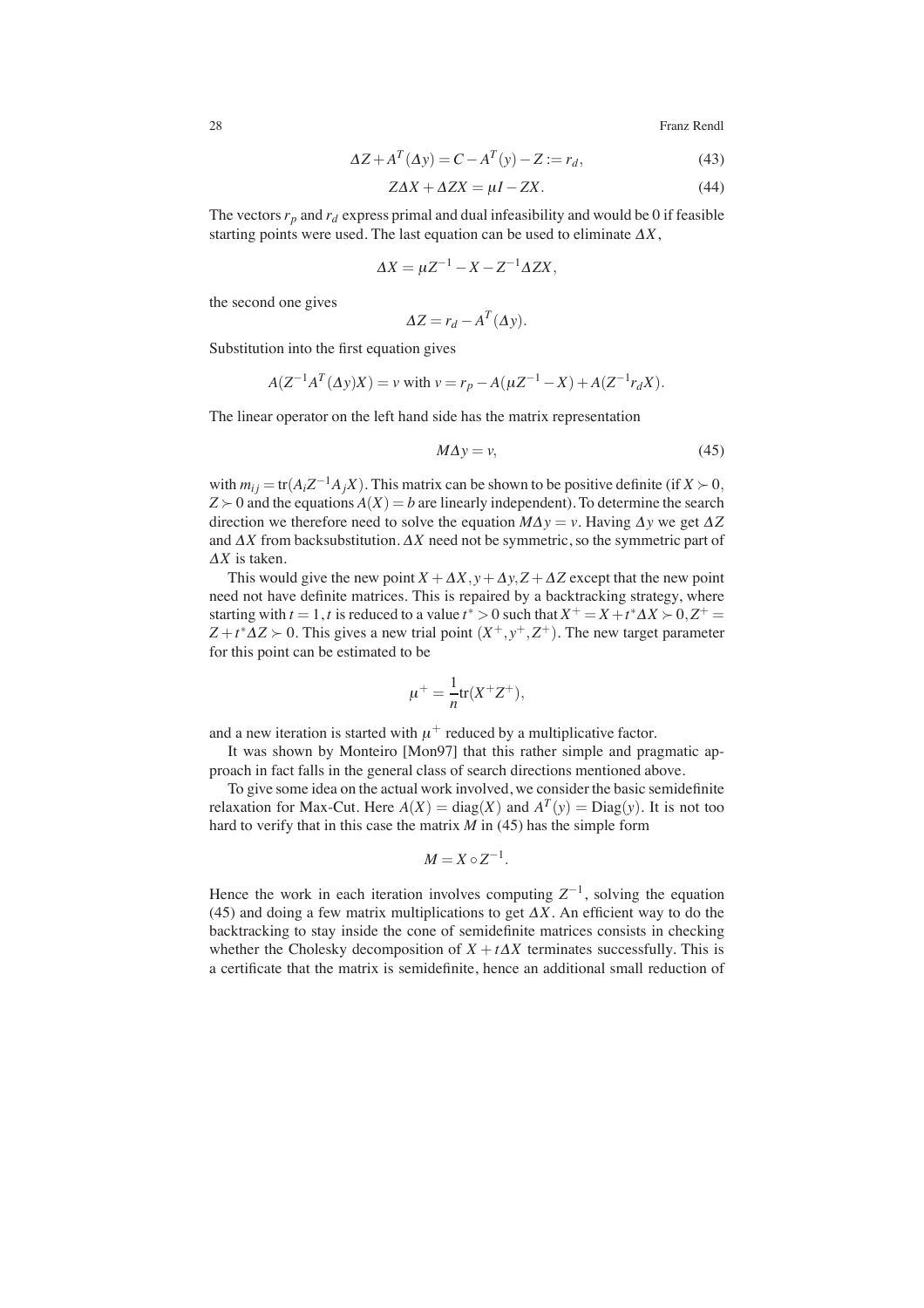*t* insures definiteness. To give some practical impression we tabulate computation times to solve this relaxation for some representative values of *n*. The iterations were stopped, once the relative error was below  $10^{-7}$ , and it always took less than 20 iterations to reach this level of accuracy. The results clearly show that interiorpoint methods are indeed very efficient on smaller problems ( $n \leq 1000$ ), but become prohibitive with respect to both time and space requirements, once *n* gets large.

We also tabulate timings to compute the  $\vartheta$ -function in the computationally most expensive case of  $m = \frac{1}{2} {n \choose 2}$  equations, see Table 5.1. It is clear that once  $n \approx 200$ , the effort of interior point methods gets prohibitive.

Looking at the computation times in these two tables, it should be clear that interior-point methods become impractical, once *m* is substantially larger than say 5000, or once *n* is larger than about 1000. In the following sections we will consider algorithmic alternatives for larger problems.

|      | $n$ time (secs.) |
|------|------------------|
| 500  | 12               |
| 1000 | 75               |
| 1500 | 237              |
| 2000 | 586              |
| 2500 | 1109             |
| 3000 | 1900             |

**Table 1** Interior-point computation times to solve (14) with relative accuracy  $10^{-7}$ . Here  $m = n$ .

| n |          | m time (secs.) |
|---|----------|----------------|
|   | 100 2475 | 57             |
|   | 120 3570 | 161            |
|   | 140 4865 | 353            |
|   | 160 6360 | 757            |
|   | 180 8055 | 1520           |
|   | 200 9950 | 2817           |

**Table 2** Interior-point computation times to solve (18) with relative accuracy  $10^{-7}$ ,  $m = \frac{1}{2} {n \choose 2}$ .

# *5.2 Partial Lagrangian and the bundle method*

We have just seen that interior-point methods are the method of choice to solve SDP and we also saw the limits of this approach both in terms of the dimension *n* of the matrix space and also in the number *m* of (primal) constraints. We also saw the need to be able to handle large-scale SDP to get good approximations of the underlying combinatorial optimization problem.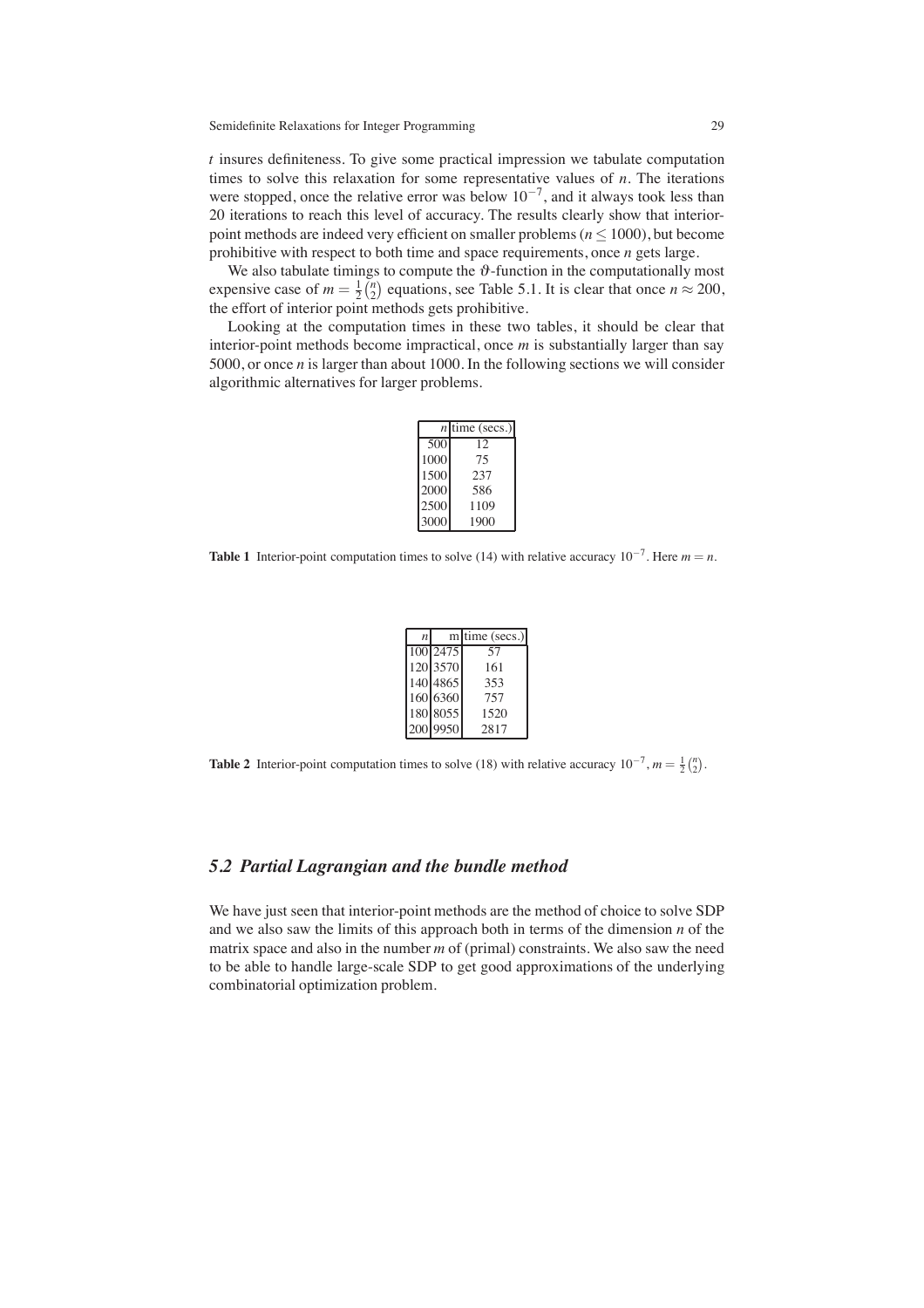We are now going to describe a rather generic 'work-around' for problems, where the matrix dimension is reasonable, but *m* can be arbitrary. Let us consider an SDP of the form

$$
z = \max\{\langle C, X \rangle : A(X) = a, B(X) = b, X \succeq 0\}.
$$

We have split the constraints into two sets. The motivation is that maintaining only the first set  $A(X) = a$  would result in an SDP that is still manageable by interior point methods, but the inclusion of  $B(X) = b$  makes the problem impractical for interior-point methods. For simplicity of exposition, we consider only equations. The presence of inequalities only leads to minor modifications (sign constraints on dual multipliers), which can be dealt with in the approach to be described.

Let us denote  $\mathcal{X} := \{X : A(X) = a, X \succeq 0\}$ . The idea now is to maintain  $X \in \mathcal{X}$ explicitly and to put  $B(X) = b$  into the cost function by taking the partial Lagrangian dual. Hence we get

$$
z = \max\{\langle C, X \rangle : A(X) = a, B(X) = b, X \succeq 0\} = \max_{X \in \mathcal{X}} \min_{y} L(X, y),
$$

where the partial Lagrangian *L* is given by  $L(X, y) = \langle C, X \rangle + y^T (b - B(X))$ . Applying the Minimax inequality we get under the usual strict feasibility conditions that

$$
z = \min_{y} f(y) \le f(y) \,\forall y,
$$

where  $f(y) = \max_{X \in \mathcal{X}} L(X, y)$ . Evaluating f amounts to solving an SDP over  $X \in$  $\mathscr X$  which we assume to be manageable. Suppose that for some  $y^*$ , we have  $f(y^*) =$  $L(X^*, y^*)$ , so the maximum is attained at  $X^* \in \mathcal{X}$ . By setting

$$
g^* = b - B(X^*)
$$

we get for any *y*

$$
f(y) \ge L(X^*, y) = f(y^*) + \langle g^*, y - y^* \rangle.
$$
 (46)

The inequality follows from the definition of  $f$ , the equality comes from substituting *g*∗. In the language of convex analysis, this inequality defines *g*∗ to be a subgradient of *f* at *y*∗.

To compute  $z$ , we minimize  $f$ . This function is continuous and convex (pointwise maximum of linear functions), but it is not differentiable at points where the maximum is not unique. Hence we use some tools from nonsmooth optimization to minimize *f* .

The bundle method will serve our purposes. It was introduced in the 1970's by Lemarechal, see [Lem75, Lem78]. A comprehensive survey is also contained in [HUL93]. We briefly explain its key features. The method iteratively approaches a minimizer of *f*. Let the current iterate be  $\hat{y}$ . Suppose we have evaluated *f* at  $k \ge 1$ points  $y_1, \ldots, y_k$  with respective optimizers  $X_1, \ldots, X_k$  and subgradients  $g_i = b -$ *B*(*X<sub>i</sub>*). We also set  $f_i = f(y_i)$ . It is assumed that  $\hat{y} \in \{y_1, \ldots, y_k\}$ . To get started we evaluate *f* at  $\hat{y} = 0$  and set  $y_1 = \hat{y}, k = 1$ .

The subgradient inequality (46) implies that for all *y*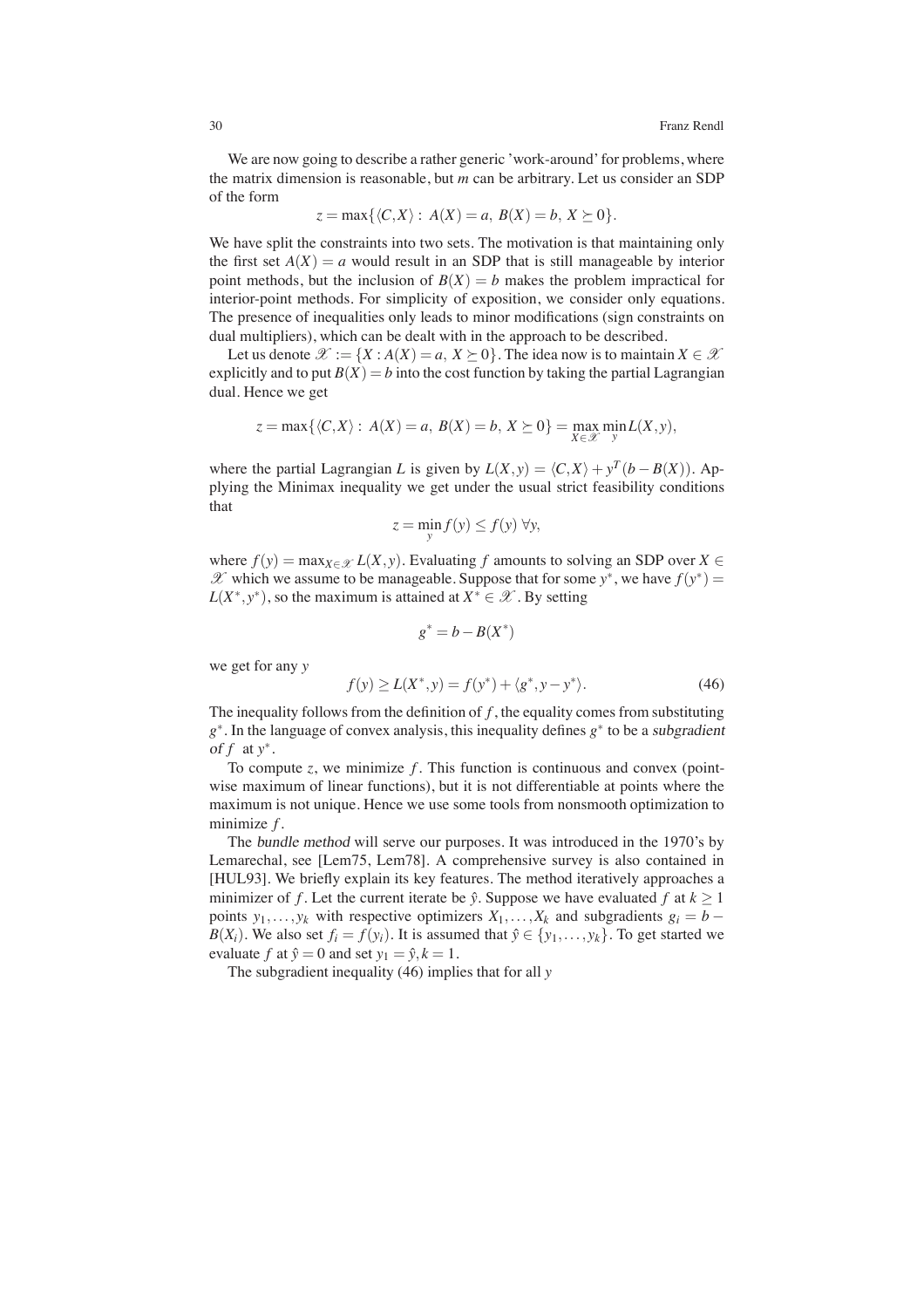$$
f(y) \ge \max_i \{ f_i + g_i^T (y - y_i) \} =: \tilde{f}(y).
$$

To simplify the presentation we set  $h_i = f_i - g_i^T y_i$ ,  $H = (h_1, \dots, h_k)^T$  and  $G =$  $(g_1, \ldots, g_k)$ . Then

$$
\tilde{f}(y) = \max_{\lambda \in \Delta_k} \lambda^T (H + G^T y).
$$

The bundle method now uses the minorant  $\tilde{f}(y)$  as an approximation of the original  $f$  'close' to the current iterate  $\hat{y}$ . This is plausible because  $\hat{y} \in \{y_1, \ldots, y_k\}$  implies  $\tilde{f}(\hat{y}) = f(\hat{y})$ . To insure that we stay close to  $\hat{y}$ , we add a regularization term and consider the following function

$$
f_{bdl}(y) := \tilde{f}(y) + \frac{1}{2t} ||y - \hat{y}||^2.
$$

The bundle method minimizes this function over *y* to obtain a new iterate. The parameter  $t > 0$  controls how close we stay to  $\hat{y}$ . Minimizing  $f_{bdl}(y)$  is again a Min-Max problem which can be simplified as follows.

$$
\min_{y} f_{bdl}(y) = \max_{\lambda \in \Delta} \ \min_{y} \lambda^{T} (H + G^{T} y) + \frac{1}{2t} ||y - \hat{y}||^{2}.
$$

The inner minimization is a strictly convex unconstrained quadratic optimization problem, hence we can replace the minimization by asking that the first order optimality conditions hold. Setting the derivative with respect to *y* equal to 0 gives

$$
y = \hat{y} - tG\lambda.
$$

After substitution, we get the equivalent problem

$$
\max_{\lambda \in \Delta} \lambda^T (H + G^T \hat{y}) - \frac{t}{2} ||G\lambda||^2.
$$

This is a convex quadratic problem over the standard simplex  $\Delta$  in  $\mathbb{R}^k$  and can be solved by standard methods from convex optimization. The solution effort depends on *k*, which can be controlled by the user. Having the optimizer  $\lambda^*$  of this problem, we get the new estimate

$$
y^{new} = \hat{y} - tG\lambda^*.
$$

The bundle method now asks to evaluate the original function *f* at *ynew*. Some standard criteria are used to decide whether *ynew* becomes the new trial point, or whether we stay at  $\hat{y}$ . In any case, information from the new point is included as  $y_{k+1} = y_{new}$ and the iteration is continued. The convergence theory of the bundle method is quite elaborate and can be found for instance in [HUL93].

*Remark 3.* Let us take a careful look at the above derivation of the bundle method. The specific form of the function  $f(y)$  is in fact irrelevant, once the following property of *f* is satisfied. For any  $y^*$  we can determine a vector  $g^*$  such that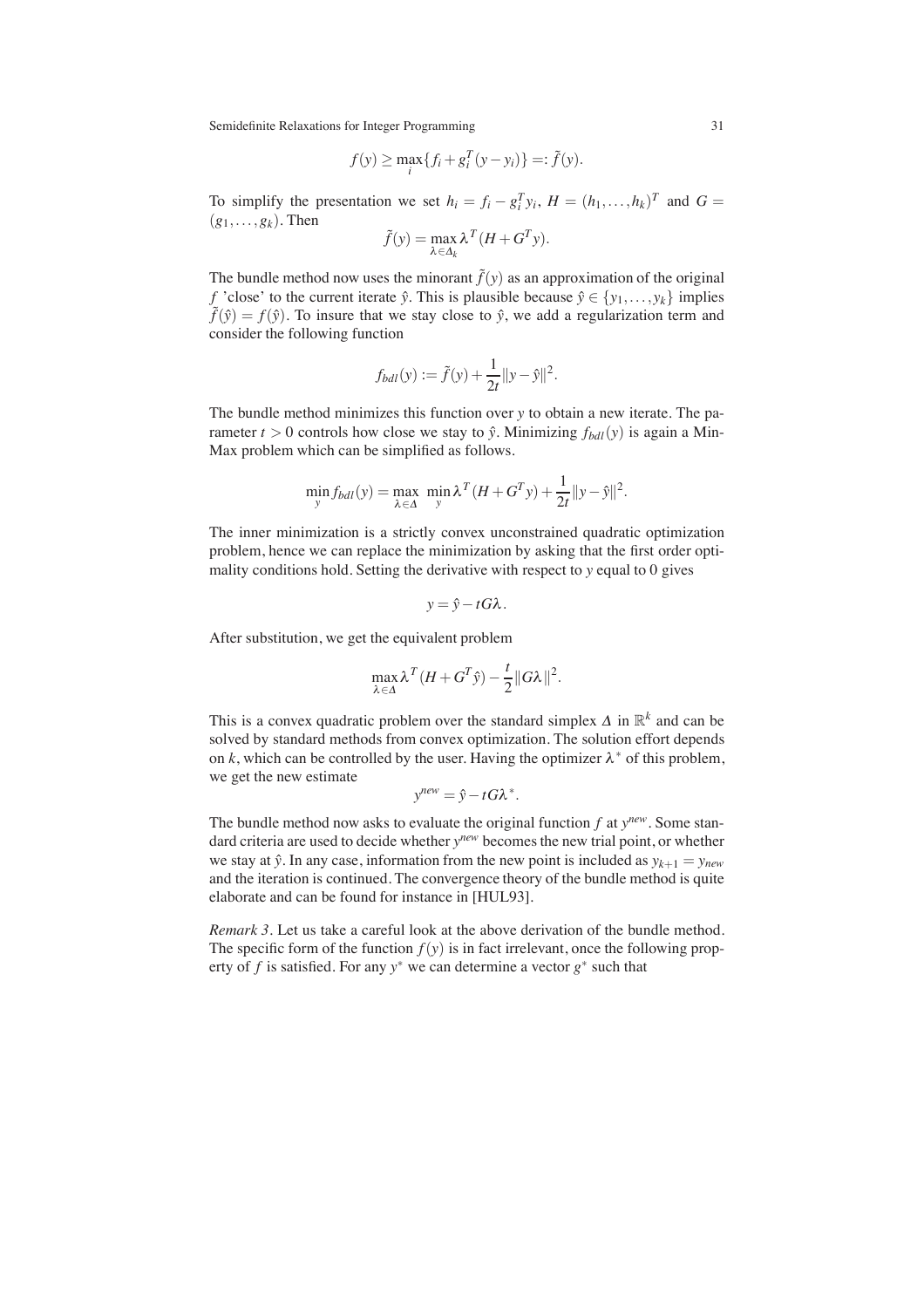$$
f(y) \ge f(y^*) + \langle g^*, y - y^* \rangle \quad \forall y
$$

holds. In words, we assume that *f* is convex and we are able to determine a subgradient of *f* at any point.

We close with an application of the bundle method applied to the semidefinite relaxation of Max-cut which also includes the triangle inequalities, see (30). We maintain the equation diag( $X$ ) = *e* explicitly and dualize the triangle inequalities, which we formally denote by  $B(X) \leq b$ . Recall that there are  $4{n \choose 3}$  inequality constraints. Let us denote the violation of these contraints by

$$
r:=\min\{0,b-B(X)\}.
$$

In the table 5.2 we consider the instance g3s of size  $n = 300$  from [FGRS06]. This is a rudy-generated random graph with edge density of 10% and edge weights 1 and -1. The optimal value of the relaxation, as reported in [FGRS06] is 635.05. In the table we also provide information about the error *r*. We include the total violation of all constraints,  $||r||_1$ , the maximal violation  $||r||_{\infty}$  and the total number of violated constraints (last column). The results in this table clearly indicate that the bundle method is very efficient in getting close to the optimum quickly. The computation time for 100 bundle iterations was a few minutes only. The local convergence behaviour is obviously much weaker than in the case of interior-point methods. We refer to [FGRS06] for further details of this approach applied to (30).

| iter | f(y)      |               |      | $  r  _{\infty}$ contrs. viol. |
|------|-----------|---------------|------|--------------------------------|
|      | 1 679.3   | 152541.0 0.96 |      | 680822                         |
|      | 10 660.4  | 21132.7       | 0.73 | 147094                         |
|      | 20 648.1  | 1234.6        | 0.52 | 13605                          |
|      | 30 642.2  | 193.7         | 0.32 | 2979                           |
|      | 40 639.5  | 50.8          | 0.32 | 957                            |
|      | 50 638.2  | 29.5          | 0.25 | 647                            |
|      | 60 637.6  | 25.3          | 0.26 | 570                            |
|      | 70 637.1  | 28.9          | 0.20 | 688                            |
|      | 80 636.9  | 17.1          | 0.23 | 397                            |
|      | 90 636.6  | 18.2          | 0.18 | 448                            |
|      | 100 636.5 | 13.5          | 0.18 | 369                            |

**Table 3** The semidefinite relaxation of Max-Cut from (30) for a graph with  $n = 300$ . The vector *r* contains the violation of the triangle inequalities. The last column provides the number of violated constraints.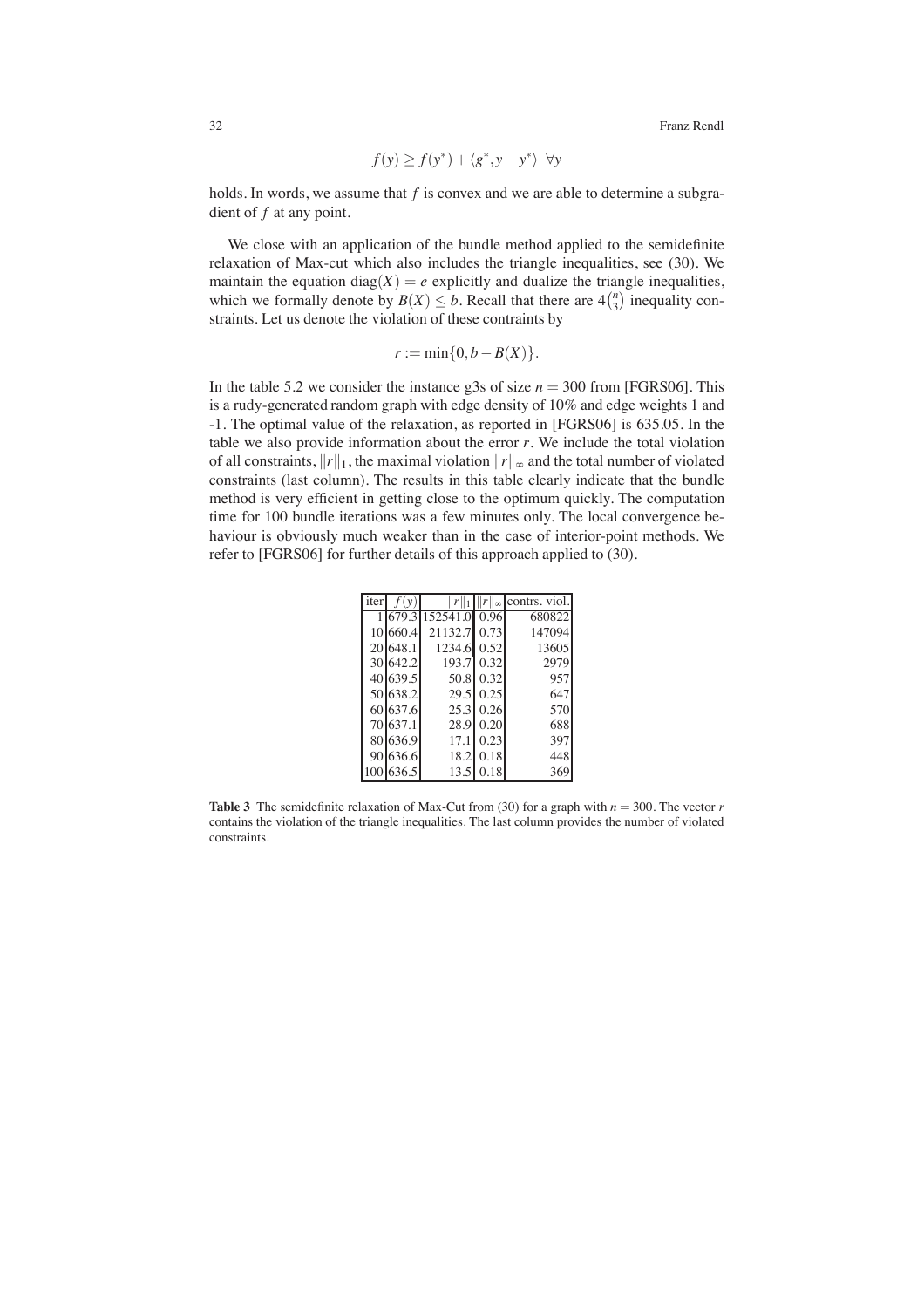# *5.3 The spectral bundle method*

The spectral bundle method introduced in [HR00] reduces the solution of SDP to the computation of the largest eigenvalue of a sequence of symmetric matrices. The algorithmic machinery from numerical linear algebra provides methods to compute  $\lambda_{\text{max}}(C)$ , which do not require to have C explicitly available, but only need a subroutine that evaluates the action of  $C$ . In other words, given  $x$ , we only need to be able to compute  $y = Cx$ .

Before describing the spectral bundle method in detail we first show that SDP with the constant trace property can equivalently be reformulated as an eigenvalue optimization problem.

The mapping *A* from (2) satisfies the constant trace property if the identity matrix is in the range of  $A^T$ , which means  $\exists \eta$  such that  $A^T(\eta) = I$ . In this case any *X* such that  $A(X) = b$ ,  $X \succeq 0$  satisfies

$$
tr(X) = \langle X, A^T(\eta) \rangle = \langle A(X), \eta \rangle = b^T \eta = a,
$$

for some constant  $a > 0$ . The constant trace property therefore implies that feasible solutions of (2) have constant trace, equal to *a*. Excluding the case  $a = 0$ , which only has the zero matrix as feasible solution of SDP, we can assume without loss of generality that  $a = 1$ .

Let us consider SDP with the constant trace property. In this case we can add the redundant equation

$$
tr(X) = 1
$$

to (2) and get for the dual, with multiplier  $\lambda$  for the new constraint:

$$
\min\{b^T y + \lambda : A^T(y) + \lambda I - C = Z \succeq 0\}.
$$

The optimality condition  $ZX = 0$  together with  $tr(X) = 1$  implies that any optimal *Z* is singular. Hence, at the optimum we have

$$
0 = \lambda_{\min}(Z) = \lambda_{\max}(-Z) = \lambda_{\max}(C - A^T(y)) - \lambda.
$$

We conclude that the multiplier  $\lambda$  satisfies  $\lambda = \lambda_{\text{max}}(C - A^T(y))$ . Substitution gives the following function  $f(y) = b^T y + \lambda_{\text{max}}(C - A^T(y))$ . Solving the dual is therefore equivalent to the eigenvalue optimization problem

$$
\min_{y} f(y).
$$

The condition *Z*  $\succeq$  0 is hidden in  $\lambda_{\min}(Z) = 0$ , which moves  $\lambda_{\max}(C - A^T(y))$  into the cost function. It can easily be shown that *f* is convex. The cost function is smooth but not differentiable in case the largest eigenvalue has multiplicity larger than one. Suppose now that *x*<sup>∗</sup> is a unit-norm eigenvector to  $\lambda_{\max}(C - A^T(y^*))$ . Then, see (31),

$$
\lambda_{\max}(C - A^T(y)) \ge \langle x^*, (C - A^T(y))x^* \rangle \ \forall y.
$$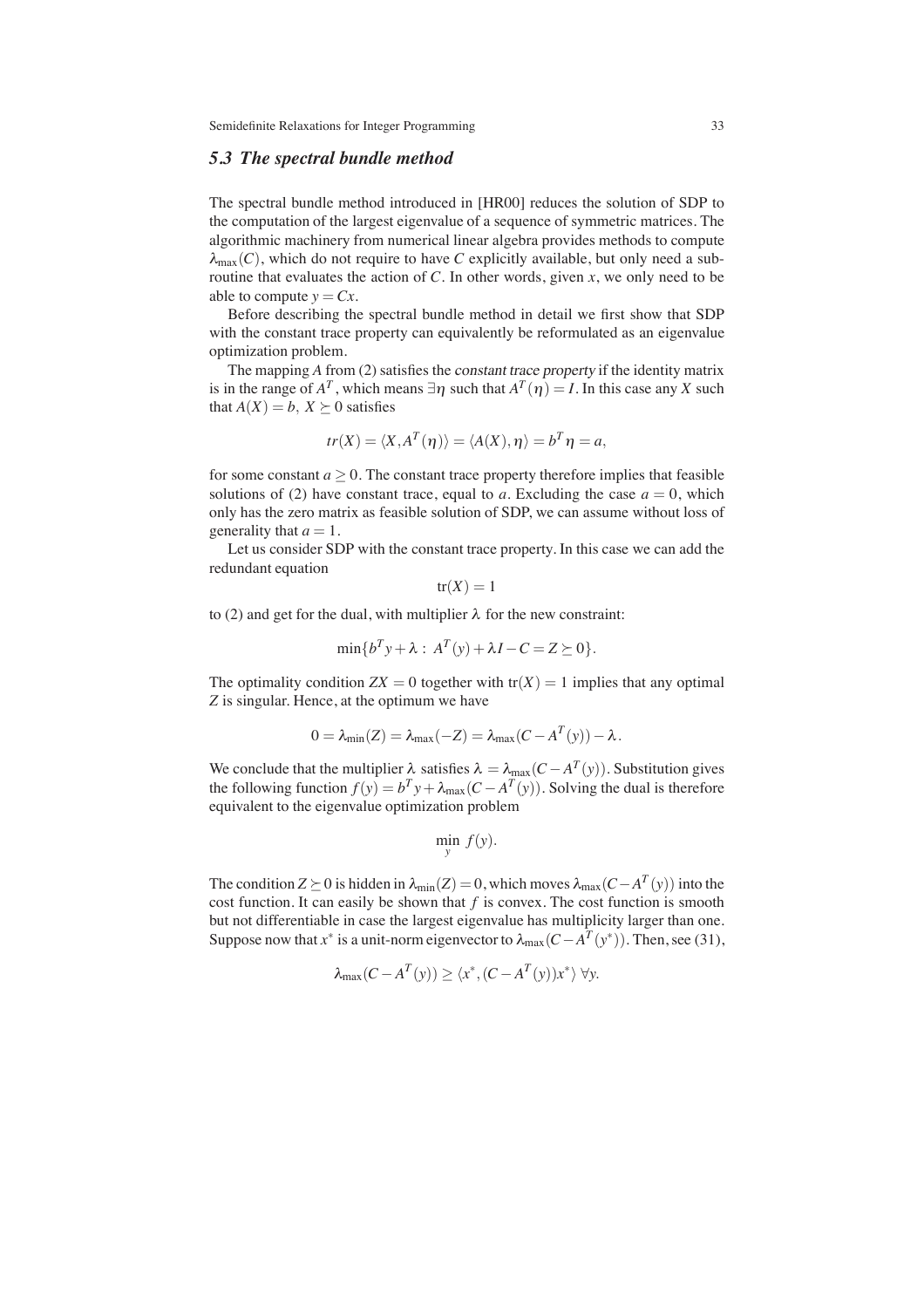Let us define

$$
g^* := b - A(x^*x^{*T}).
$$

Then the above inequality shows that

$$
f(y) \ge f(y^*) + \langle g^*, y - y^* \rangle \,\forall y.
$$

Therefore  $g^*$  is subgradient of *f* at *y*<sup>∗</sup>. Moreover, if the multiplicity of  $\lambda_{\text{max}}(C A^T(y^*)$ ) is one, then  $x^*$  is unique up to multiplication by -1, hence  $g^*$  is unique as well, and  $\nabla f(y^*) = g^*$ . In view of all this, a first idea would be to use again the bundle method to minimize *f* . Indeed, Schramm and Zowe [SZ92] apply it to compute  $\mathcal{O}(G)$ . We will now see that we can in fact do better by exploiting the special form of the objective function. We recall from (32) that

$$
\lambda_{\max}(A)=\max\{\langle A,W\rangle:\,\text{tr}(W)=1,\,W\succeq 0\}.
$$

After substitution, we get the following min-max problem for the dual SDP.

$$
\min_{y} \max_{\text{tr}(W)=1, W \succeq 0} b^T y + \langle C - A^T(y), W \rangle \tag{47}
$$

In the spectral bundle method, this problem is solved iteratively. We observe that evaluating *f* at  $\hat{y}$  amounts to compute  $\lambda_{\text{max}}(C - A^T(\hat{y}))$  together with an eigenvector *v*. Having a current iterate  $\hat{y}$ , the following modifications are made in (47). First, the maximization is simplified by constraining *W* to be of the form

$$
W = PVP^T
$$

for given  $n \times k$  matrix *P* such that  $P^T P = I_k$ . The idea is that *P* should contain 'local' information of  $f$  around  $\hat{y}$ . In particular, we assume that the eigenvector  $v$  is contained in *P*. The new variable now is  $V \in \mathcal{S}_k^+$ . Since

$$
\lambda_{\max}(C)=\max_{W\succeq 0,\ {\rm tr}(W)=1}\langle C,W\rangle\geq \max_{W\succeq 0,\ {\rm tr}(W)=1,\ W=PVP^T}\langle C,W\rangle=\lambda_{\max}(P^TCP),
$$

we get the follwowing minorant

$$
\tilde{f}(y) = \max_{V \succeq 0, \text{ tr}(V) = 1} b^T y + \langle C - A^T(y), P V P^T \rangle \le f(y)
$$

of *f*. The inclusion of *v* in *P* insures that  $f(\hat{y}) = \tilde{f}(\hat{y})$ . To insure that the next iterate stays close to  $\hat{y}$ , we consider the following replacement of (47) for fixed parameter  $t > 0$ .

$$
\min_{y} \max_{V \succeq 0, \text{ tr}(V) = 1} b^T y + \langle C - A^T(y), P V P^T \rangle + \frac{1}{2t} ||y - \hat{y}||^2.
$$

Note the similarity to the standard bundle method from before. In the spectral bundle method, this min-max problem is solved to get the next trial point *y*. As before we exchange min and max and exploit the fact that the minimization with respect to *y* is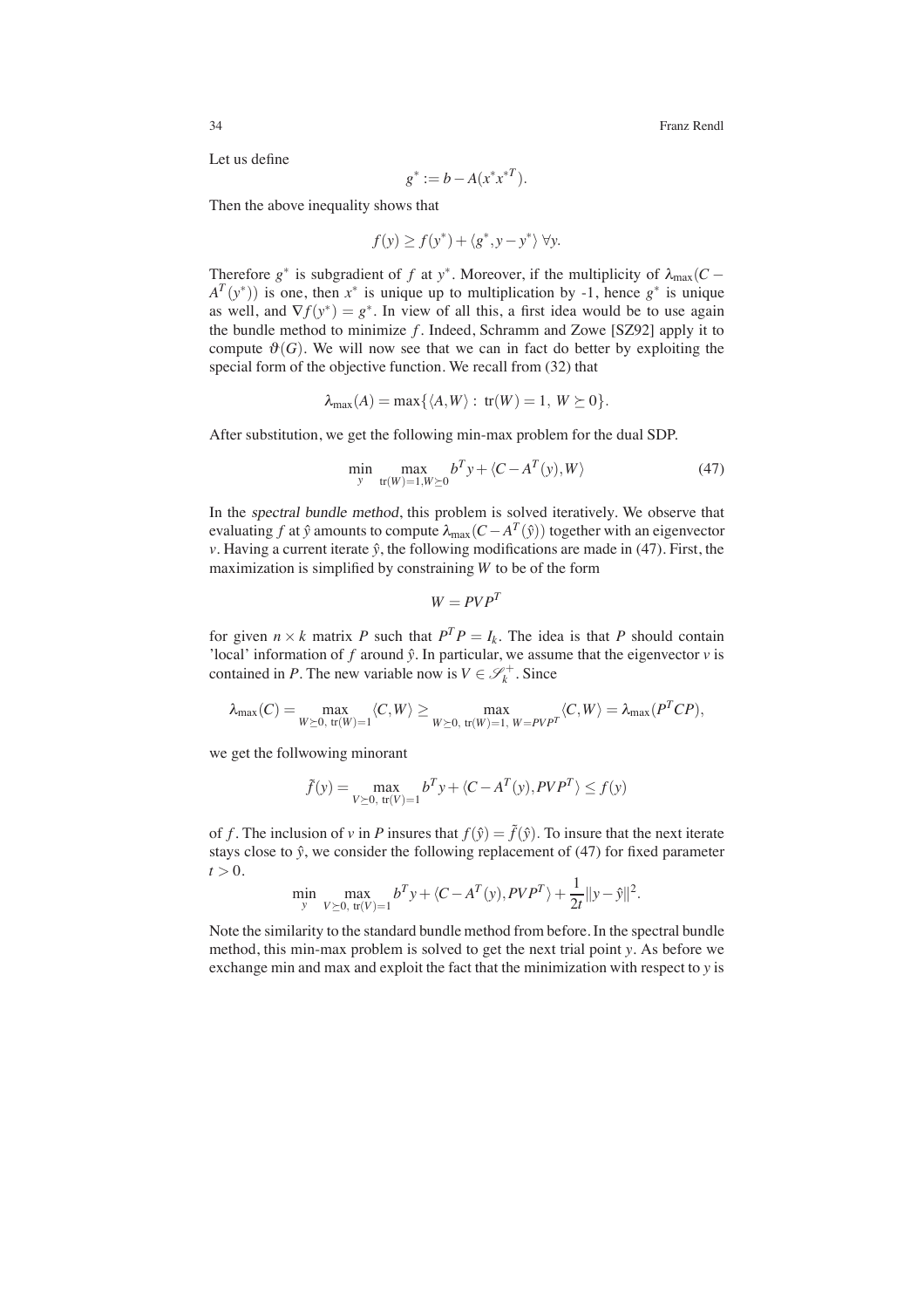again an unconstrained strictly convex quadratic problem. Therefore *y* is minimizer if and only if the partial derivative with respect to *y* is zero. This results in

$$
y = \hat{y} - t(b - A(PVP^{T})).
$$

We now substitute this for *y* and get the following quadratic SDP

$$
\max_{V \succeq 0, \text{ tr}(V) = 1} b^T \hat{y} + \langle C - A^T(\hat{y}), PVP^T \rangle - \frac{t}{2} ||b - A(PVP^T)||^2.
$$

This problem has just one scalar equation and can be solved by interior-point methods to get the optimal  $V^* \in \mathcal{S}_k^+$ . The new trial point  $y^{new} = \hat{y} - t(b - A(PV^*P^T))$ is now used to compute the function value f, together with an eigenvector to  $\lambda_{\text{max}}$ . We follow the usual bundle concept to decide whether or not *ynew* becomes the new trial point. In any case the matrix *P* is updated and a new iteration can be started. Helmberg and Rendl [HR00] explain in detail how the above quadratic SDP can be solved. Various update strategies for *P* are discussed and an elementary convergence analysis is given. Helmberg [Hel03] describes implementation issues and presents computational results on a wide variety of SDP. Refinements of the spectral bundle method are given in [HKR98] and [HO00].

*Remark 4.* The similarities of the spectral to the standard bundle method are quite obvious. In fact, constraining *V* to be a diagonal matrix (with diagonal entries  $\lambda_i$ ) simplifies the above SDP to optimizing over  $\lambda \in \Delta$ , and we recover the standard bundle method in this case.

### **6 SDP and beyond**

# *6.1 Copositive and completely positive matrices*

In this section we will see that besides the cone of semidefinite matrices, there are several other cones in the space of symmetric matrices which have a close connection to integer programming. Let us define

$$
\mathscr{C}^* := \{ X \in \mathscr{S}_n : X = VV^T \text{ with } n \times k \text{ matrix } V \ge 0 \} = conv\{ vv^T : v \in \mathbb{R}^n, v \ge 0 \}.
$$

Matrices in  $\mathscr{C}^*$  are often called completely positive. The cone  $\mathscr{C}^*$  has a dual, which we denote by  $\mathscr C$  and which by definition is given as follows.

$$
Y\in \mathscr{C} \iff \langle Y,X\rangle \geq 0 \; \forall X\in \mathscr{C}^*.
$$

This obviously holds if and only if

$$
v^T Y v \ge 0 \,\forall v \ge 0. \tag{48}
$$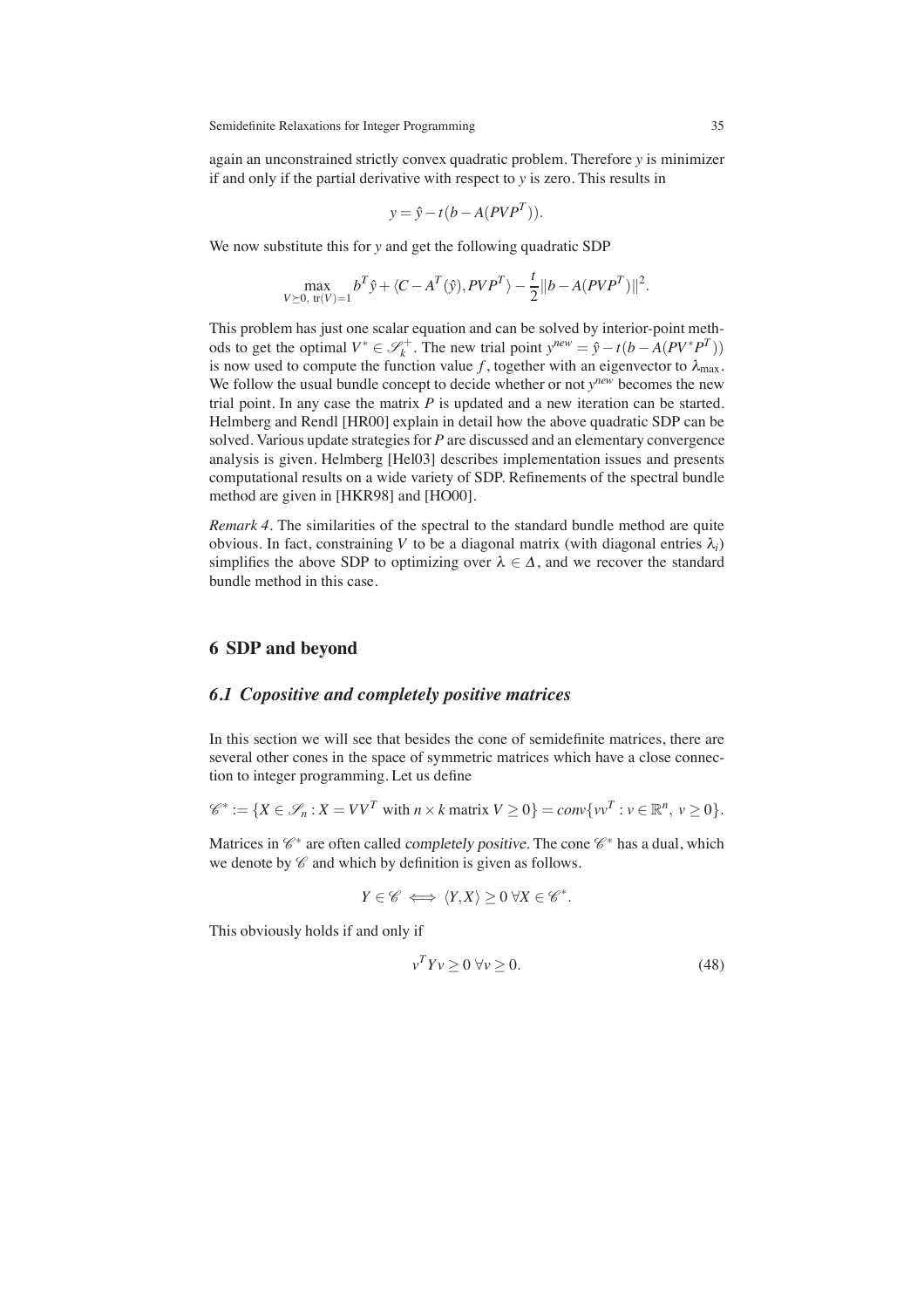Matrices in this cone are usually called *completely positive*. While  $X \in \mathcal{S}^+$  has an efficient certificate, given for instance through the Cholesky decomposition of *X*, it is NP-hard to decide whether  $X \notin \mathcal{C}$ , see [MK87].

We call problems of the form

$$
inf\{\langle C, X \rangle : A(X) = b, X \in \mathscr{C}\}\
$$

$$
\inf\{\langle C,X\rangle:\,A(X)=b,\,X\in\mathscr{C}^*\}
$$

copositive programs because either the problem or its dual involves optimization over copositive matrices.

#### *6.2 Copositive relaxations*

To see that copositive programs have some relevance in connection with integer programs we recall the following theorem from Motzkin and Strauss.

**Theorem 12.** *([MS65]) Let A be the adjacency matrix of a graph. Then*

$$
\frac{1}{\alpha(G)} = \min\{x^T(A + I)x : x \in \Delta\}.
$$

Starting from this fact, it is not hard to show the following result, which was pointed out by De Klerk and Pasechnik, see [dKP02].

**Theorem 13.** *Let A be the adjacency matrix of a graph. Then*

$$
\alpha(G) = \max\{\langle J, X\rangle: \ \langle A + I, X\rangle = 1, \ X \in \mathscr{C}^*\} = \min\{\lambda: \ \lambda(A + I) - J \in \mathscr{C}\}.
$$

*Proof.* Let *S* be a stable set of maximum cardinality  $\alpha(G)$  with characteristic vector  $\xi \in \{0,1\}^n$ . Then  $\frac{1}{\alpha} \xi \xi^T$  is feasible for the maximization problem and we get the first inequality in

$$
\alpha \leq \sup\{\langle J,X\rangle:\ \langle A+I,X\rangle=1,\ X\in\mathscr{C}^*\}\leq \inf\{\lambda:\ \lambda(A+I)-J\in\mathscr{C}\}.
$$

Weak duality for conic programs implies the second inequality.

The Motzkin-Strauss theorem shows that

$$
0=\min\{x^T(A+I-\frac{1}{\alpha}ee^T)x:x\in\Delta\}=\min\{x^T(\alpha(A+I)-J)x:x\geq 0\}.
$$

The second minimization being zero is the defining condition for  $\alpha(A+I)-J$  to be in  $\mathscr{C}$ , see (48). Therefore the infimum above is at most  $\alpha$ , but weak duality states that it is also at least  $\alpha$ , hence there is equality throughout, and both the supremum and the infimum are attained (at  $\frac{1}{\alpha} \xi \xi^{T}$  and  $\lambda = \alpha$  respectively).  $\Box$ 

DeKlerk and Pasechnik provide a proof for this result which is independent of the Motzkin-Strauss theorem. Let us put this result into perspective by recalling  $\vartheta(G)$ .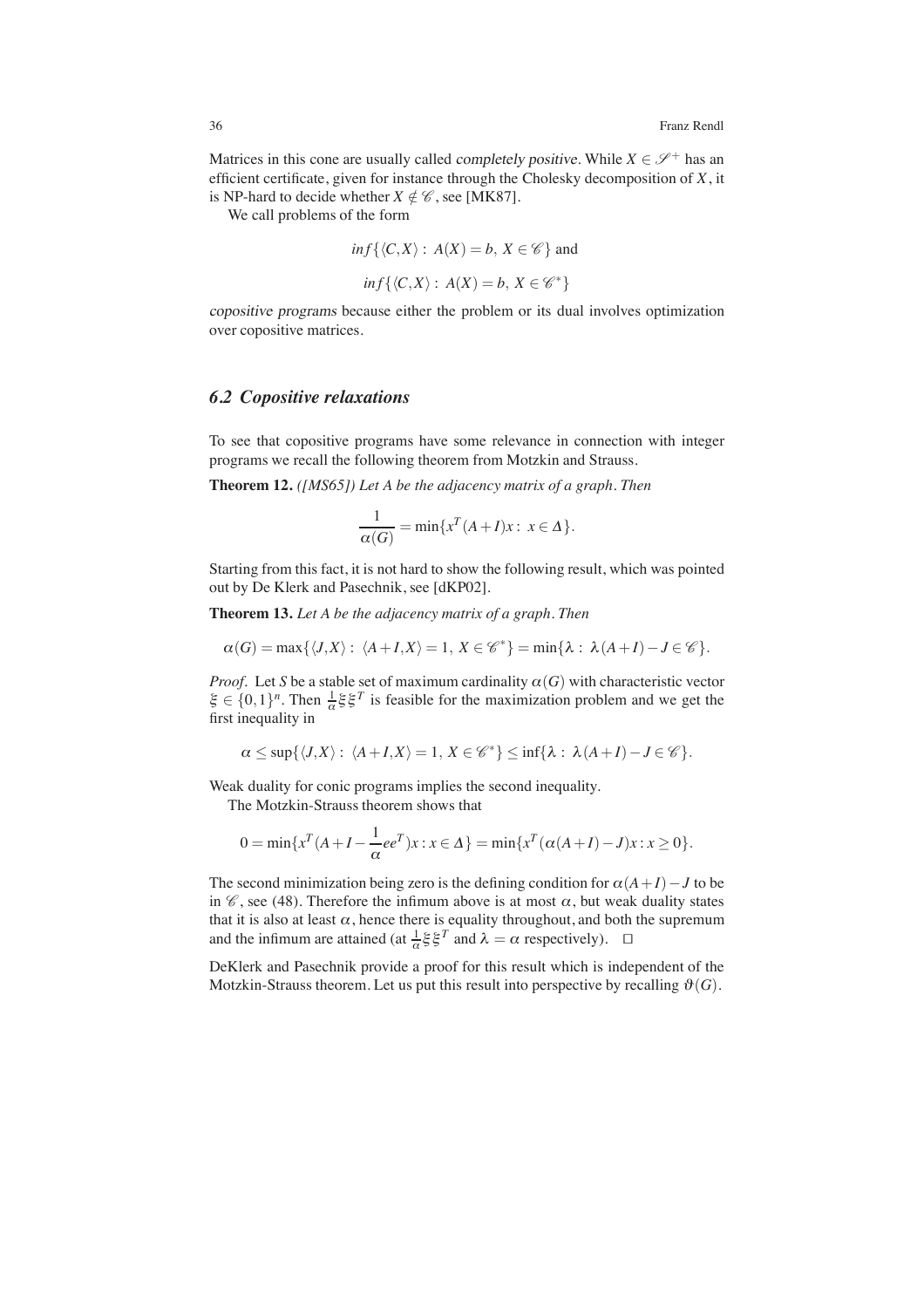$$
\vartheta(G) = \max\{\langle J, X \rangle : A_G(X) = 0, \text{ tr}(X) = 1, X \succeq 0\}.
$$

Suppose now that we include the additional constraint  $X \geq 0$ , leading to an improved approximation  $\theta^+(G)$  of  $\alpha(G)$ . This improvement was in fact suggested by Schrijver [Sch79] and independently by [MRJ78]. The condition  $A_G(X) = 0$  together with  $X \ge 0$  can be simplified to  $\langle A, X \rangle = 0$ . In other words, the equations  $A_G(X) = 0$ are added into just a scalar equation. We get

$$
\alpha(G) \leq \vartheta^+(G) = \max\{\langle J, X \rangle : \langle A, X \rangle = 0, \text{ tr}(X) = 1, X \succeq 0, X \geq 0\}. \tag{49}
$$

The above theorem therefore shows that replacing the cone  $\{X : X \succeq 0, X \ge 0\}$  by  $\mathscr{C}^*$  leaves no gap in (49).

This suggests to try a similar idea on the dual (25) of  $\vartheta(G)$ . Looking at the matrix *tM* with *M* from (21), it is clear that  $M \in \mathcal{C}^*$ , therefore we get the following improvement of  $\mathfrak{G}(G)$  towards  $\chi(G)$ .

$$
\chi(G) \ge \vartheta^C(G) = \min\{t : tI + A_{\bar{G}}(y) \in \mathscr{C}, tI + A_{\bar{G}}(y) \succeq J\} \ge \vartheta(G).
$$

It was recently shown in [DR07] that the improvement  $\theta^C(G)$  is in fact equal to the fractional chromatic number  $\chi_f(G)$ . Another version to model the chromatic number was recently proposed by Gvozdenovic and Laurent, see [GL08a, GL08b].

These results indicate that the modeling power of copositive programs is stronger than SDP. Burer [Bur08] shows the following general result.

**Theorem 14.** Let c and  $a_j$  be vectors from  $\mathbb{R}^n$ ,  $b \in \mathbb{R}^k$ ,  $Q \in \mathcal{S}_n$  and  $m \leq n$ . The *optimal values of the following two problems are equal.*

$$
\min\{x^T Q x + c^T x : a_j^T x = b_j, \ x \ge 0, \ x_i \in \{0, 1\} \forall 1 \le i \le m\},\
$$

$$
\min\{ \text{tr}(QX) + c^T x : a_j^T x = b_j, a_j^T X a_j = b_j^2, \ X_{ii} = x_i \ \forall i \le m, \ \binom{1}{x}^T x = \mathcal{C}^* \}.
$$

This result shows that it would be extremely interesting to have a better understanding of the cone of completely positive matrices. Outer approximations of  $\mathscr{C}^*$ , or equivalently, inner approximations of  $\mathscr C$  would result in relaxations of the underlying optimization problem. First systematic attempts in this direction were proposed by Parrilo [Par00] and De Klerk and Pasechnik [dKP02] who introduced hierarchies of relaxations based on sum of squares relaxations of polynomials. These relaxations are formulated as SDP of increasing dimension. A summary of this approach, which is far beyond the scope of this article, can be found in [LR05].

Inner approximations of  $\mathscr{C}^*$  can be used as starting points for primal heuristics to combinatorial optimization problems. This is an area open for current research.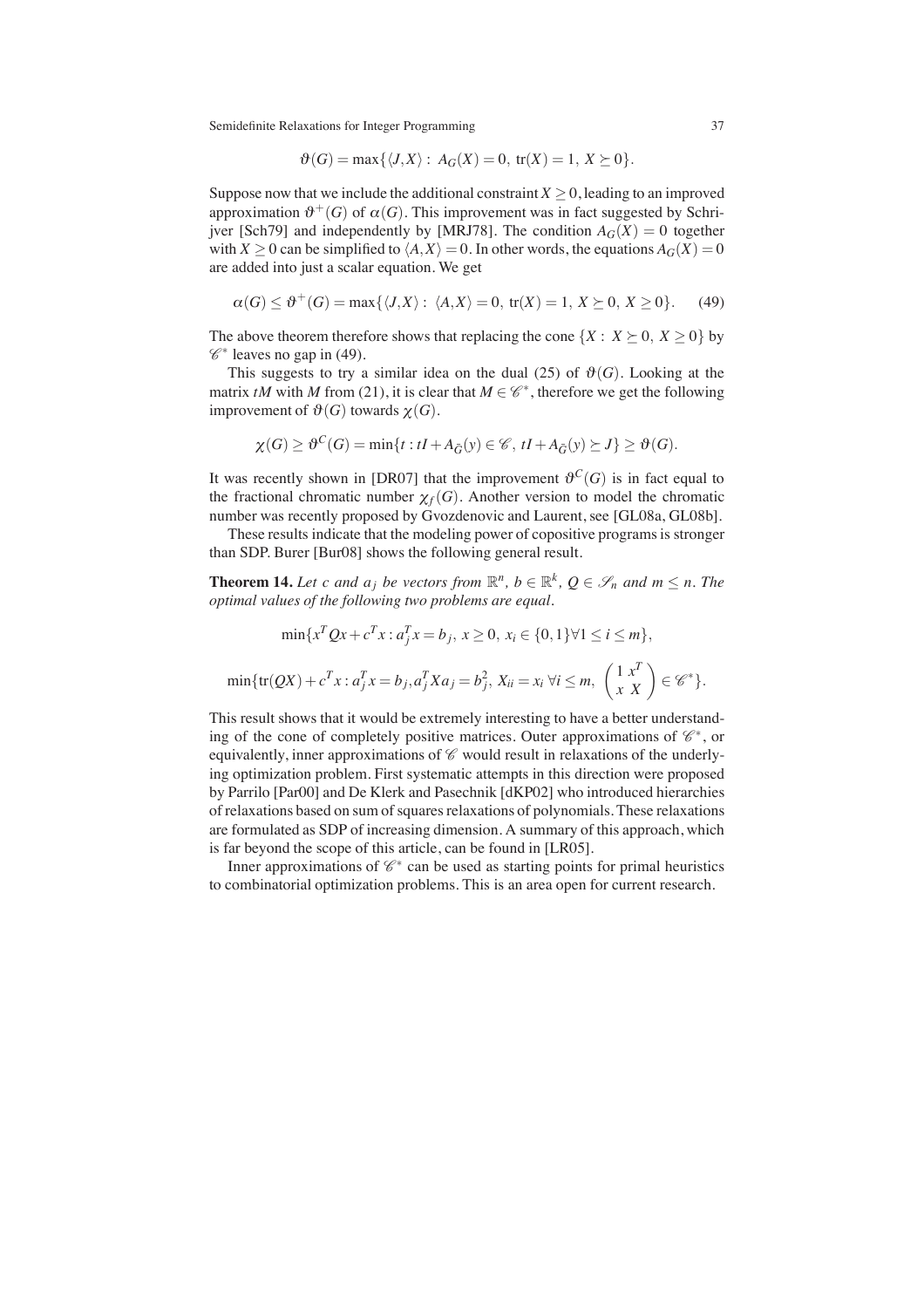#### **References**

- [ACC06] S. Arora, E. Chlamtac, and M. Charikar. New approximation guarantee for chromatic number. In *Proceedings of the 38th STOC, Seattle, USA*, pages 215–224, 2006.
- [AU03] D. Avis and J. Umemoto. Stronger linear programming relaxations for max-cut. *Mathematical Programming*, 97:451–469, 2003.
- [AW00] K.M. Anstreicher and H. Wolkowicz. On Lagrangian relaxation of quadratic matrix constraints. *SIAM J. on Matrix Analysis*, 22:41–55, 2000.
- [BCC93] E. Balas, S. Ceria, and G. Cornuéjols. A lift-and-project cutting plane algorithm for mixed 0-1 programs. *Math. Program., Ser. A*, 58(3):295–324, 1993.
- [Ber74] S. Berkowitz. Extrema of elementary symmetric polynomials of the eigenvalues of the matrix *P*∗*KP*+*L*. *Linear Algebra Appl.*, 8:273–280, 1974.
- [BJR89] F. Barahona, M. Jünger, and G. Reinelt. Experiments in quadratic 0-1 programming. *Mathematical Programming*, 44:127–137, 1989.
- [BTN01] A. Ben-Tal and A. Nemirovski. *Lectures on modern convex optimization*. MPS-SIAM Series on Optimization, 2001.
- [Bur08] S. Burer. On the copositive representation of binary and continuous nonconvex quadratic programs. Technical report, University of Iowa, 2008.
- [Chl09] E. Chlamtac. *Non-local Analysis of SDP based approximation algorithms*. PhD thesis, Princeton University, USA, 2009.
- [DFJ54] G.B. Dantzig, D.R. Fulkerson, and S. Johnson. Solution of a large scale traveling salesman problem. *Journal of the Operations Research Society of America*, 2:393– 410, 1954.
- [DGL93] M. Deza, V.P. Grishukhin, and M. Laurent. The hypermetric cone is polyhedral. *Combinatorica*, 13:397–411, 1993.
- [DH73] W.E. Donath and A.J. Hoffman. Lower bounds for the partitioning of graphs. *IBM J. of Research and Developement*, 17:420–425, 1973.
- [dKP02] E. de Klerk and D.V. Pasechnik. Approximatin of the stability number of a graph via copositive programming. *SIAM Journal on Optimization*, 12:875–892, 2002.
- [dKPW04] E. de Klerk, D.V. Pasechnik, and J.P. Warners. On approximate graph colouring and MAX- $k$ -CUT algorithms based on the  $\vartheta$ -function. *J. Comb. Optim.*, 8(3):267–294, 2004.
- [DR07] I. Dukanovic and F. Rendl. Semidefinite programming relaxations for graph coloring and maximal clique problems. *Mathematical Programming*, 109:345–365, 2007.
- [Duf56] R.J. Duffin. Infinite programs. *Ann. Math. Stud.*, 38:157–170, 1956.
- [FGRS06] I. Fischer, G. Gruber, F. Rendl, and R. Sotirov. Computational experience with a bundle method for semidefinite cutten plane relaxations of max-cut and equipartition. *Mathematical Programming*, 105:451–469, 2006.
- [FJ97] A. Frieze and M. Jerrum. Improved approximation algorithms for MAX *k*-cut and MAX BISECTION. *Algorithmica*, 18(1):67–81, 1997.
- [GL08a] Nebojša Gvozdenović and Monique Laurent. Computing semidefinite programming lower bounds for the (fractional) chromatic number via block-diagonalization. *SIAM Journal on Optimization*, 19(2):592–615, 2008.
- [GL08b] Nebojša Gvozdenović and Monique Laurent. The operator  $\Psi$  for the chromatic number of a graph. *SIAM Journal on Optimization*, 19(2):572–591, 2008.
- [GOE97] M. X. GOEMANS. Semidefinite programming in combinatorial optimization. *Mathematical Programming*, 79:143–162, 1997.
- [GW95] M.X. Goemans and D.P. Williamson. Improved approximation algorithms for maximum cut and satisfiability problems using semidefinite programming. *Journal of the ACM*, 42:1115–1145, 1995.
- [Ham65] P.L. Hammer. Some network flow problems solved with pseudo-Boolean programming. *Operations Research*, 13:388–399, 1965.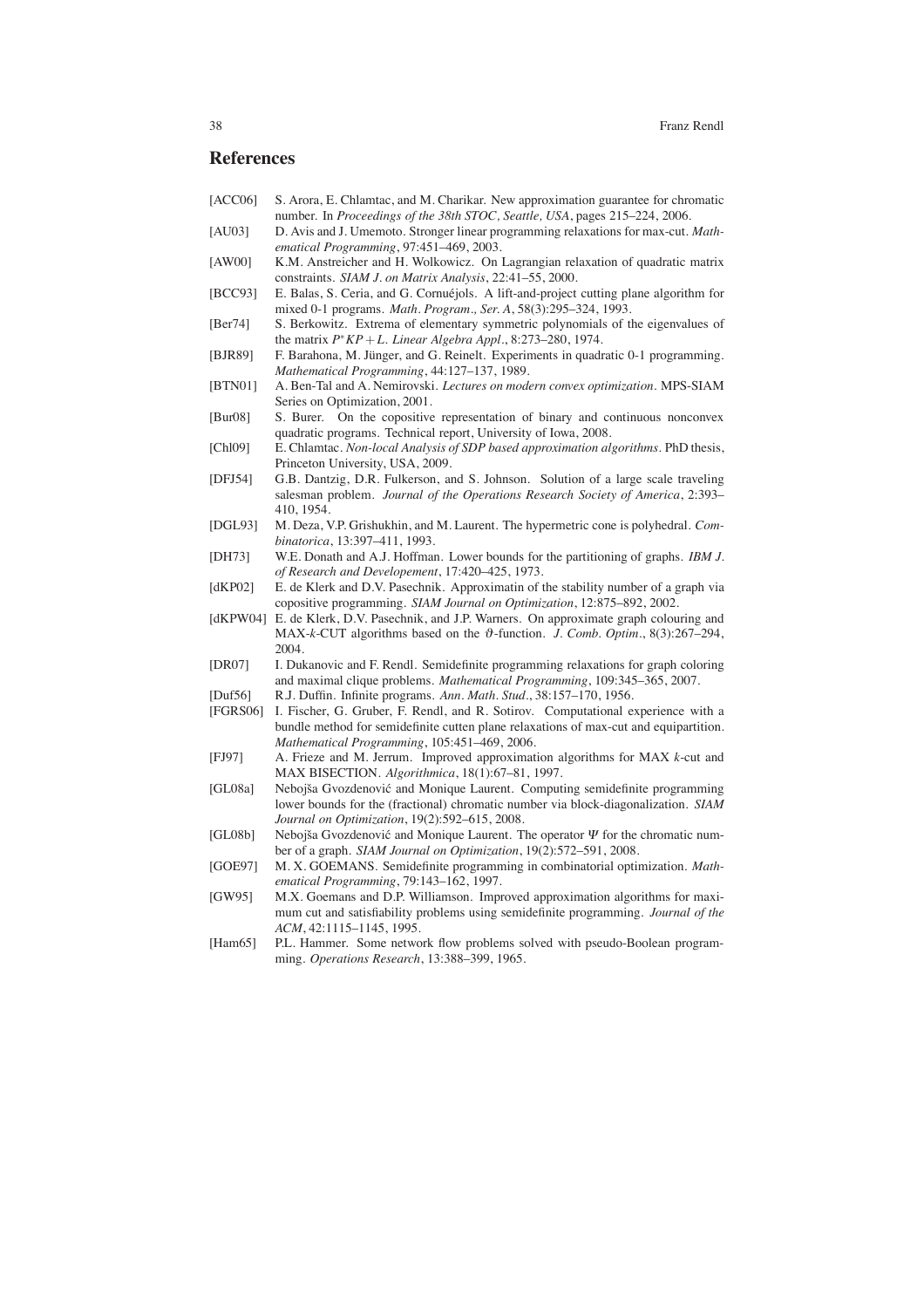- [Hel00] C. Helmberg. Fixing variables in semidefinite relaxations. *SIAM J. Matrix Anal. Appl.*, 21(3):952–969, 2000.
- [Hel02] C. Helmberg. Semidefinite programming. *European Journal of Operational Research*, 137:461–482, 2002.
- [Hel03] C. Helmberg. Numerical validation of SBmethod. *Mathematical Programming*, 95:381–406, 2003.
- [HKR98] C. Helmberg, K.C. Kiwiel, and F. Rendl. Incorporating inequality constraints in the spectral bundle method. In E.A. Boyd R.E. Bixby and R.Z. Rios-Mercado, editors, *Integer Programming and combinatorial optimization*, pages 423–435. Springer Lecture Notes 1412, 1998.
- [HO00] C. Helmberg and F. Oustry. Bundle methods to minimize the maximum eigenvalue function. In R. Saigal H. Wolkowicz and L. Vandenberghe, editors, *Handbook of semidefinite programming: theory, algorithms and applications*, pages 307–337. Kluwer, 2000.
- [HPRW95] C. Helmberg, S. Poljak, F. Rendl, and H. Wolkowicz. Combining semidefinite and polyhedral relaxations for integer programs. In E. Balas and J. Clausen, editors, *Integer Programming and combinatorial optimization*, pages 124–134. Springer Lecture Notes 920, 1995.
- [HR98] C. Helmberg and F. Rendl. Solving quadratic (0,1)-problems by semidefinite programming and cutting planes. *Mathematical Programming*, 82:291–315, 1998.
- [HR00] C. Helmberg and F. Rendl. A spectral bundle method for semidefinite programming. *SIAM Journal on Optimization*, 10:673–696, 2000.
- [HRVW96] C. Helmberg, F. Rendl, R. Vanderbei, and H. Wolkowicz. An interior-point method for semidefinite programming. *SIAM Journal on Optimization*, 6:342–361, 1996.
- [HRW92] S.W. Hadley, F. Rendl, and H. Wolkowicz. A new lower bound via projection for the quadratic assignment problem. *Mathematics of Operations Research*, 17:727–739, 1992.
- [HUL93] J.-B. Hiriart-Urruty and C. Lemarechal. *Convex Analysis and minimization algorithms (vol. 1 and 2)*. Springer, 1993.
- [HW53] A.J. Hoffman and H.W. Wielandt. The variation of the spectrum of a normal matrix. *Duke Math. J.*, 20:37–39, 1953.
- [HZ01] E. Halperin and U. Zwick. A unified framework for obtaining improved approximation algorithms for maximum graph bisection problems. In *Lecture notes in Computer Science 2081, IPCO 2001*, pages 210–225. 2001.
- [JAMS89] D.S. Johnson, C.R. Aragon, L.A. McGeoch, and C. Schevon. Optimization by simulated annealing: An experimental evaluation. I: Graph partitioning. *Oper. Res.*, 37(6):865–892, 1989.
- [JL05] Dorina Jibetean and Monique Laurent. Semidefinite approximations for global unconstrained polynomial optimization. *SIAM Journal on Optimization*, 16(2):490–514, 2005.
- [KL70] B.W. Kernighan and S. Lin. An efficient heuristic procedure for partitioning graphs. *Bell System techn. J.*, 49:291–307, 1970.
- [KLS00] S. Khanna, N. Linial, and S. Safra. On the hardness of approximating the chromatic number. *Combinatorica*, 20:393–415, 2000.
- [KMS98] D. Karger, R. Motwani, and M. Sudan. Approximate graph colouring by semidefinite programming. *Journal of the ACM*, 45:246–265, 1998.
- [KR98] S.E. Karisch and F. Rendl. Semidefinite Programming and Graph Equipartition. *Fields Institute Communications*, 18:77–95, 1998.
- [KSH97] M. Kojima, S. Shindoh, and S. Hara. Interior-point methods for the monotone semidefinite linear complementarity problem in symmetric matrices. *SIAM Journal on Optimization*, 7(1):86–125, 1997.
- [Las06] Jean B. Lasserre. A sum of squares approximation of nonnegative polynomials. *SIAM J. Optim.*, 16(3):751–765, 2006.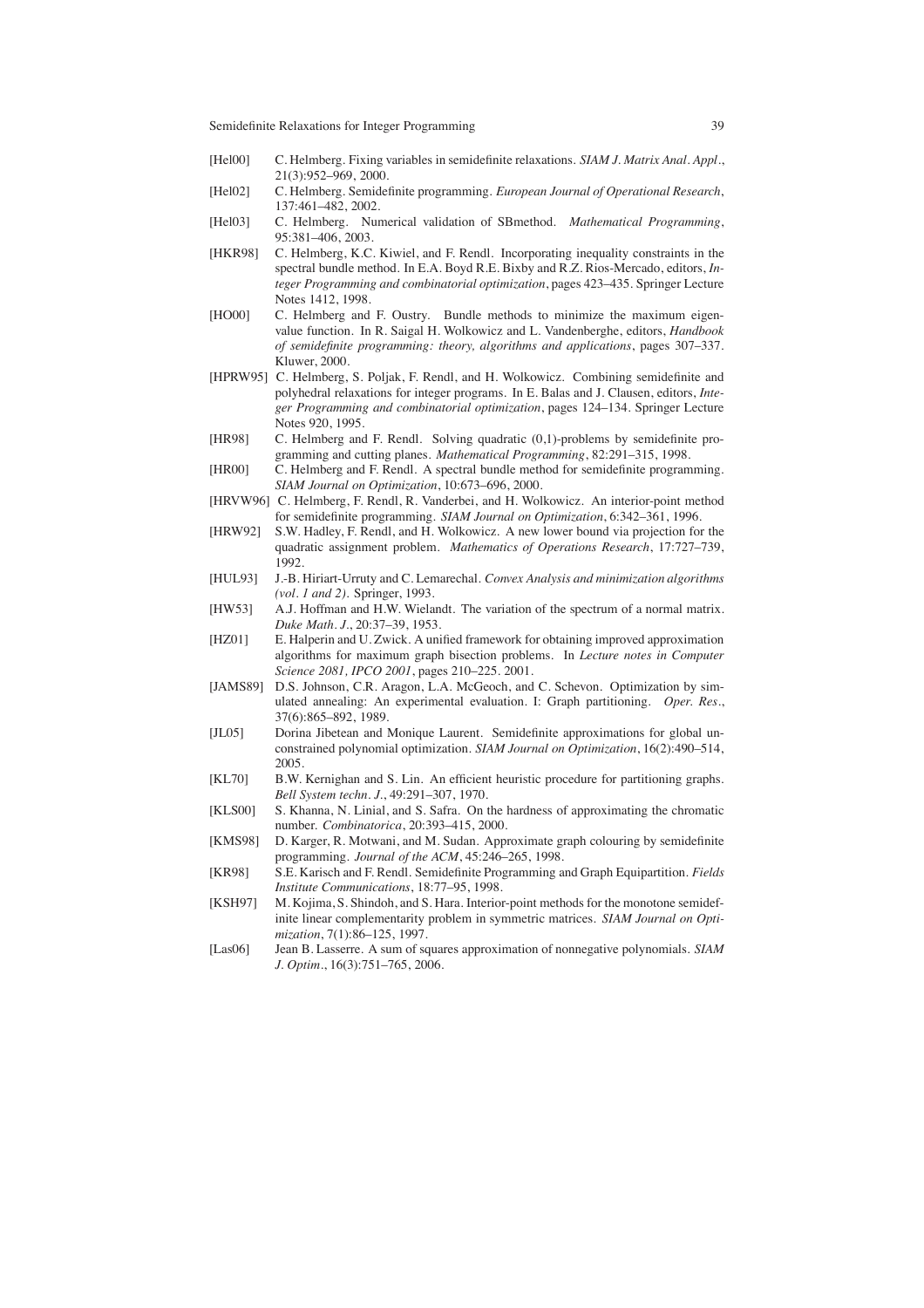- [Lem75] C. Lemarechal. An extension of davidon methods to nondifferentiable problems. *Mathematical Programming Study*, 3:95–109, 1975.
- [Lem78] C. Lemarechal. Nonsmooth optimization and descent methods. Technical report, International Institute for Applied Systems Analysis, 1978.

[LLRKS85] E.L. Lawler, J.K. Lenstra, A.H.G. Rinnooy Kan, and D.B. (eds.) Shmoys. *The traveling salesman problem, a guided tour of combinatorial optimization*. 1985.

- [Lov79] L. Lovász. On the shannon capacity of a graph. *IEEE Trans. Inform. Theory*, 25:1–7, 1979.
- [Lov03] L. Lov*rmasz.* Semidefinite programs and combinatorial optimization. In B. A. Reed and C.L. Sales, editors, *Recent advances in algorithms and combinatorics*, pages 137– 194. CMS books in Mathematics, Springer, 2003.
- [LPR97] M. Laurent, S. Poljak, and F. Rendl. Connections between semidefinite relaxations of the max-cut and stable set problems. *Mathematical Programming*, 77:225–246, 1997.
- [LR02] A. Lisser and F. Rendl. Graph partitioning using Linear and Semidefinite Programming. *Mathematical Programming (B)*, 95:91–101, 2002.
- [LR05] M. Laurent and F. Rendl. Semidefinite programming and integer programming. In K. Aardal, G.L. Nemhauser, and R. Weismantel, editors, *Discrete Optimization*, pages 393–514. Elsevier, 2005.
- [LS91] L. Lovász and A. Schrijver. Cones of matrices and set-functions and 0-1 optimization. *SIAM Journal on Optimization*, 1:166–190, 1991.
- [LY93] C. Lund and M. Yannakakis. On the hardness of approximating minimization problems. In *Proceedings of the 25th ACM STOC*, pages 286–293, 1993.
- [Mar75] M. Marcus. Rearrangement and extremal results for Hermitian matrices. *Linear Algebra Appl.*, 11:95–104, 1975.
- [MK87] K.G. Murty and S.N. Kabadi. Some np-complete problems in quadratic and nonlinear programming. *Mathematical Programming*, 39:117–129, 1987.
- [Mon97] R.D.C. Monteiro. Primal-dual path-following algorithms for semidefinite programming. *SIAM Journal on Optmization*, 7:663–678, 1997.
- [MRJ78] R.J. McEliece, E.R. Rodemich, and H.C. Rumsey Jr. The lovasz bound and some generalizations. *Journal of combinatorics and System Sciences*, 3:134–152, 1978.
- [MS65] T.S. Motzkin and E.G. Strauss. Maxima for graphs and a new proof of a theorem of turan. *Canadian Journal of Mathematics*, 17:533–540, 1965.
- [Nes97] Y. Nesterov. Quality of semidefinite relaxation for nonconvex quadratic optimization. Technical report, 1997.
- [Neu37] J.v. Neumann. Some matrix inequalities and metrization of matrix space. pages 205– 219. reprinted in: John von Neumann: Collected Works, Vol 4, MacMillan 1962, 1937.
- [NN94] Y. Nesterov and A.S. Nemirovski. *Interior Point Polynomial Algorithms in Convex Programming*. SIAM Publications. SIAM, Philadelphia, USA, 1994.
- [Pad89] M. Padberg. The quadric Boolean polytope: some characteristics, facets and relatives. *Mathematical Programming*, 45:139–172, 1989.
- [Par00] P. Parrilo. *Structured semidefinite programs and semialgebraic geometry methods in robustness and optimization*. PhD thesis, California Institute of Technology, USA, 2000.
- [PR08] J. Povh and F. Rendl. Approximating non-convex quadratic programs by semidefinite and copositive programming. In L. Neralic V. Boljuncic and K.Soric, editors, *Proceedings of the 11th international conference on operational research*, pages 35–45. Croation Operations Research Society, 2008.
- [RW92] F. Rendl and H. Wolkowicz. Applications of parametric programming and eigenvalue maximization to the quadratic assignment problem. *Math. Program., Ser. A*, 53(1):63– 78, 1992.
- [RW95] F. Rendl and H. Wolkowicz. A projection technique for partitioning the nodes of a graph. *Annals of Operations Research*, 58:155–179, 1995.